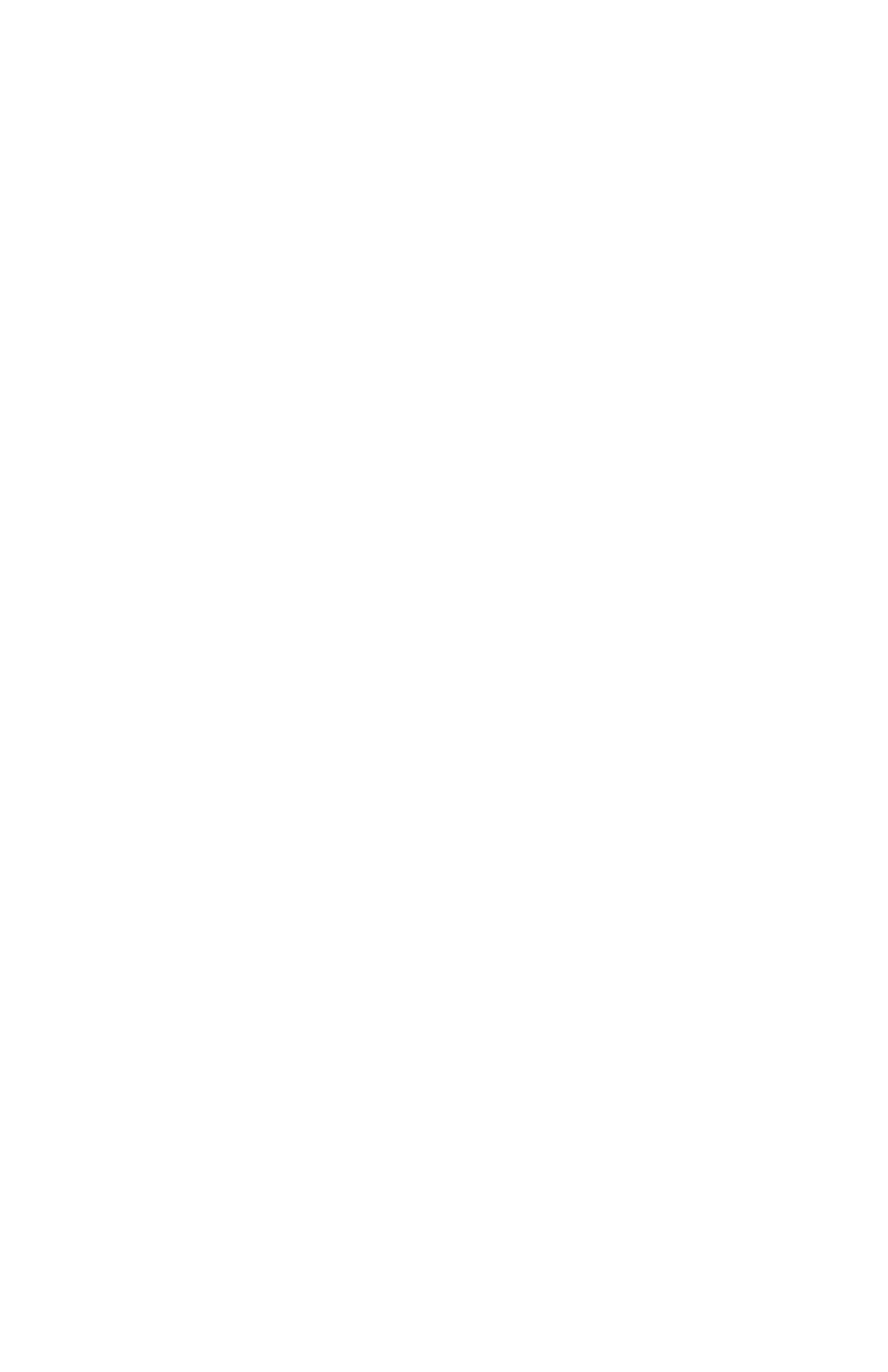**By Lottie Joiner** 

**FAITH PUBLISHING HOUSE** 

*Digitally Published by*  **THE GOSPEL TRUTH www.churchofgodeveninglight.com**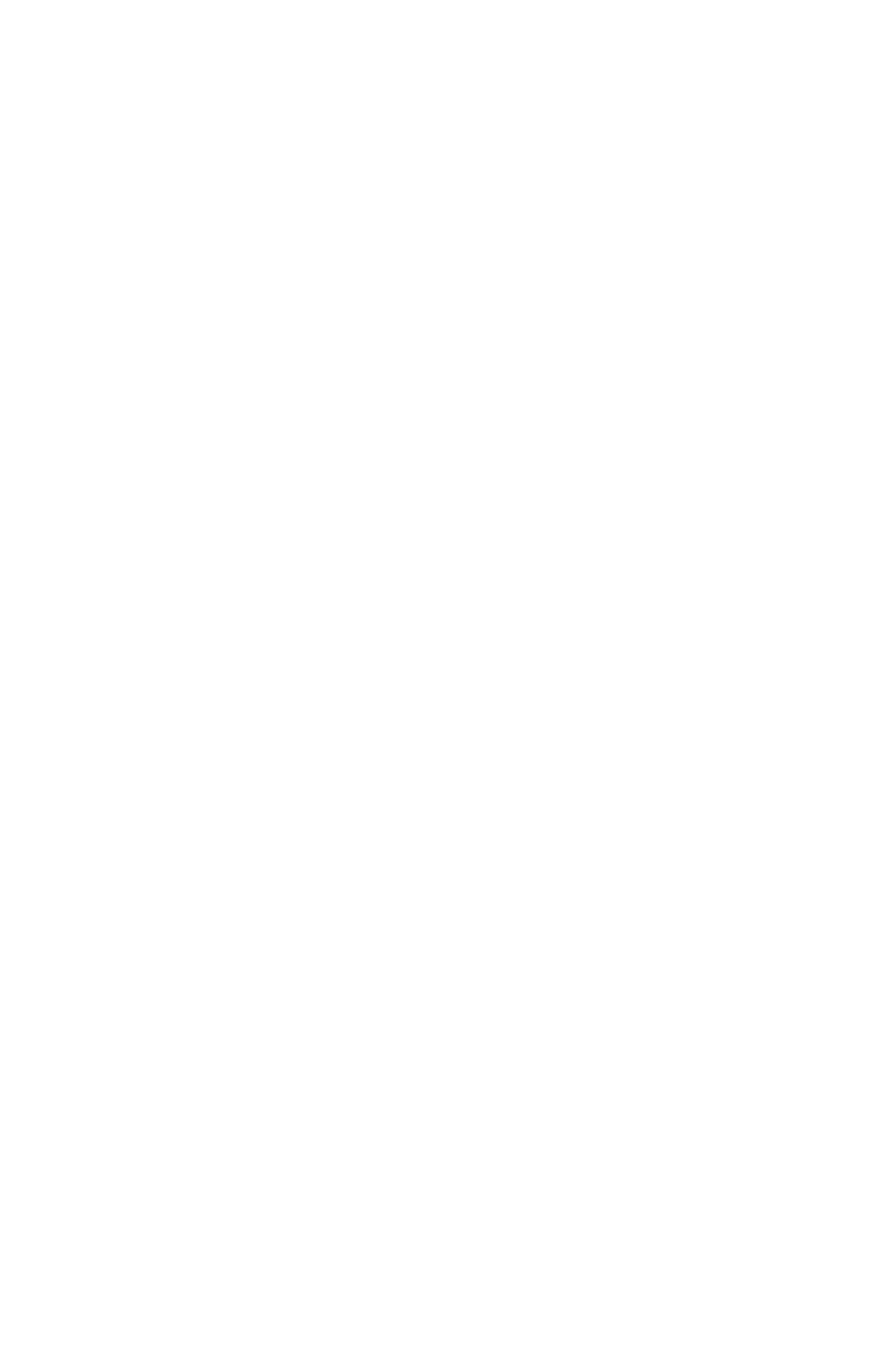## **Preface**

After hearing Bro. Ostis Wilson preach on most of these subjects, I have felt deeply burdened to write some on the same. I feel that I shall never be able to bring out all the many good things that he did, but in my own way and by the help of the Lord I shall do the best I can to bring out truth that will help us all to get to heaven.

I trust each one of you who reads this little book will be closer to the Lord when you have finished reading it.

Time is quickly passing away; soon we all will face the dear Lord. Surely we need to be very diligent to be able to meet Him in peace.

Yours in Christ,

Lottie Joiner Loranger, La.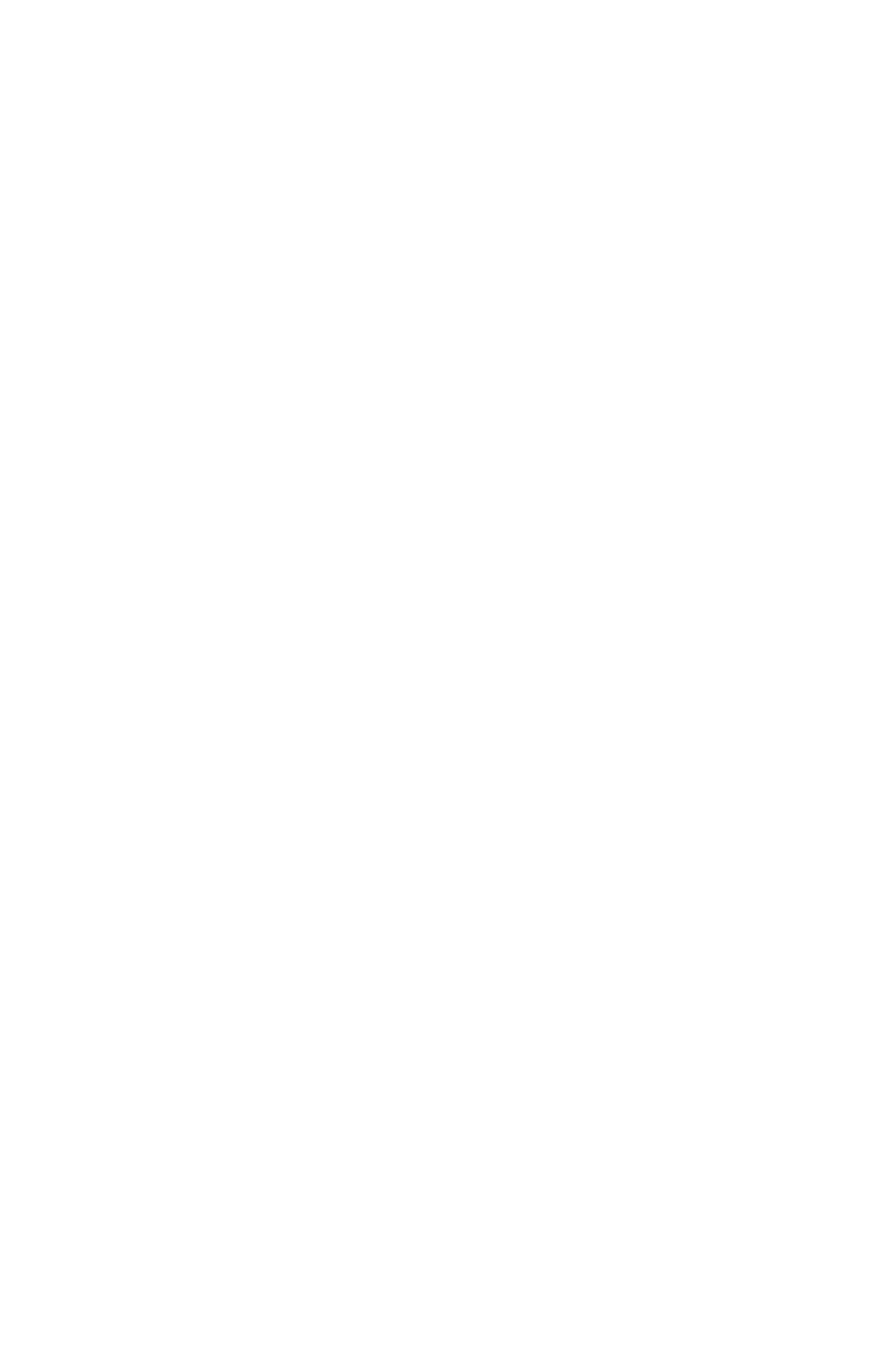## **The Heart**

When God made man and breathed into his nostrils the breath of life, man became a living soul. That part of man will live as long as God is, and that will be forever. Man was as pure as God when God breathed into him the breath of life; but God gave man a right of choice, and since man fell into sin by disobeying God's command, this plunged the whole world into sin and the hearts of men became wicked. We read in Jer. 17:9, 10, "The heart is deceitful above all things, and desperately wicked: who can know it? I the Lord search the heart."

Oh, man was in a beautiful state in the beginning—so holy, so pure! The heart was in such a condition that God himself delighted in his creation, and over time he would commune with man. What pleasure there must have been between God and man! What purity! What love!

But, oh, that cold monster hand of sin crept into that heart that was made holy, and it became defiled. "For from within, out of the heart of men, proceed evil thoughts, adulteries, fornication, murders, thefts, covetousness, wickedness, deceit, lasciviousness, an evil eye, blasphemy, pride, foolishness: all these evil things come from within, and defile the man." Mark 7:21-23. What a terrible condition is the heart in while in sin! There is no power of earth that can change the heart and bring it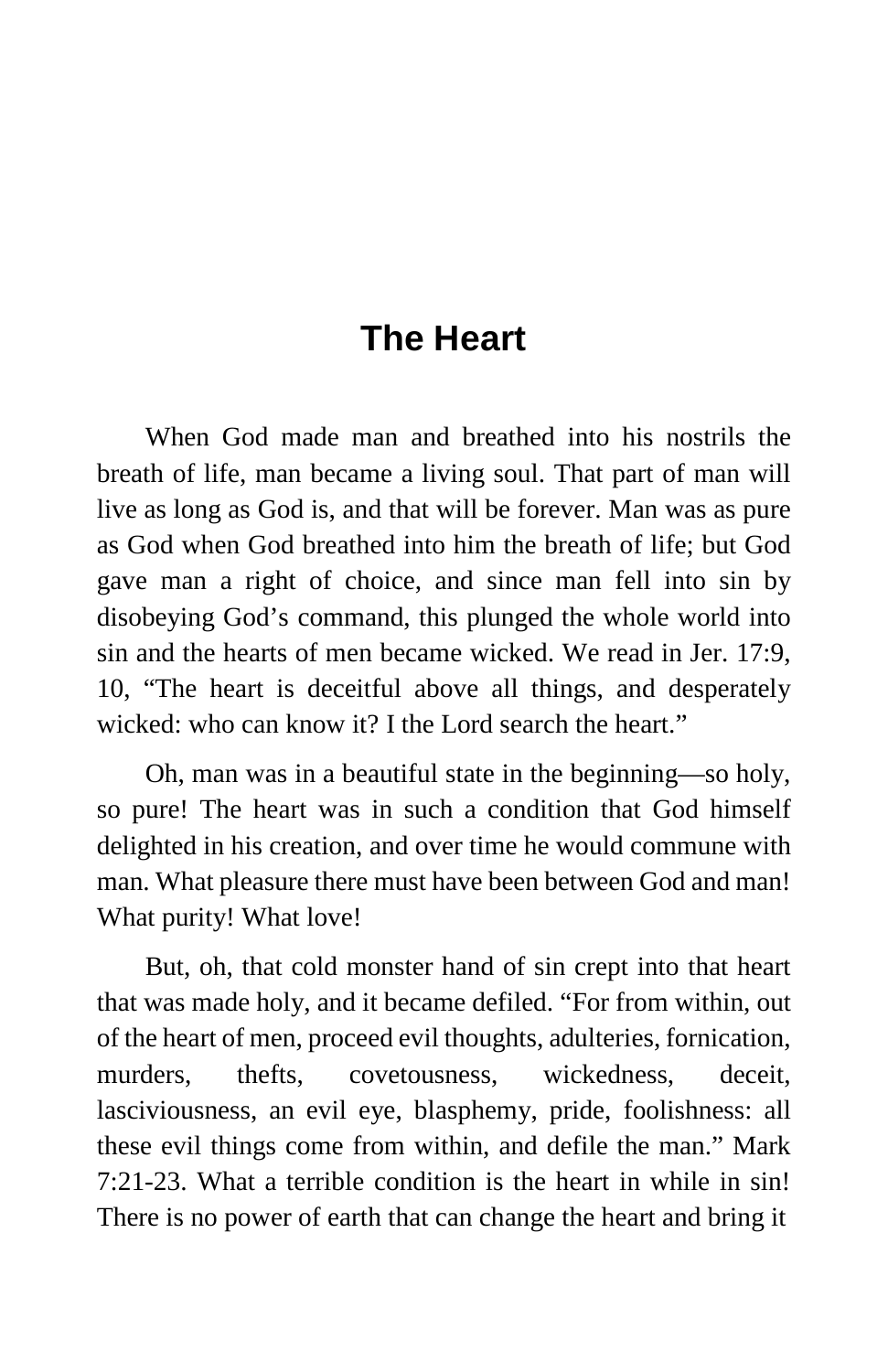back to the holy place from whence Adam and Eve fell. But thank God, He has planned and fixed a way whereby "whosoever will" may come to the fountain of blood that flowed from the dear Saviour's side, and be cleansed from every stain of sin and be just as holy and pure as man was in the beginning.

Since man fell into sin, God's love for the soul of man was so great that he gave his Son to die for us. And through His death there is a way made whereby we can come out of sin and have a pure heart. In this state we are all given up to God for Him to have first place in our hearts and lives. It is a blessed state indeed to be free from the many sins that seated down into the heart. When sin is in the heart one can never tell what will come out. That is why there are all kinds of troubles, sorrows, and heartaches in the world today.

We read in Mark 12:30, "And thou shalt love the Lord thy God with all thy heart, and with all thy soul, and with all thy mind, and with all thy strength: this is the first commandment." If we love the Lord with all our heart, soul, mind, and strength, God will have the whole man. We read in Prov. 23:26, "Son, give me thine heart." God is calling for our hearts. When He has our hearts he then controls the whole man. As we yield our hearts to him, holding nothing in reserve, our whole being will be enraptured in the things of God. Why? Because the heart has been changed from the old state into the new. "Therefore if any man be in Christ, he is a new creature: old things are passed away: behold, all things are become new." 2 Cor. 5:17. In the old state man is defiled, corrupt, and altogether out of harmony with God. Again read Jer. 17: 9, 10, "The heart is deceitful above all things, and desperately wicked: who can know it? I the Lord search the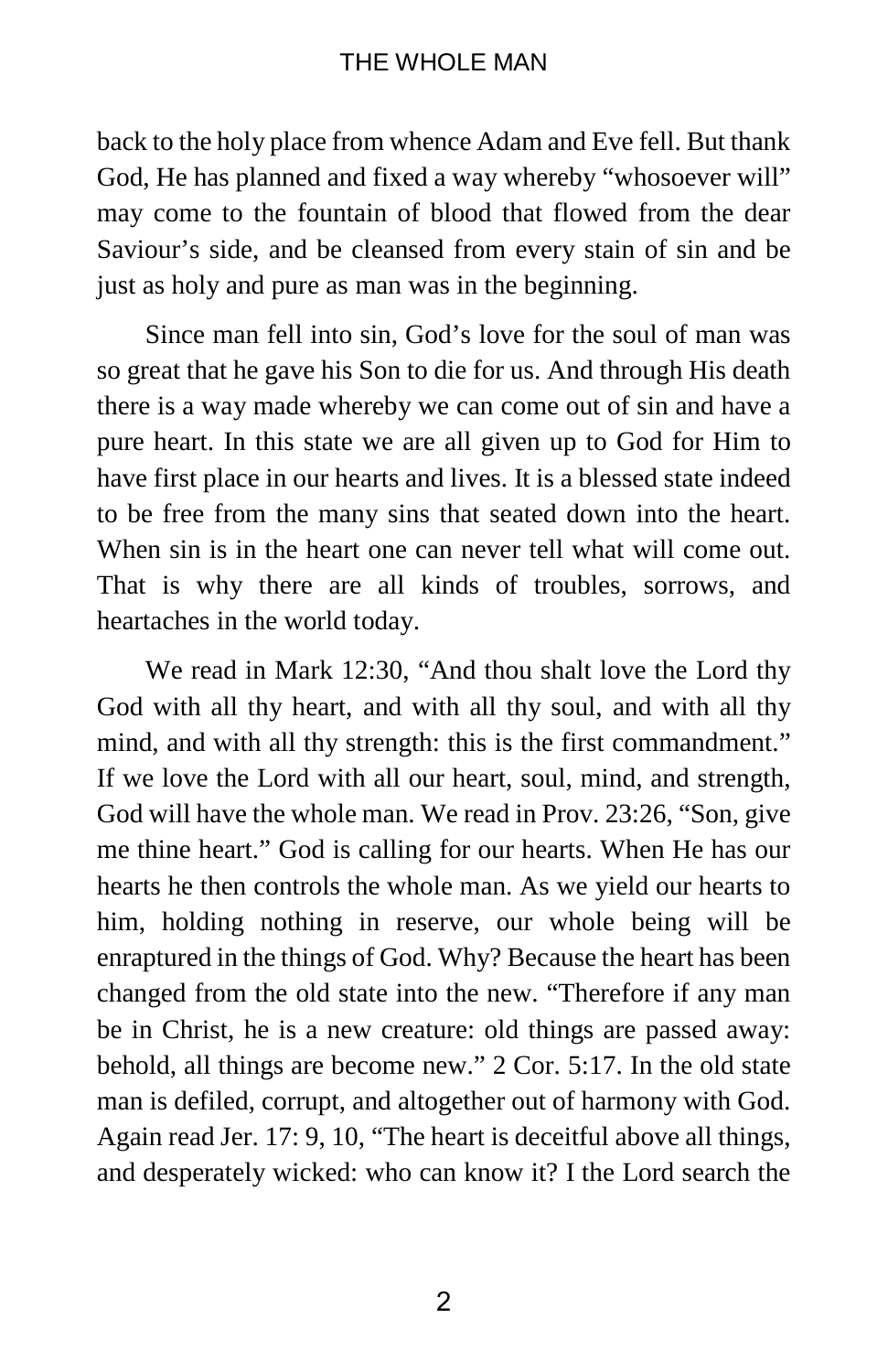heart." God knows our hearts. He knows when we seek Him with our whole heart.

We read in Psalms 119:2, "Blessed are they that keep his testimonies, and that seek him with the whole heart." Oh, that fallen man would turn to God and seek Him with the whole heart! David said, "With my whole heart have I sought thee." There is no other way whereby we can please God. Only when we seek Him with our whole heart, will God be satisfied. For "out of the heart of men, proceed evil thoughts, adulteries, fornications, murders, thefts, covetousness, wickedness, deceit, lasciviousness, an evil eye, blasphemy, pride, foolishness. All these evil things come from within and defile the man." Mark 7:21-23.

Until men get tired of all these sins that started back in the heart, I say they cannot seek Him with the whole heart. When Bible conviction comes to the soul, men become sick of sin. Then if they will seek the Lord with the whole heart, God for Christ's sake forgives all their sins they have committed, and puts them away as far as the east is from the west and remembers them against them no more. Man, through repentance, becomes a new creature. As he forsakes all to follow the Lord, through the operation of the Spirit his soul is made alive, he is born again by a spiritual birth. He has come forth from a dead state into a lively state in Christ Jesus; he is a child of God. Praise God for his wonderful working power to change the defiled heart of man and give him a clean new heart, washed in the blood of the Lamb!

Matt. 5:8, "Blessed are the pure in heart for they shall see God." God wants only the pure heart, and for us to be pure in heart we must seek Him with the whole heart. Our affections must all be centered on Him. We read in Psalms 24:3-5, "Who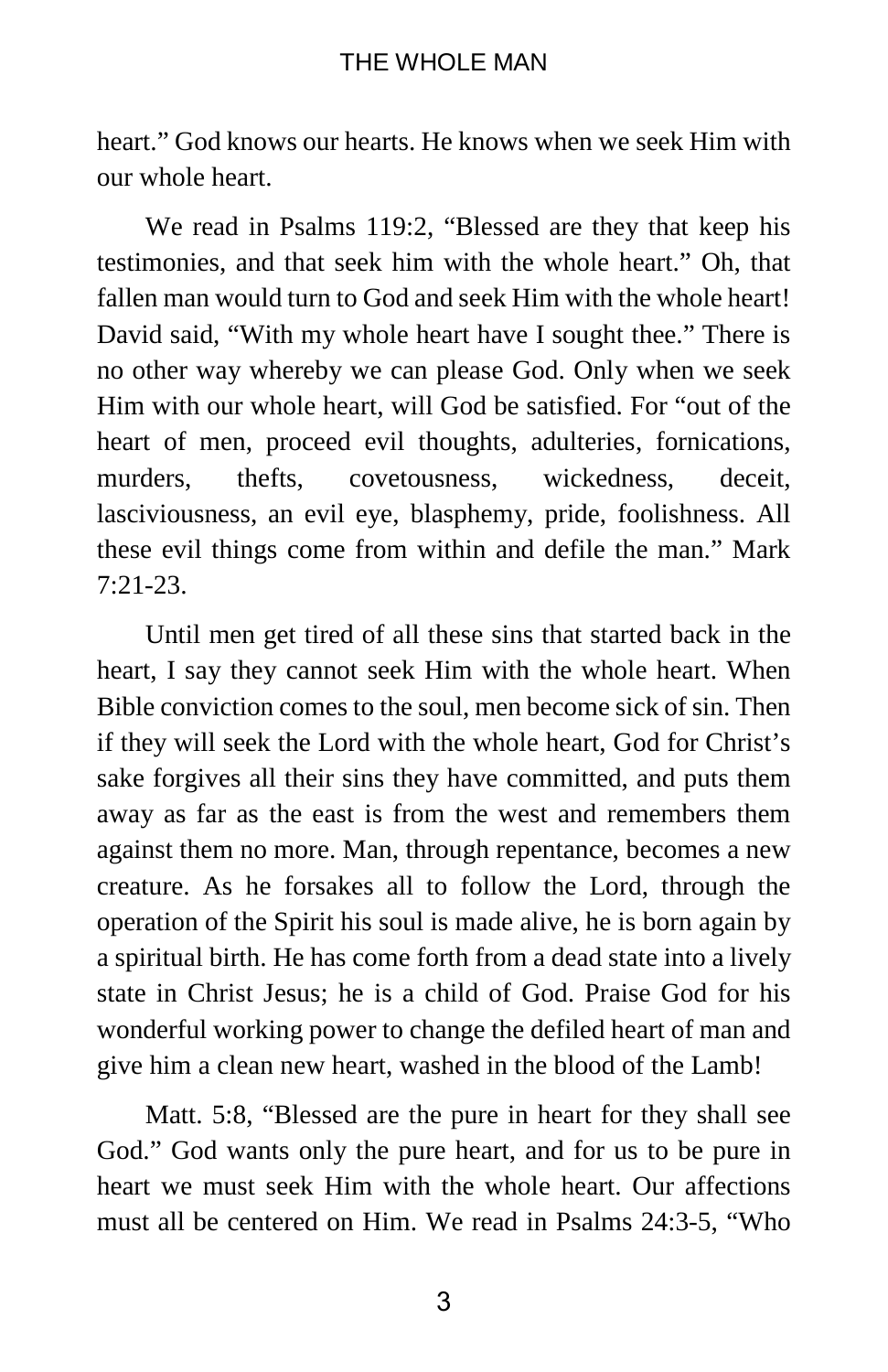shall ascend into the hill of the Lord? or who shall stand in his holy place? He that hath clean hands, and a pure heart; who hath not lifted up his soul unto vanity, nor sworn deceitfully. He shall receive the blessing from the Lord, and righteousness from the God of his salvation." 2 Chron. 16:9, "For the eyes of the Lord run to and fro throughout the whole earth to shew himself strong in the behalf of them whose heart is perfect toward him." Yes, my friend, if you want the blessing of the Lord to follow you, keep your heart pure, keep a perfect heart before Him and He will shew Himself strong in your behalf.

When the heart of man is pure, he is harmless. There is no danger in him. He makes a good neighbor; he is a good example in every way. He is a light. Though darkness is all around him, his life is shining out because of the true light from heaven that is shining in his soul. His heart is fixed on God; his treasures are beyond this life. He is living for eternity; his affections are on things above and not on the things of earth. He walks to please God, he works to please God, he looks to please God, he hears to God's glory, he sees to God's glory, and he talks to God's glory; he has the mind of Christ. Therefore the whole man is in working order for God, because he has sought the Lord with the whole heart. As he keeps his mind stayed on God, he shall be kept in perfect peace. Prov. 4:23. "Keep thy heart with all diligence; for out of it are the issues of life." Keeping our hearts with all diligence will mean that we keep a close watch in every way, guarding the issues of life. Precious life from God above is in every soul that has been born again. How that precious life needs to be kept with all diligence! Life! What is worth more than eternal life? Oh, that every soul could value eternal life above the trifles of this world! Help us, Lord, to keep our hearts with all diligence, guarding every thought that enters our minds lest an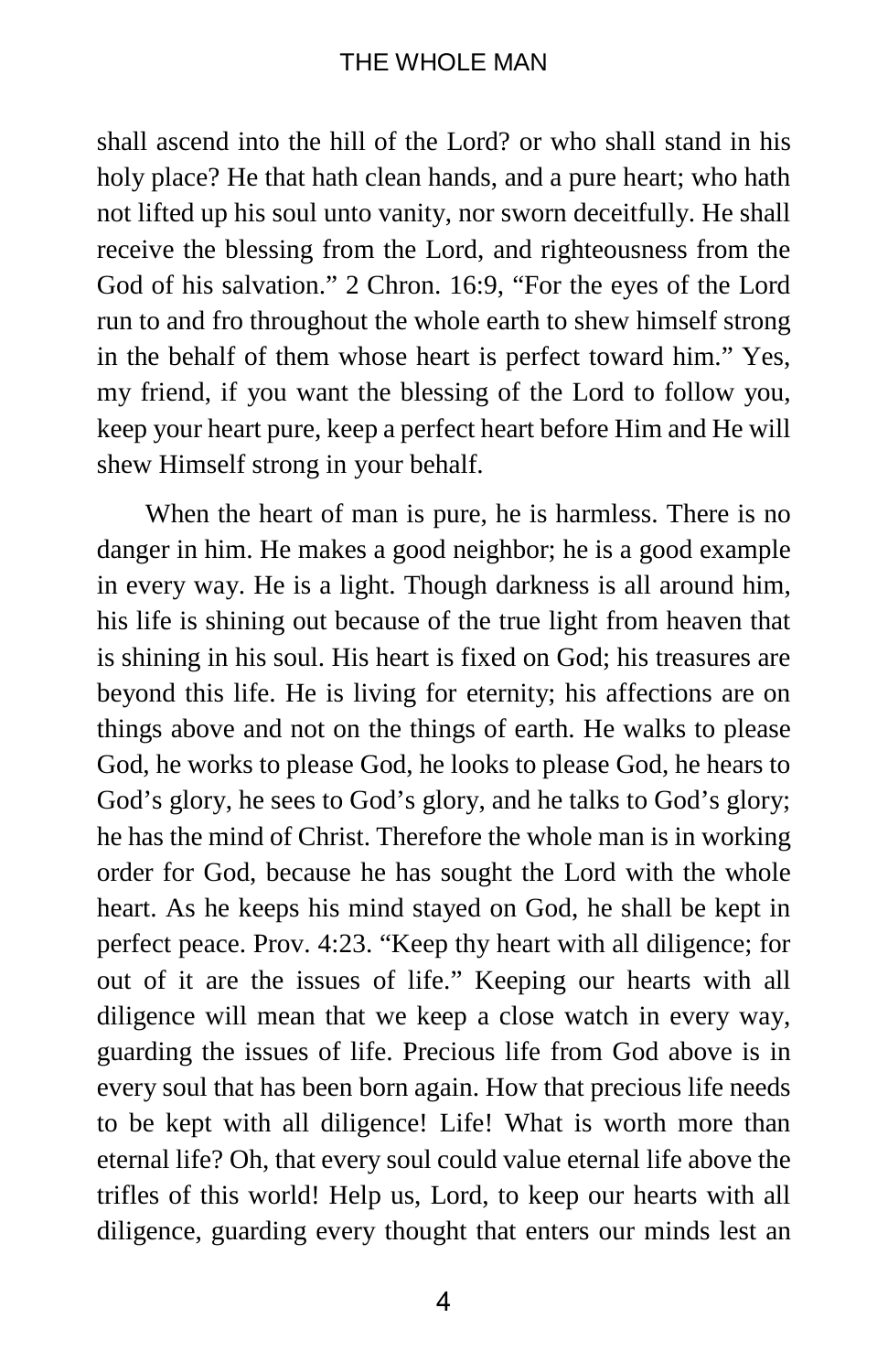evil one should slip down into the heart and the issues of life be broken. This precious life flows from God down into our hearts and as we keep our hearts with all diligence the issues of life will live on as long as eternity lasts. Let us be faithful in keeping our hearts in the love of God.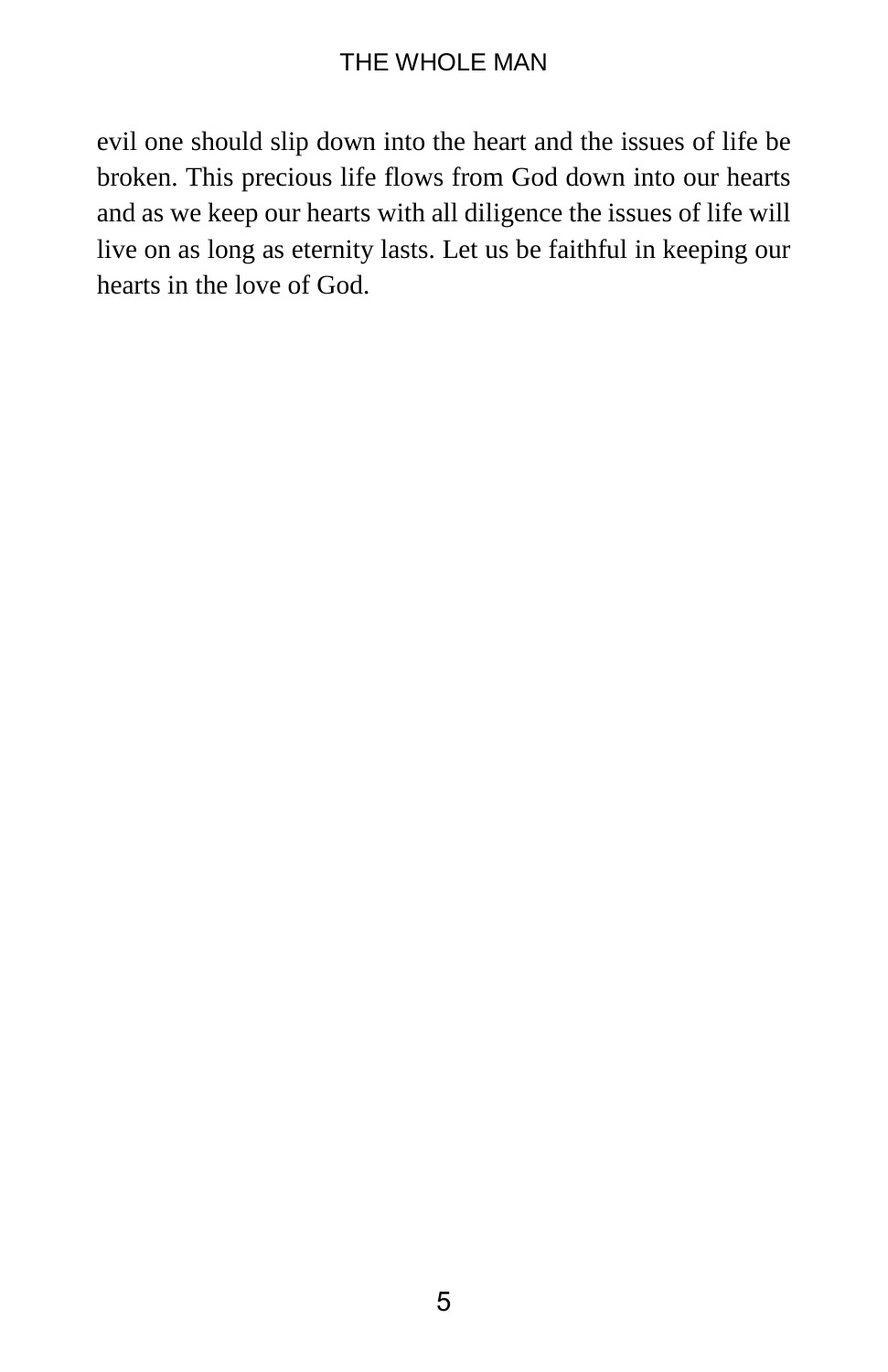## **Our Feet**

"And if thy foot offend thee, cut it off: it is better for thee to enter halt into life, than having two feet to be cast into hell, into the fire that never shall be quenched: where their worm dieth not, and the fire is not quenched." Mark 9:45, 46.

Let us talk awhile concerning our heart's feet. We know that our natural feet are used in walking. Jesus gave us a precious example of how to walk, how to use our heart's feet to His glory. We read in Eph. 5:1, 2: "Be ye therefore followers of God, as dear children; and walk in love." To walk in love would be to walk in God, for God is love. Man is a two-fold being, the natural and spiritual. The natural man walks with the natural feet. The inner man walks with the heart's feet, putting to action what is in the heart. If we are doing something that is causing the soul or inner man to walk on the downward road to destruction, our foot offends us; then it is time to cut it off; for it will be better to enter halt into life than having two feet to be cast into hell, into the fire that never shall be quenched.

Oh, friends, how plain are these Scriptures and how true! It would be better to do without anything here in this world if by obtaining things we are hindered from getting to heaven. Walking with the heart's feet many times leads us from the true way; for the heart is deceitful above all things and desperately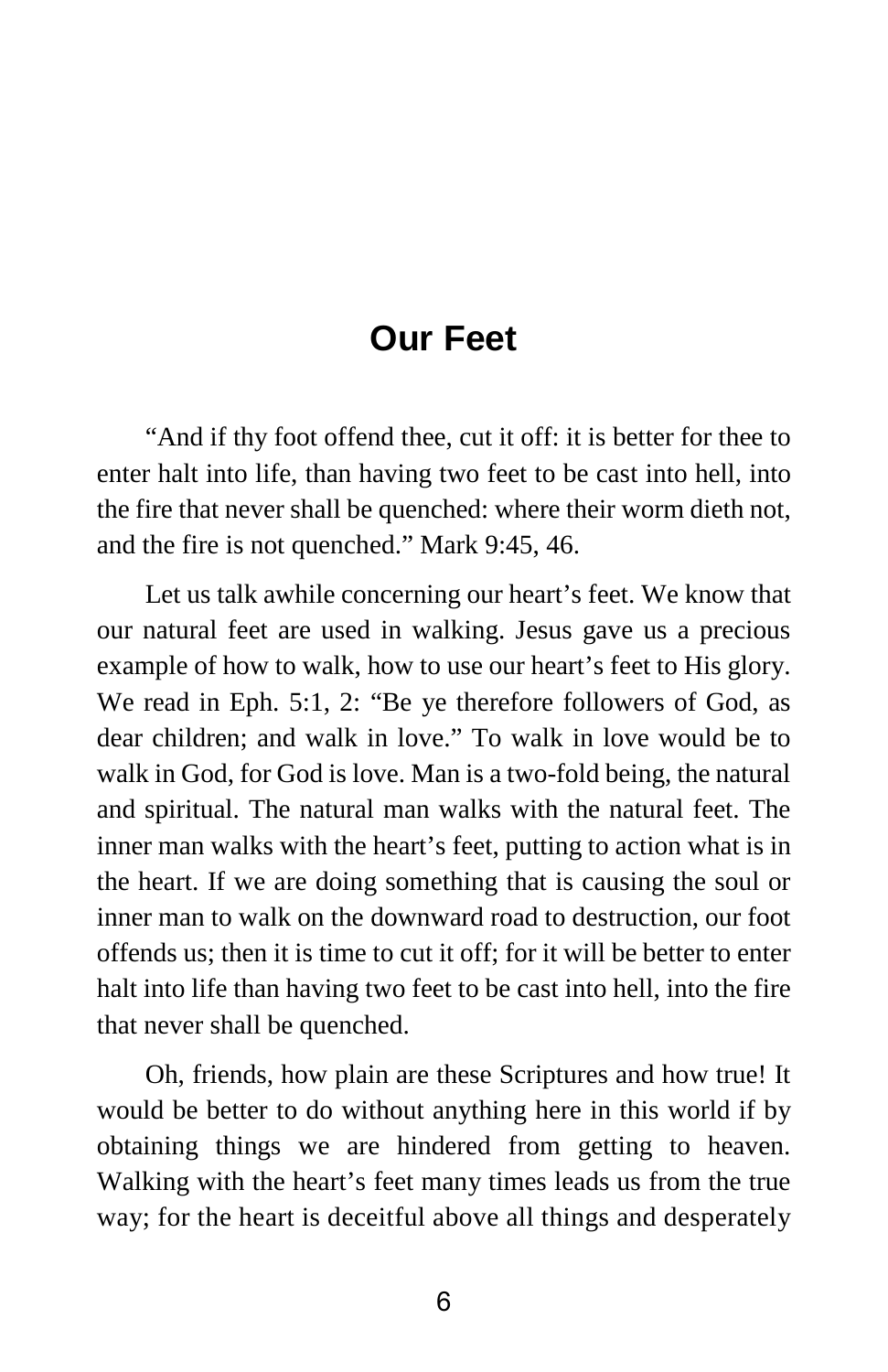wicked, who can know it? In the sinful state, every heart is wicked and many times folks do things which surprise themselves. Many say, "Why, oh, why did I do that?" But, oh, the evil works of the devil were there. The heart was wicked.

We read in Eccl. 11:9, "Rejoice, O young man, in thy youth: and let thy heart cheer thee in the days of thy youth, and walk in the ways of thine heart, and in the sight of thine eyes: but know thou, that for all these things God will bring thee to judgment." O yes, dear ones, we may go on in the ways of our heart and our heart may cheer us; but, remember, God will call us to judgment. If we want to remove sorrow from our heart, then we must put away evil; for surely to walk after the desire of our hearts before we are saved will bring many heartaches and sorrows.

Job 31:4-9, "Doth not he see my ways, and count all my steps? If I have walked with vanity, or if my foot hath hasted to deceit; Let me be weighed in an even balance, that God may know mine integrity: If my steps hath turned out of the way, and mine heart walked after mine eyes, and if any blot hath cleaved to my hands; then let me sow and let another eat; yea, let my offspring be rooted out."

Surely God knows every step we take. There is nothing hid from His all-seeing eye, and our life is an open book before Him. We read in Psa. 139:1-4, "O Lord, thou hast searched me, and known me. Thou knowest my downsitting and mine uprising, thou understandest my thought afar off. Thou compassest my path and my lying down, and art acquainted with all my ways. For there is not a word in my tongue, but, lo, O Lord, thou knowest it all together." Oh, that men and women would walk humbly before the Lord, for He knows every move we make. He is behind and before, and where shall we go from His presence?

7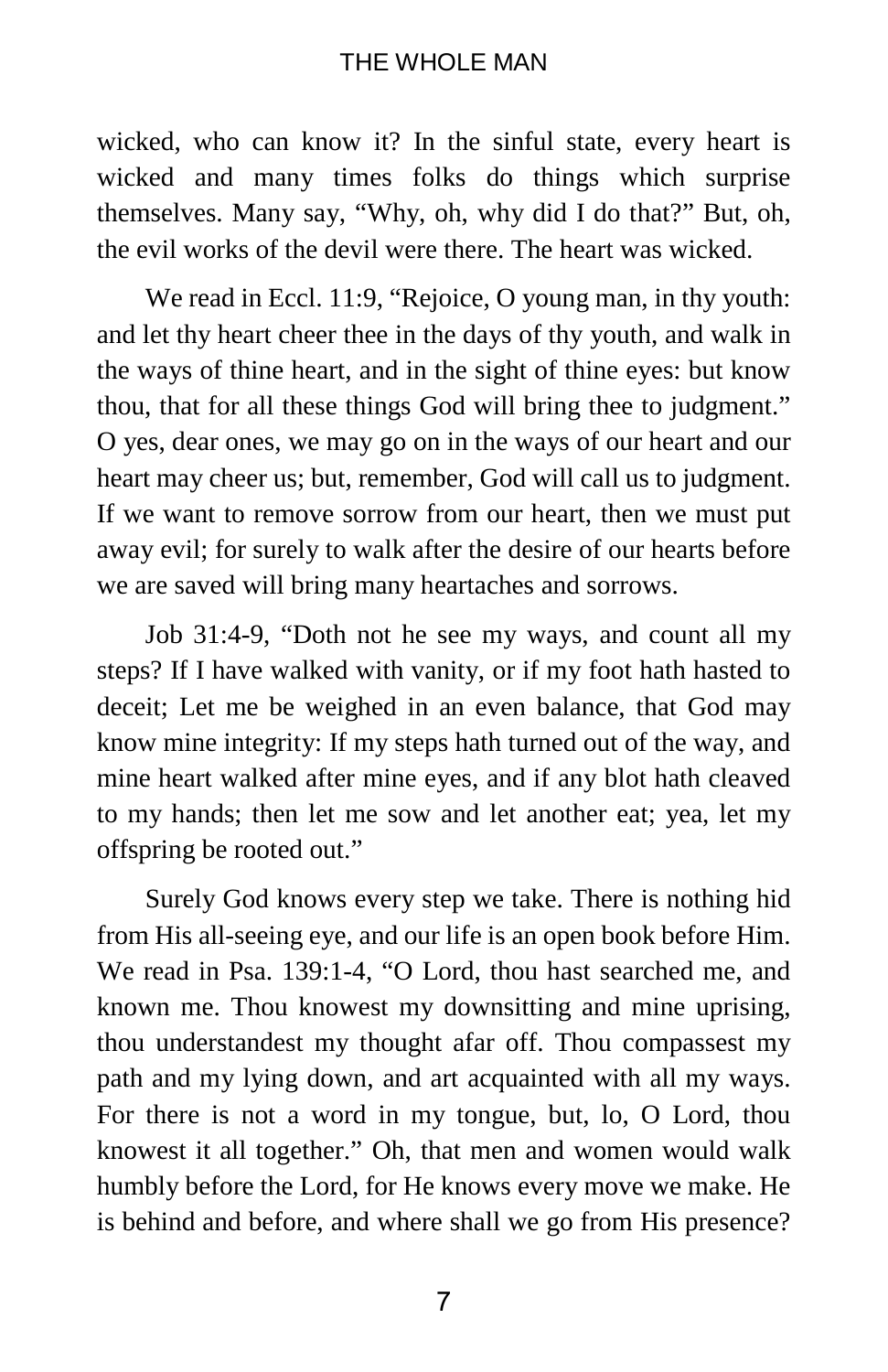David said, "If I ascend into heaven, thou art there; if I make my bed in hell, behold thou art there." Ah, friends, how are you walking? Are you walking with God or in the ways of thine heart? To walk with God would mean to walk according to His holy Word. It is written in Micah 6:8, "He hath shewed thee, O man, what is good; and what doth the Lord require of thee, but to do justly, and to love mercy, and to walk humbly with thy God?" To do justly means more than some may think. This is what God requires of man, to deal justly with every soul in every way. Be true to them in business dealings in every way. Be true to them in spiritual dealings. Deal justly with everyone. To love mercy what does this mean? It means more than loving mercy when it is coming our way. We must love mercy when others need mercy. We must be merciful. Oh, I say again, what does it mean to walk humbly with our God? Surely to walk with God we would have to be humble, for God will not walk with the proud or the scornful. To walk with God, we must leave our way and go God's way; for God will never leave His way to walk with us. To walk with God is more than tongue can tell. There is joy in walking with God. There is peace; there is contentment. To walk with God, we must forsake all to follow him.

Friends and loved ones, no matter how dear things of earth are to us, we must bid them farewell to walk with the Saviour. There may be some things that would be as dear to us as one of our feet, but if they come between us and the Lord we must cut them off, for it is better for us to enter into life with one foot than to be cast into hell.

We read of Nebuchadnezzar after he had humbled himself (Daniel 4:37): "Now I Nebuchadnezzar praise and extol and honor the King of heaven, all whose works are truth, and his ways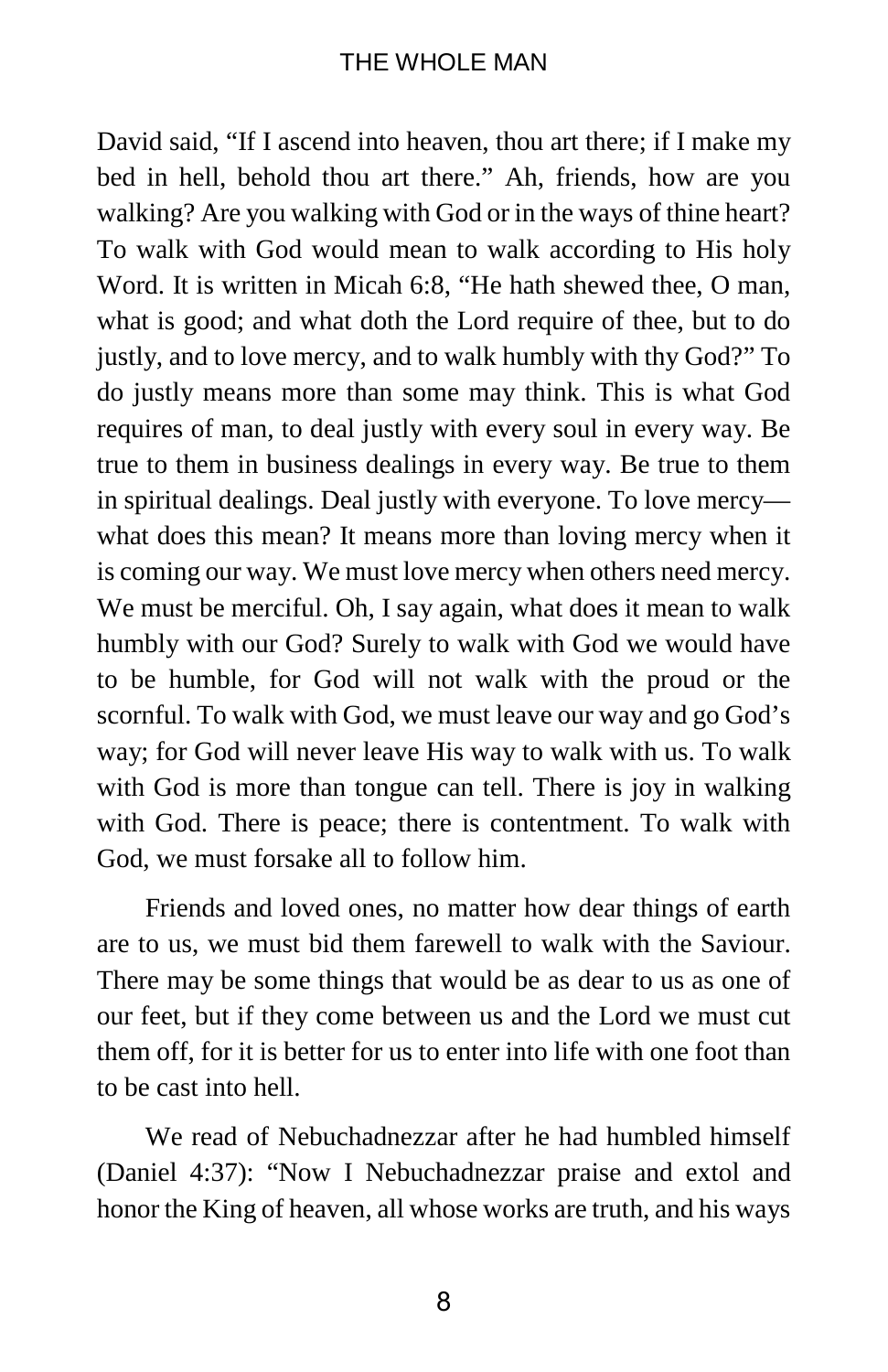judgment: and those that walk in pride he is able to abase." You will notice he would praise and extol and honor the King of heaven. His heart is humble. He once lifted himself up. **He** was **the** king in his own eyes, but now God is **the King** and he gives Him honor and praise. In the long years of chastisement while he had to eat grass with the oxen, God had a chance to work to humble his heart. Before that he walked in the way of his own heart. His heart was proud and lifted up, but now his heart has been humbled. He now decides to walk with God. You will notice he said, "And those that walk in pride He is able to abase."

To walk in pride will bring one low, for he that exalteth himself shall be abased but he that humbleth himself shall be exalted. Oh, how sweet to walk with God!

Heb. 12:13, "And make straight paths for your feet, lest that which is lame be turned out of the way; but let it rather be healed." Many times folks become lame or crippled because they have walked in rough ways in the way of their hearts. Listen, God is speaking through His Spirit, telling us to make straight paths for our feet. We read in Prov. 4:26, "Ponder the path of thy feet, and let all thy ways be established." To ponder would mean to weigh carefully in the mind, to think about, to reflect upon, to examine carefully, to think, to muse. Oh, dear souls, if you and I will take time to ponder the paths of our feet, there will be less mistakes made. There will be straight paths, paths of truth and right, which will lead us to heaven. But, oh, so many make steps so hasty that cause many heartaches and those steps cause many others to stumble. Oh, how needful it is that we look to God to direct our steps.

David of old said in Psa. 38:15, 16, "For in thee, O Lord, do I hope: thou wilt hear, O Lord my God. For I said, Hear me, lest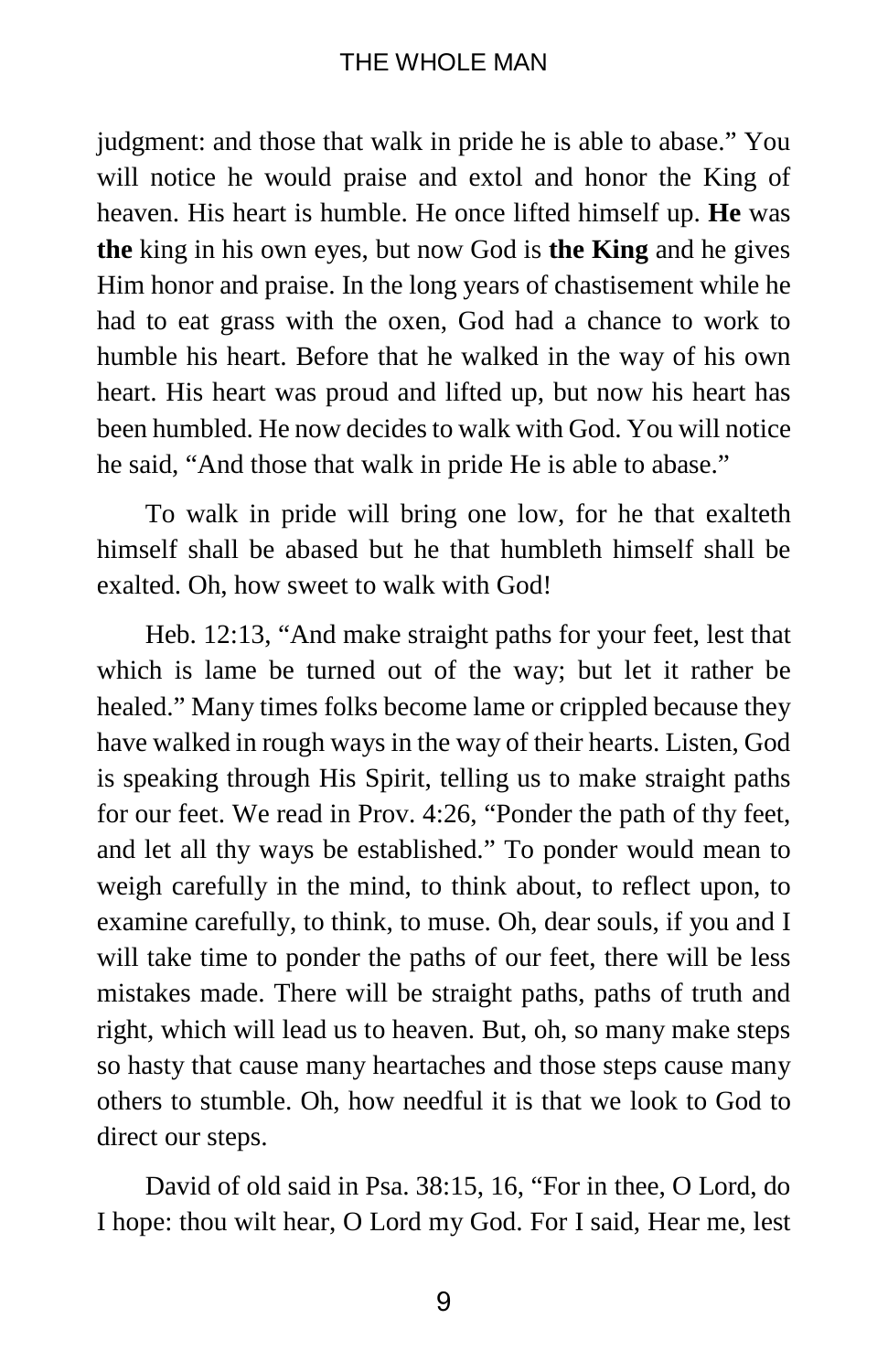otherwise they should rejoice over me: when my foot slippeth, they magnify themselves against me." O yes, when one slips, folks are always ready to talk. Some rejoice when a brother or sister slips. Others will magnify themselves against those that slip.

How safe it is for one to walk with God, for then he walks uprightly. When our enemies rise up against us, they cannot hurt us if we have walked carefully before the Lord. If the Lord be for us, who can be against us? Oh, may God help us to daily walk with Him! It is written in Prov. 10:9, "He that walketh uprightly, walketh surely." How safe it is to walk uprightly; but how unsafe it is to walk in the way of one's heart without God. We read again in Prov. 6:12, 13, "A naughty person, a wicked man, walketh with a froward mouth. He winketh with his eyes, he speaketh with his feet, he teacheth with his fingers." How true these Scriptures are. People speak by the way they walk here in this world. Oh, to walk straight is worth more than all the silver and gold that could be given. When people walk straight, they make good neighbors, good husbands and wives, and good children. They make everything pleasant and desirable. The Lord looks down in great pleasure upon those who walk with Him. Psalm 15:1, 2: "Lord, who shall abide in thy tabernacle? who shall dwell in thy holy hill? He that walketh uprightly, and worketh righteousness, and speaketh the truth in his heart."

Thank God, when we walk straight we will abide in God's tabernacle or church. We will speak the truth in our heart. We will not be found backbiting with the tongue and will do no evil to our neighbor, nor will we take up a reproach against our neighbor. Oh, to walk with God is wonderful. The path of the just is a shining light for the soul. The farther we go, the brighter the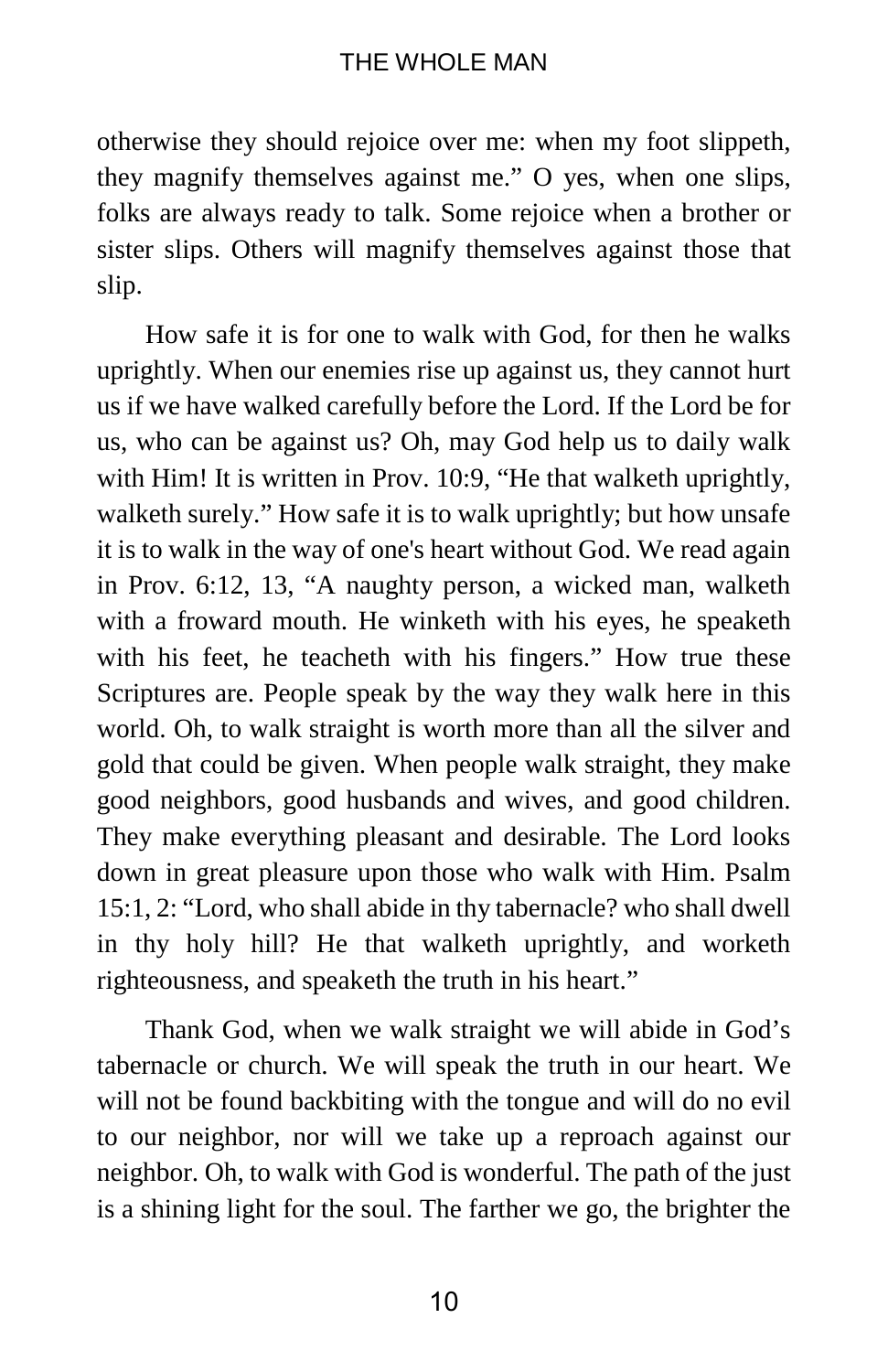way. Praise the Lord! Again we read in Psalm 37:23, "The steps of a good man are ordered by the Lord: and he delighteth in his way." How sweet it is to let God order our steps. Many times if we would go by our own desires or feelings we would go into ways that would lead us far away from the tender voice of God. When we let God order our steps, our souls will be blessed and other precious souls will receive a blessing also. The 31st verse of the same chapter says, "The law of his God is in his heart [in the heart of the good man] none of his steps shall slide." Thank God! He leads us in good solid paths where no danger will come to the soul. Listen, friends, do you get this: where no danger comes to the soul? If everyone will walk according to God's Word, the soul will always be in a safe path. When anyone walks in slippery places he gets out of the path of God. He slips here and there, gets out of the order of God, and gets into real danger.

It is written in Psalm 18:33, "He maketh my feet like hinds' feet, and setteth me upon my high places." Peloubet's Bible Dictionary says that the hind is noticed in the poetical parts of Scripture as emblematic of activity. In Gen. 49:21: "Naphtali is a hind let loose: he giveth good words." Then in Deut. 33:23 we read of the blessing of Naphtali: "And of Naphtali he said, O Naphtali, satisfied with favour, and full with the blessing of the Lord: possess thou the west and the south." Oh, to make straight paths for our feet will cause us to be satisfied, the favor of God will be on us, and the blessing of the Lord will follow everyone who chooses to walk uprightly.

It is written in Job 39:1, "Knowest thou the time when the wild goats of the rock bring forth? or canst thou mark when the hinds do calve?" This brings a precious thought also. Peloubet says the hind has a shyness and remoteness from the haunts of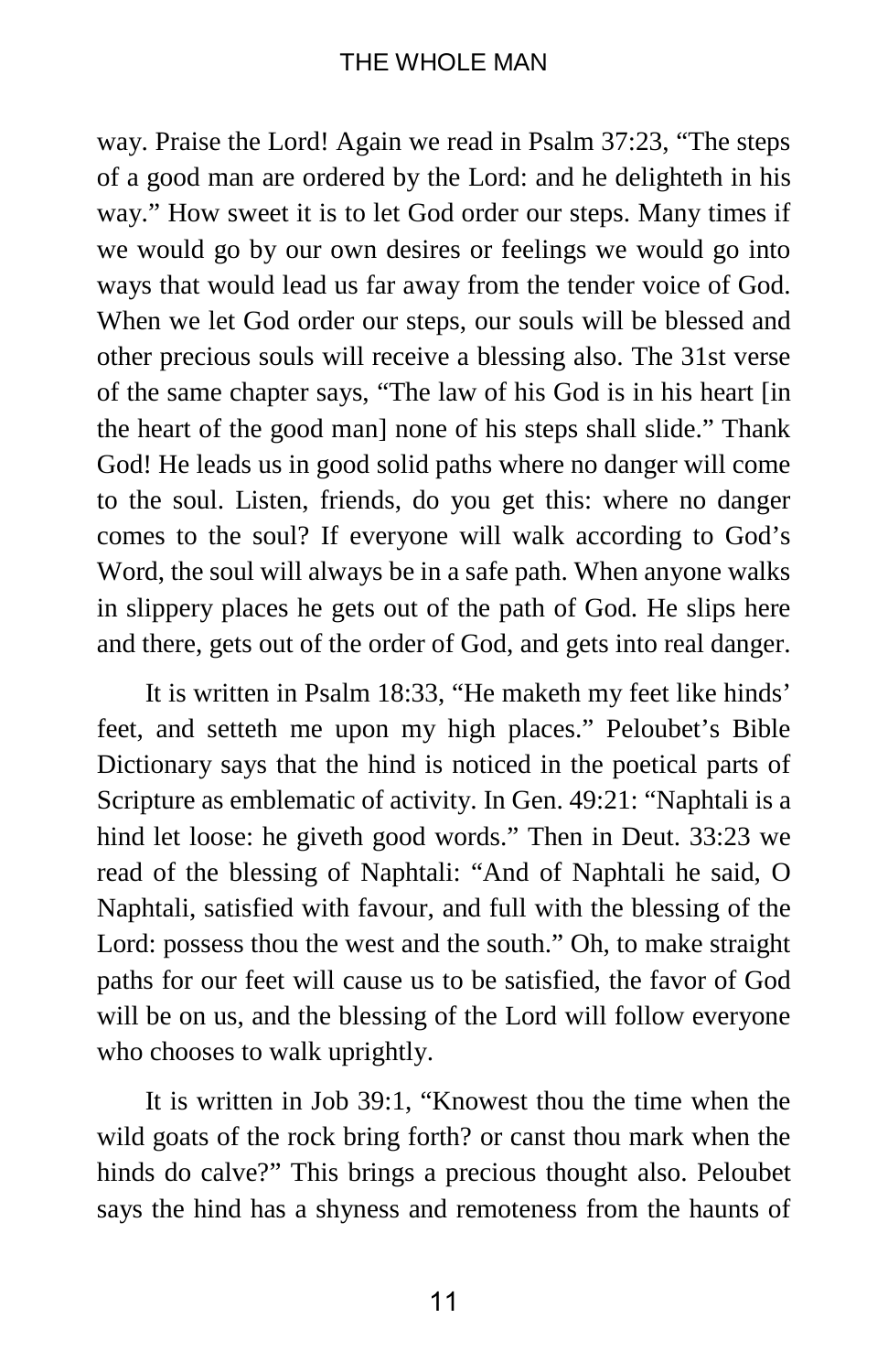men. To walk with God, we must be on the alert day by day, watch and pray, live very humble, and walk after the Spirit. "There is therefore now no condemnation to them which are in Christ Jesus, who walk not after the flesh, but after the Spirit." Rom. 8:1. "This I say then, walk in the Spirit, and ye shall not fulfil the lust of the flesh. . . . If we live in the Spirit, let us also walk in the Spirit." Gal. 5:16, 25.

Walking in the Spirit will lead us away from everything unlike God. There is a lot of walking that is not in God's likeness. When we walk in the Spirit, we will find ourselves following hard after God, keeping his Word in our heart, and living it out day by day. We will follow after things that make for peace. Rom. 14:19, "Let us therefore follow after the things which make for peace, and things wherewith one may edify another." Verse 15, "But if thy brother be grieved with thy meat, now walkest thou not charitably. Destroy not him with thy meat, for whom Christ died." Oh, yes, dear ones, if we walk with God, we must consider our brother and sister. None of us live to ourselves, neither will we die to ourselves. Oh, how sweet is our walk with God! The reason our walk with God is so sweet, we cannot take one thing along with us that is not in the likeness of God. God is filled with goodness, and when a soul is filled with goodness, that soul is happy, joyous, contented, and free. He is walking with God. "For we walk by faith not by sight." 2 Cor. 5:7. John 12:35, "Then Jesus said unto them, Yet a little while is the light with you. Walk while ye have the light, lest darkness come upon you: for he that walketh in darkness knoweth not whither he goeth." How needful it is for one to walk in the light while he has the light! It is very true that when we fail to walk in the light we go into darkness. Jesus is the light, and for one to walk in the light he must needs walk in the footsteps of the Saviour. How precious is the light of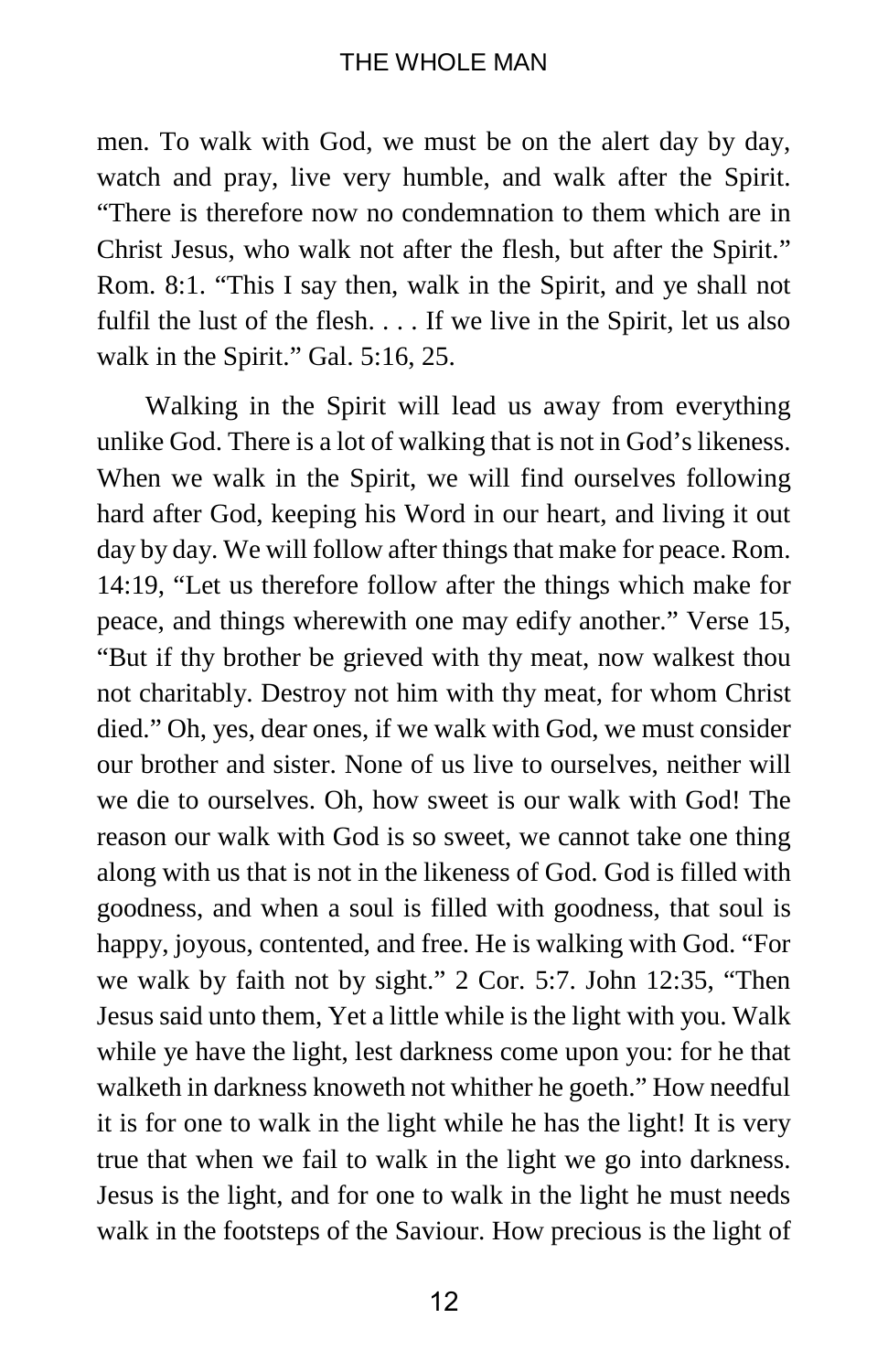the Son of God! He is that light that came from heaven. There is no darkness in Him and His light is shining for every soul who wants to walk with Him. This light will guide our feet to mansions above. All heaven will be lighted up with this glorious light throughout eternity. But listen, friends, if we fail to walk in this light, we walk in darkness; and this darkness leads down to eternal darkness. We read in Matt. 8:12 of outer darkness where there will be weeping and gnashing of teeth. Oh, friends, there is a place called hell, also a place called heaven. There are two roads. One leads to heaven; the other leads to hell. We are on one of these roads. If we are on the road to hell, we will walk in darkness, for there is no light on this way. But if we are on the road to heaven, we will walk in light, for there is no darkness on this road. Oh, may God help each one to see the need of walking in the light. In this life is the time to walk in light. In order to walk in the light of the Son of God you must repent of your sins. Jesus stands with outstretched arms; saying, "Come unto me, all ye that labour and are heavy laden; and I will give you rest. Take my yoke upon you, and learn of me; for I am meek and lowly in heart: and ye shall find rest unto your souls. For my yoke is easy, and my burden is light." Matt. 11:28-30. He also says that He is not willing that any should perish, but that all should come to repentance. So to walk with Jesus, we must come to Him and forsake our ways. Come to Him, repent of our sins, then God for Christ's sake will forgive us and we become His children. We must keep walking in His light to stay with Him. We must be very close to Him to walk in His light.

Oh, dear friends, how are you walking? With whom are you walking? If you are walking with Jesus, you are living in the light, and this light will shine brighter all the way. You will see deeper depths and higher heights to gain as you walk with God.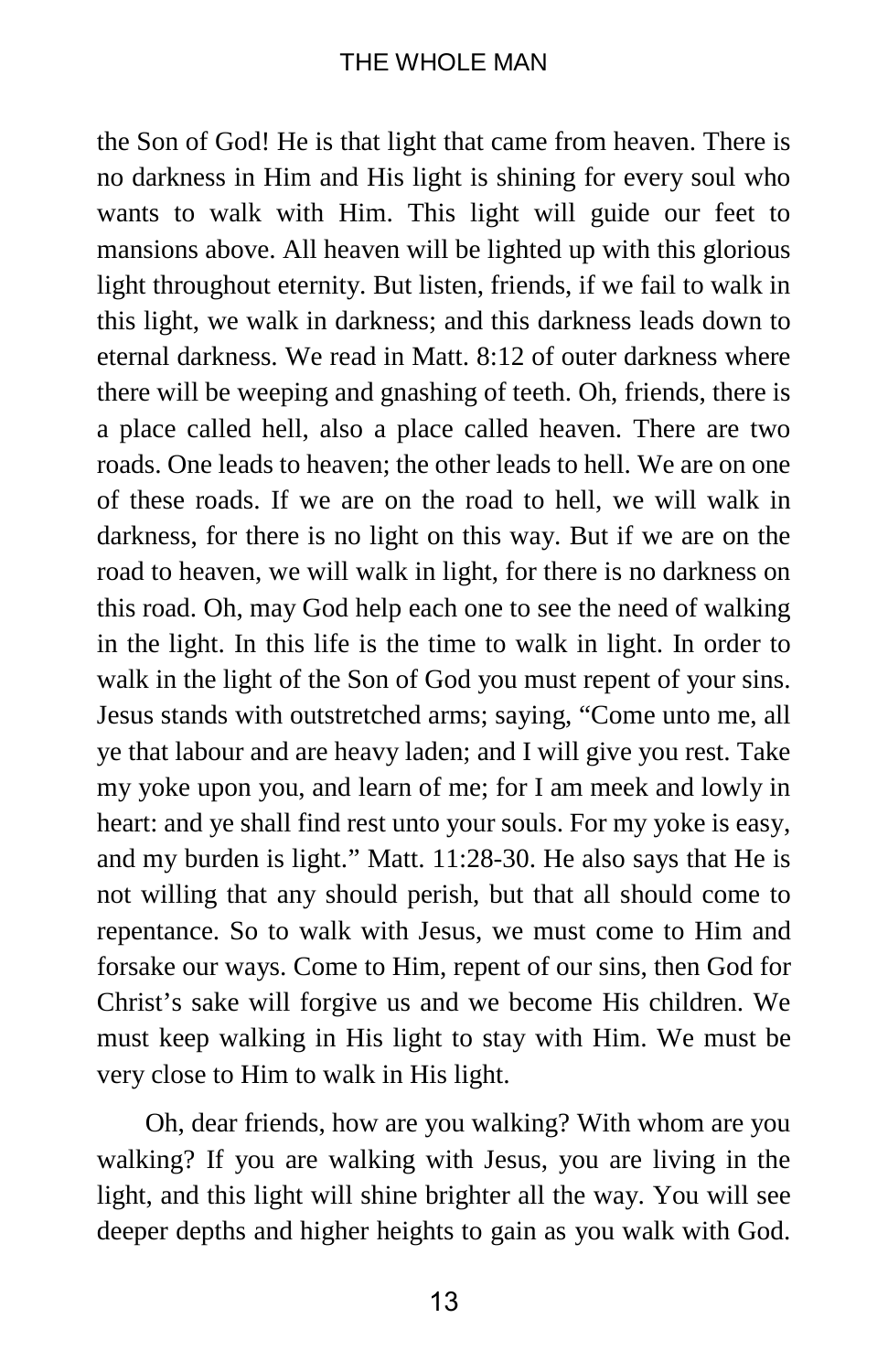You will see deep rich truths in His Word that you will rejoice in as you walk in them. By walking in truth, you are walking in God, for the Word is God. Then as we walk in God we find sweet heavenly manna—something the world knows nothing about.

We read of Noah, a just man, perfect in his generation; and Noah walked with God (Gen. 6:9). The wisest thing one can do is to walk with God. Psa. 84:11, "No good thing will he withhold from them that walk uprightly." When we walk uprightly, we are continually under the blessing of the Almighty. When the dark clouds are hovering over you, God's blessings are near. When your eyes are dimmed with tears, God's love is still around you. When all seem to have forsaken you, remember, God still cares for you, and will never leave nor forsake you so long as you walk with Him. Lord, help us to walk close to Thee.

Isa. 2:36, "And he will teach us of his ways, and we will walk in his paths." To walk with the Lord, or in His paths, we must be willing to be taught by Him. Oh, how sweet to learn from day to day how to walk to please Him! The humble heart is learning precious things every day from the great Teacher. As one learns, he walks in God, and thus gets deeper and deeper in the stream of love that makes the soul abound in the beauties of God's graces. That makes one more heavenly as he journeys on to mansions above.

We again read a precious Scripture found in Isa. 30:21b, "This is the way, walk ye in it." God points out clearly the way we should walk. Human reasoning will go around and around and try to find other ways, but God will bring us right to the way, saying, "Walk ye in it." Dear ones, when we walk in God's way, our consciences are clear, but when we walk in the way of our own heart we find we have a guilty conscience from day to day.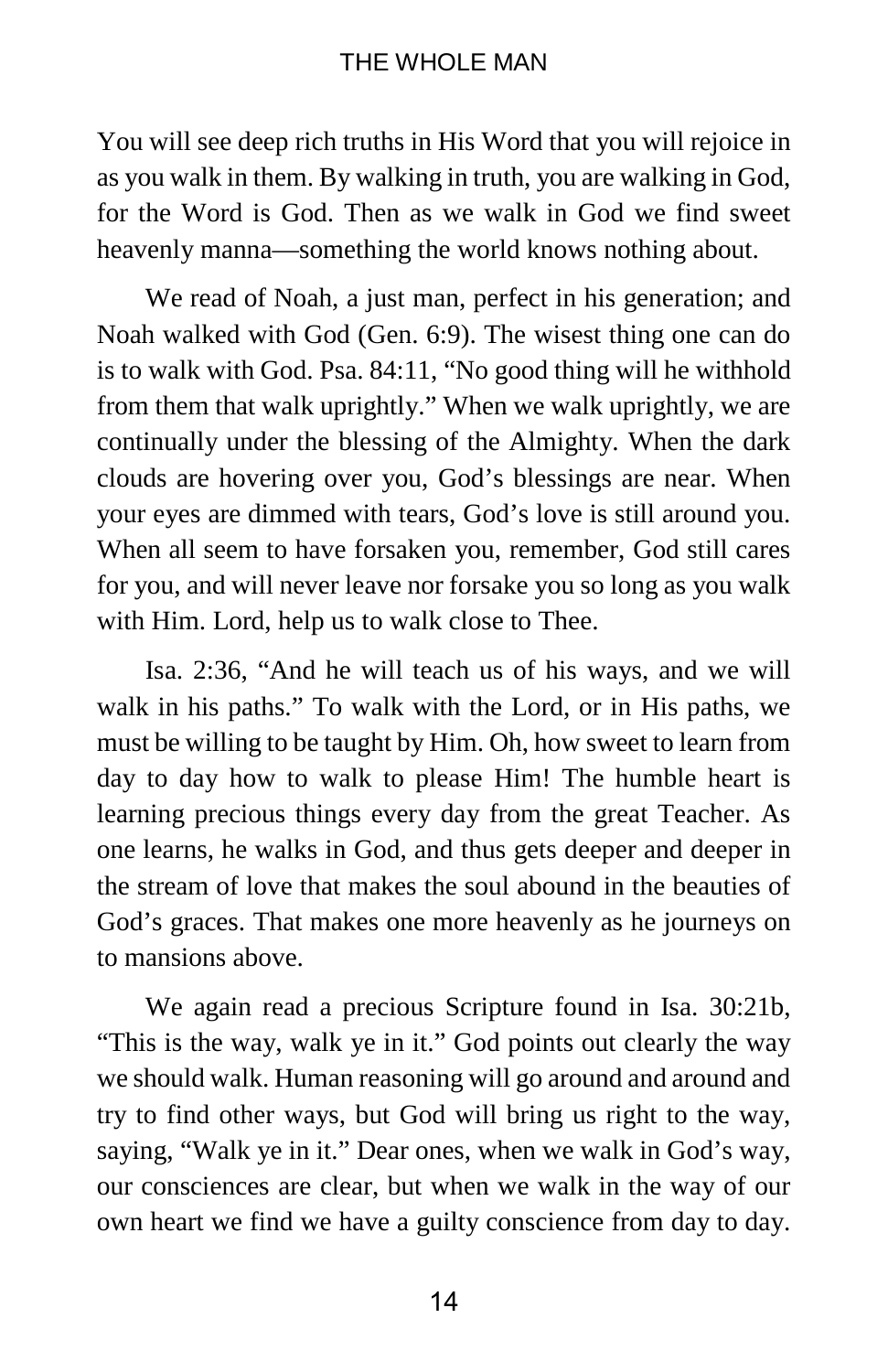How pleasant it is to walk with the Lord! His way is always according to His Word. Thank God, it is safe to go by His Word! Hosea 14:9b, "For the ways of the Lord are right, and the just shall walk in them."

We read of Enoch in Gen. 5:24, that he "walked with God and he was not; for God took him." It is worth more than all the world could give to walk with God. The riches of this world and honor and fame will all crumble and be nothing in one's sight when he comes down to the end of life's journey; as he looks into eternity and sees what is before him. Oh, friends, let us walk with God so our ending will be as one of old who said of Jacob, "Let me die the death of the righteous, and let my last end be like his!"

If you want God to walk with you, you must walk with Him. If you walk with God, He will walk with you through happiness, through sorrow, heartaches, and trials; also in the hour of death God will still be walking with you. The Psalmist said, "Yea, though I walk through the valley of the shadow of death, I will fear no evil: for thou art with me; thy rod and thy staff they comfort me." Yes, my friends, God will walk with us in the hour of death if we walk with Him.

In the third chapter of Daniel we read of three Hebrew children who were thrown into the fiery furnace. After they had been put in the fire, the king looked in and was astonished at what he saw. He arose and asked, "Did not we cast three men bound into the midst of the fire? They answered and said unto the king, True O King. He answered and said, Lo, I see four men loose, walking in the midst of the fire, and they have no hurt; and the form of the fourth is like the Son of God." Oh, praise the God of heaven! Friends, I say again, if we walk with Him, He will walk with us. God revealed to the king somehow that the form of the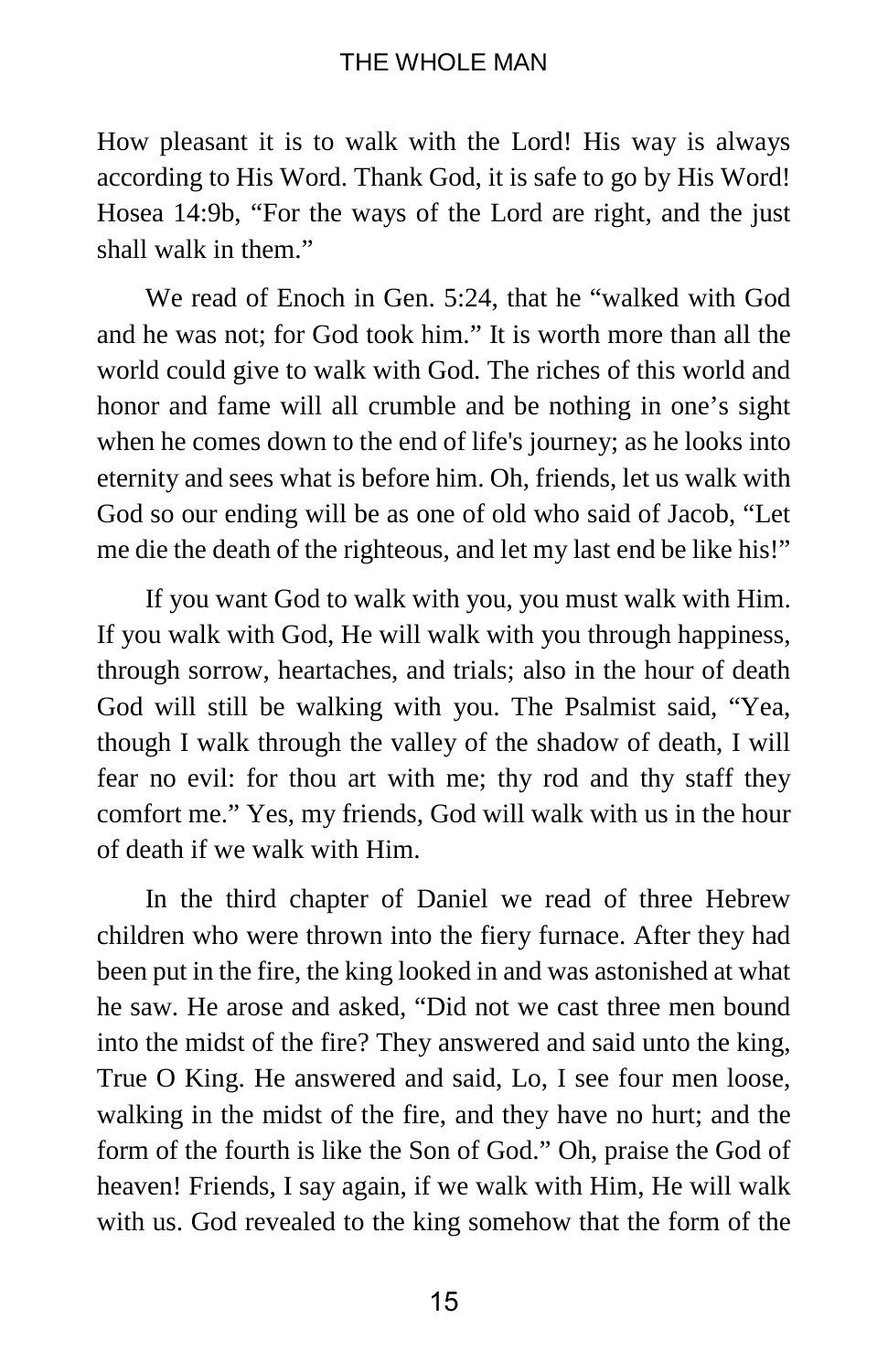fourth was the Son of God. Now this was before Jesus (God's Son) had ever come to the world to die for us. But away back there in eternity, God in his infinite wisdom was working. He and the Son were standing by His own who walked with Him. This is enough to make any soul that is born from above shout praises to the Lamb forevermore! Notice, friends, the men were bound when they were put into the fire; but, thank God, He only let the cords be burned off them. There was not a hair of their head singed, neither were their coats changed, nor had the smell of fire passed on them. The fire only burned off the cords by which they were bound. Even so it is when God permits His people now to go through a trial: He will walk in the trial with us if we walk with Him, and He will let only those things about us that are unlike Him to be burned off. It is needful for them to be burned off so we can walk and not be bound down. Praise the name of our God; He is worthy to be praised! Oh, the wonders of the mighty God of heaven! We read in Isa. 43:2b, "When thou walkest through the fire, thou shalt not be burned; neither shall the flame kindle upon thee." Help us, Lord, to daily walk with Thee. As we walk with the Lord through sunshine or shadow, He will quietly pilot us over all the rough stormy ways of life and will cause us to triumph over all the attacks of the enemy. Rom. 16:20, "And the God of peace shall bruise Satan under your feet shortly. The grace of our Lord Jesus Christ be with you." We shall run and not be weary, we shall walk and not faint.

Daniel's walk with God led him through the den of lions, but God gave him victory. The three Hebrew children chose to walk with God and even though they did go into the furnace, wonderful victory was theirs. Peter's walk with God led him to the dungeon, but he had angels to visit him. Paul's walk with God led him through perils on the sea, through hunger and fasting,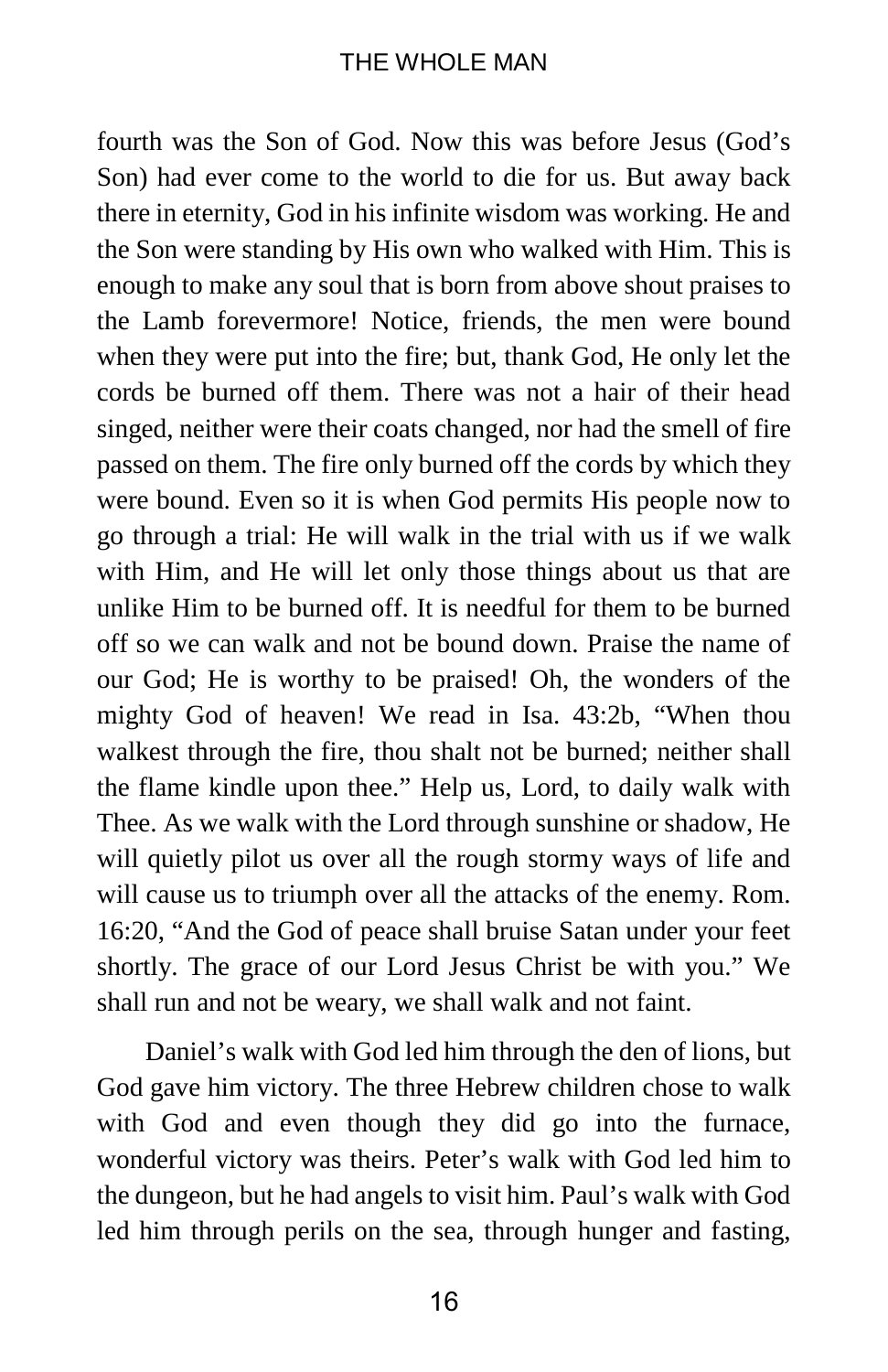through weariness and painfulness, through cold and nakedness, through perils of robbers and perils in the wilderness, through stoning, beating, and whipping. Think of this faithful man of God; what he endured to walk with God. As we consider his back all torn and bruised from the lashes and the blood streaming down, we do not hear him complaining; but what do we hear him saying? "None of these things move me." Oh, dear ones, if we walk with God, we too will have some things to suffer; but remember, there is joy just out a little farther where the wicked will cease from troubling and the weary will be at rest. Let us walk faithfully all the way, walk and not faint. Oh, may God help us as we journey on to the end of our life to walk with God; for in walking with God we will have grace in our souls to not faint. If we fail to walk with God, our grace is gone, and we will faint by the way. I say again, our only safety is to walk with the Lord. My prayer will be for you to walk with Jesus, Who will pilot you over all the rough, stony places and bring you to heaven's goal in the end. Then you can rejoice while ages roll on that you chose to walk with God.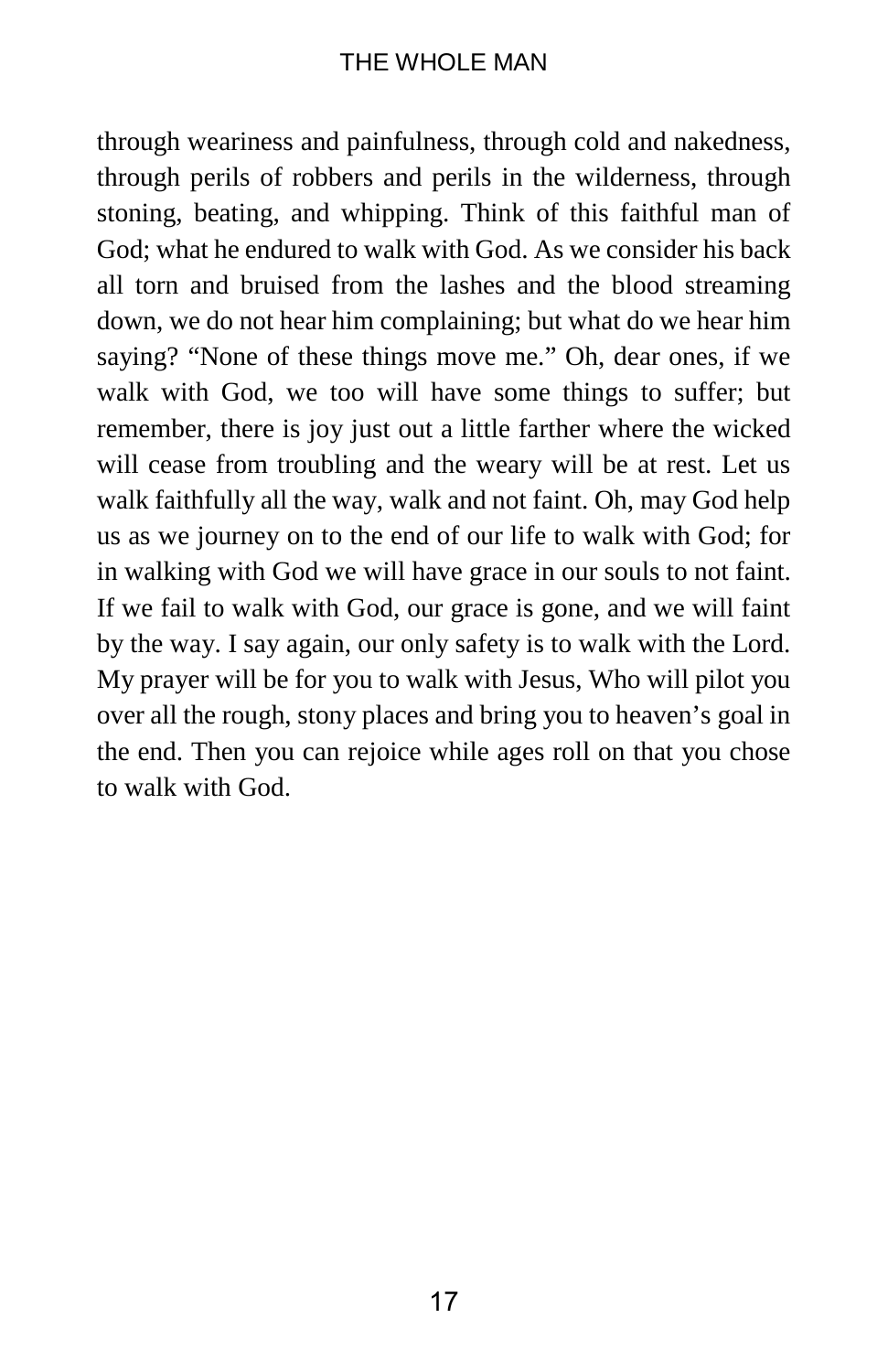### **Our Hands**

Now we want to talk awhile about our hands. We use the natural hands to do the natural things of life. They become very handy in doing evil works for the enemy, or they can be used in a wonderful way to glorify the Lord. Let us talk of the spiritual side and consider Scripture that points to this. Mark 9:43, "And if thy hand offend thee, cut it off: it is better for thee to enter into life maimed, than having two hands to go to hell, into the fire that never shall be quenched." As I said, we would like to consider the inner man's hands. We use the natural hand to work and to reach out. Almost everything we do, our hands have a part in it. They are very handy. No matter what kind of a deed is done, whether it be good or bad, most likely the hands have part in it.

Acts 2:22, 23, "Ye men of Israel, hear these words: Jesus of Nazareth, a man approved of God among you by miracles and wonders and signs, which God did by him in the midst of you, as ye yourselves also know: Him, being delivered by the determinate counsel and foreknowledge of God, ye have taken, and by wicked hands have crucified and slain." The wickedness was in the hearts of these men, and their wicked hands carried out the thing that was in their hearts. Oh, the many cruel things that are done by wicked hands! But remember, God sees everything. These wicked men lay hold on Jesus, the dear Son of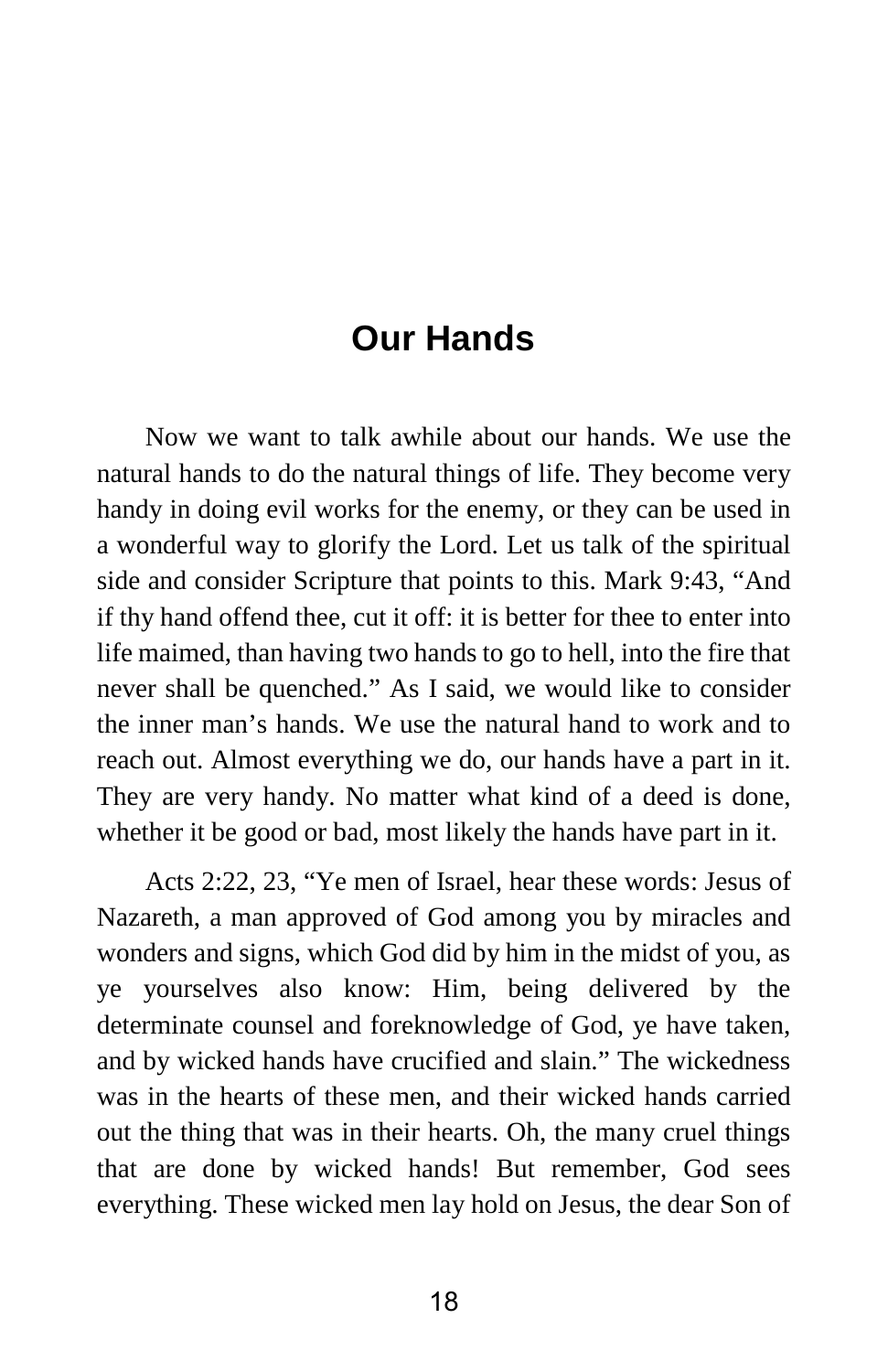God, their only hope of salvation. Their hands crucified Him, those wicked hands nailed Him to the cross, put a crown of thorns on His head, and many stripes were laid on Him. Oh, the suffering He went through by those wicked hands! But His suffering was for you and me, that we could have salvation. I wonder sometimes if we give the dear Lord the praise due to His dear name. Those wicked men thought they had prevailed; but there was One in heaven weighing those wicked acts that were done by those wicked hands. Folks cannot do wrong and get by.

God poured out His Holy Spirit on Peter, His servant, and he began to preach to them in mighty power until they cried out, being pricked in their hearts, "Men and brethren, what must we do to be saved?" Oh, friends, what did Peter tell them? Listen: "Repent, and be baptized every one of you in the name of Jesus Christ for the remission of sins, and ye shall receive the gift of the Holy Ghost." Acts 2:38. Thank God, there is a way out of sin, but we must come by way of repentance.

There are many cruel deeds done now by wicked hands. The hands reach out and take things that do not belong to them. They kill, they do so many ugly things; but there is a God in heaven that will forgive if folks will repent. Friends, there is a reaping for every sowing, no matter what it be. We read in Gal. 6:7, "Be not deceived; God is not mocked; for whatsoever a man soweth, that shall he also reap." When people go on in their sins, doing things that grieve God, surely those things in later years will bring grief, sorrow, and shame. God is faithful to forgive when folks call on him from a broken spirit.

It is written in Isa. 1:15, "And when ye spread forth your hands, I will hide my eyes from you: yea, when ye make many prayers, I will not hear; your hands are full of blood." Dear ones,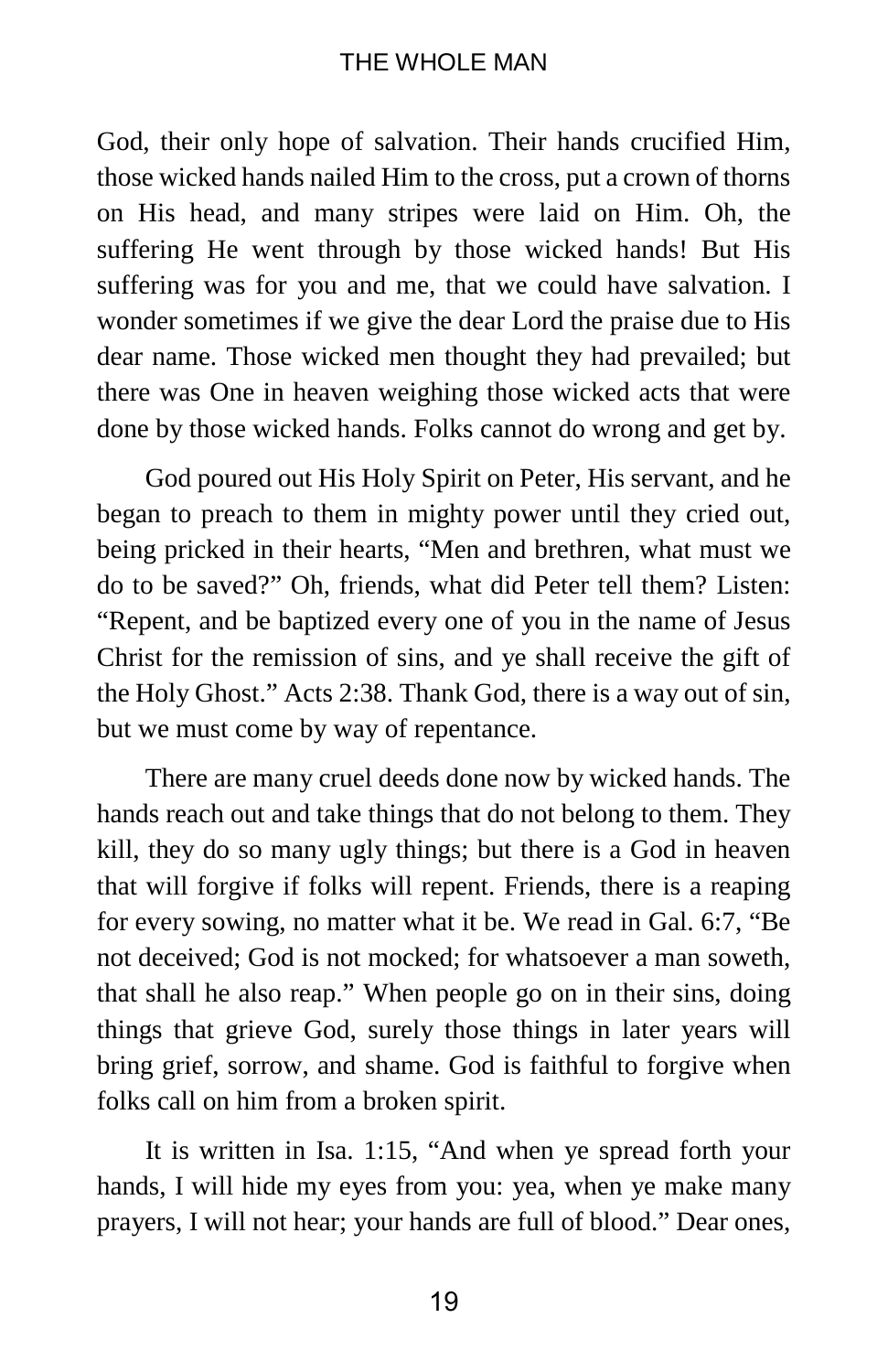can you not see your condition when you are away from God? There are many precious souls today saying lots of prayers but their hearts are far away from God. Their hands are doing things that are far from what God would do. But listen, God said He would not hear the prayer of such people. He will hear the prayer of those that have a broken spirit, hearts that are calling on God for mercy for their sins to be forgiven, hearts that have been broken up by the Spirit of the Lord, sorrowing hearts because they have sinned against God. Surely God hears that kind of prayers.

James 4:8-10, "Cleanse your hands, ye sinners: and purify your hearts, ye double minded. Be afflicted and mourn, and weep: let your laughter be turned to mourning, and your joy to heaviness. Humble yourselves in the sight of the Lord, and he shall lift you up." Truly God hears one when he does as the above Scripture says. God tells us in Rev. 3:2, "Be watchful, and strengthen the things that remain, that are ready to die: for I have not found thy works perfect before God." 1 Cor. 3:13, "Every man's work shall be made manifest: for the day shall declare it, because it shall be revealed by fire; and the fire shall try every man's work of what sort it is."

St. John 6:26, "Jesus answered them and said, Verily, verily, I say unto you, Ye seek me, not because ye saw the miracles, but because ye did eat of the loaves, and were filled." He goes on to tell them not to labor for the meat that perisheth but for the meat which endureth unto everlasting life. These folks were laboring, as it were, for the fishes and loaves, like thousands of people are doing today, working and laboring for the things of time. Jesus said in the 48th verse, "I am the bread of life." Oh, that men and women would reach out their hands for the bread of everlasting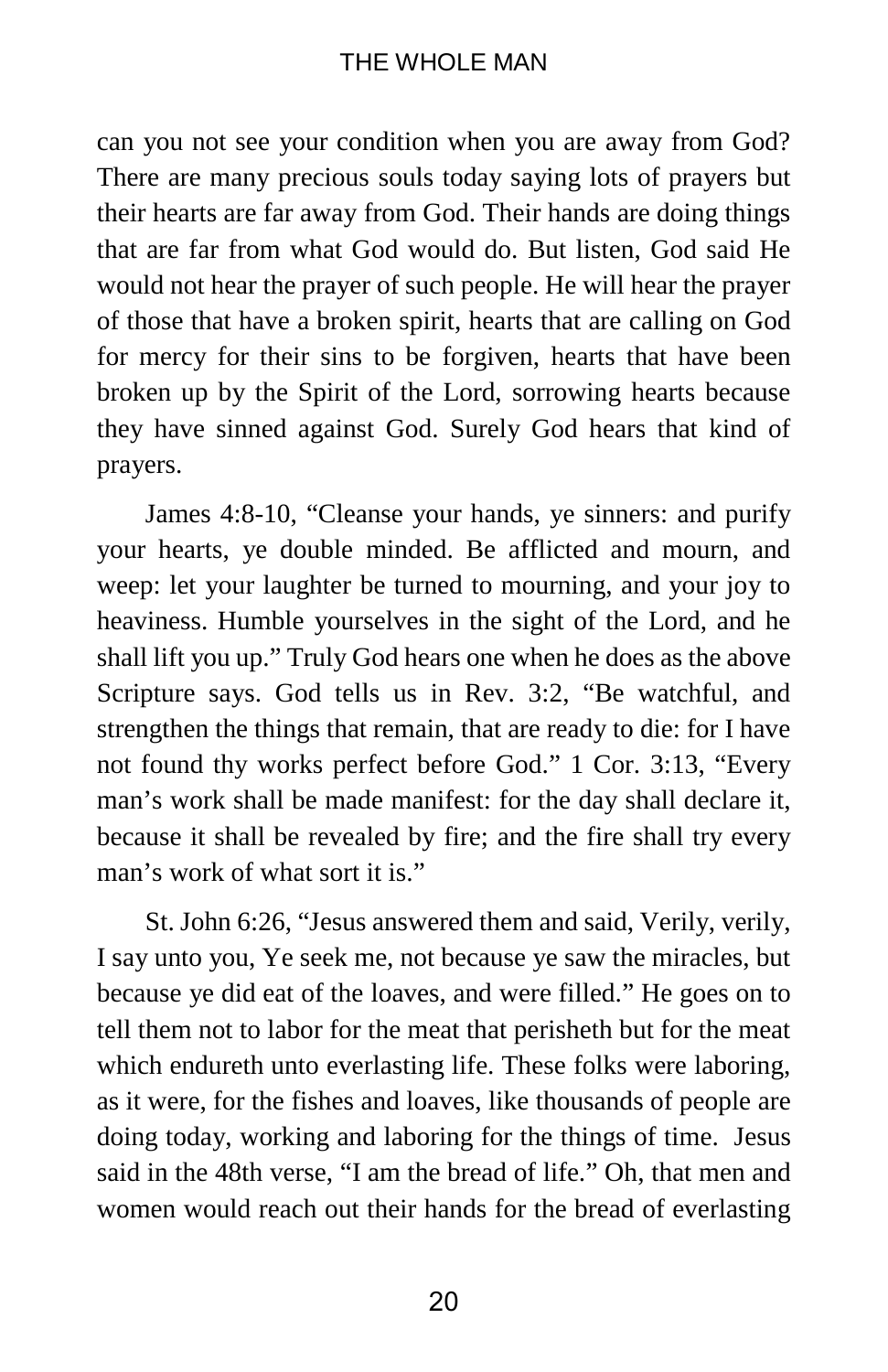life, that life which will last throughout eternity. This life here in this world only lasts a few short years at the longest; but, oh, how concerned people are to work and labor for this life! Friends, this world should be just a place for folks to work and make preparation for heaven. Living for eternity. Working for eternity is the wisest thing to do, making every step count for God. Everything we do, whether it be great or small, doing the things that will brighten our home in heaven should be the utmost desire of every soul. "Wherefore do ye spend money for that which is not bread? and your labour for that which satisfieth not? Hearken diligently unto me, and eat that which is good, and let your soul delight itself in fatness." Isa. 55:2.

The rich young ruler seemed to be reaching out his hands for eternal life, but when he saw what the cost was, he drew back. Mark 19:21. "Jesus said unto him, If thou wilt be perfect, go and sell that thou hast, and give to the poor, and thou shalt have treasure in heaven: and come and follow me." This young man had great possessions, so he went away sorrowful. He was laboring, as it were, for this life only. Oh, that souls could realize the shortness of this life and what it will mean for one to come down to the end of life's journey still holding on, as it were, to things of earth. Friends, you will have to leave them then, but what will be the condition of your heart? Far better it will be to labor for life eternal, lay up your treasures in heaven where they will add to your joy over in the glory world.

We read in Prov. 31:20 of the virtuous woman: "She stretcheth out her hand to the poor: yea, she reaches forth her hands to the needy." Instead of her hands being an offense to her, they were busy laboring, laying up in store treasures in heaven that would abound to her account in the day of judgment.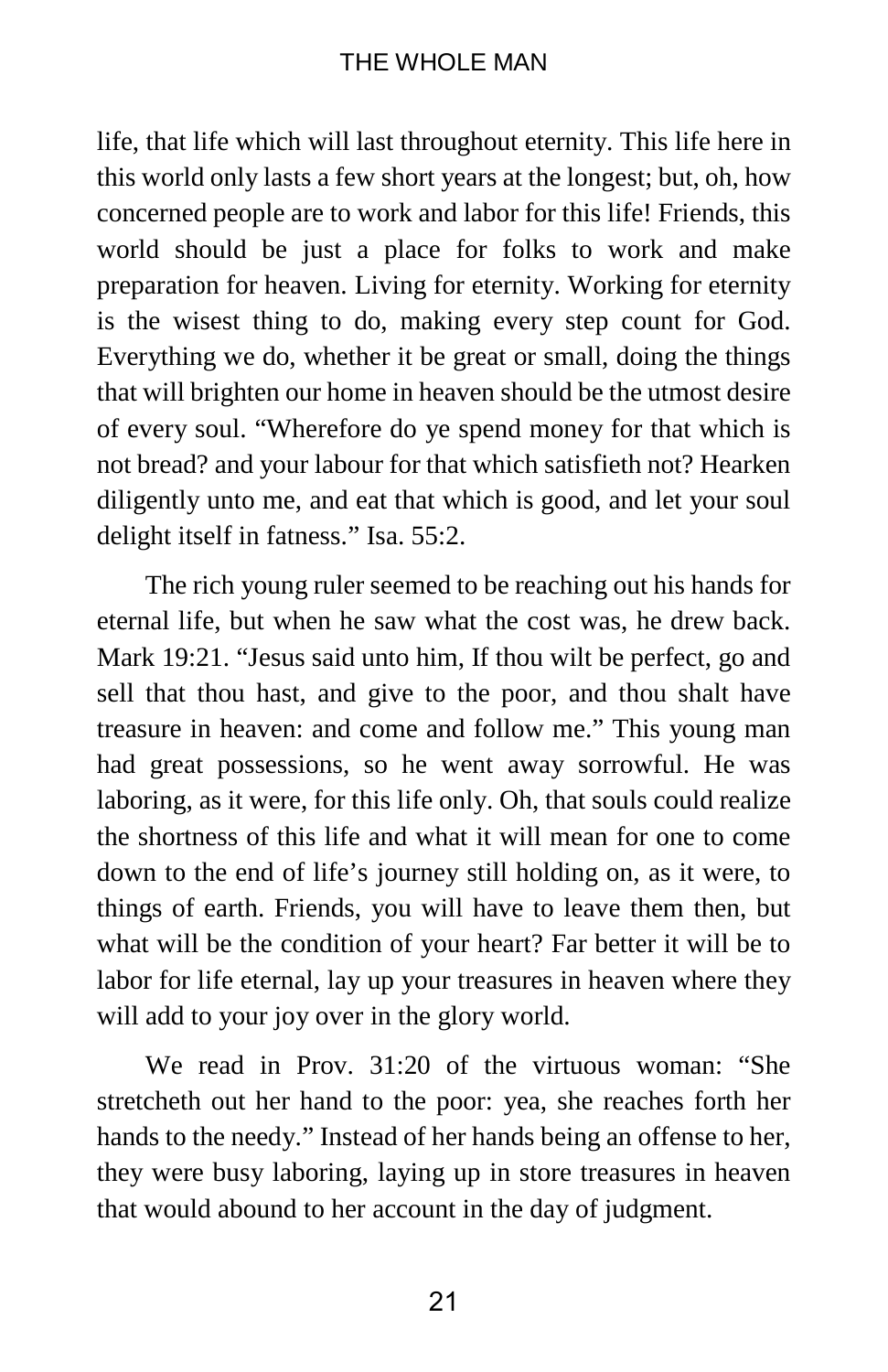Eph. 4:28, "Let him that stole steal no more: but rather let him labor, working with his hands the thing which is good, that he may have to give to him that needeth." Notice, the writer says, "Working with his hands the thing which is good." You see, dear ones, there are two ways in which we can work with our hands: there is a wrong way and a good way. Eph. 5:11 says, "And have no fellowship with the unfruitful works of darkness, but rather reprove them." Heb. 13:5, "Let your conversation be without covetousness; and be content with such things as ye have: for he hath said, I will never leave thee, nor forsake thee." If we are laboring for life eternal we will be doing things day by day that will add to our account in glory. Things of earth won't mean so much to us, we will want to use all God gives us for His glory. In the 16th chapter of Luke we read of the steward that had wasted his master's goods. He knew he would lose his stewardship, so he said, "I am resolved what to do, that when I am put out of the stewardship they may receive me into their houses." He called all his lord's debtors and made friends with them, and even his lord commended him because he had done wisely. Jesus said, "I say unto you, make to yourselves friends of the mammon of unrighteousness; that, when ye fail they may receive you into everlasting habitations." The only way we can make friends with the mammon of unrighteousness (which is the wealth or riches of this world) is to use it to God's glory, sending it on beyond, laying our treasures in heaven by giving out to those in need. Inasmuch as ye do it unto one of the least of these, ye do it unto Jesus. As we send our treasures on to glory, they will receive us into everlasting habitations at the end of our life, for where our treasure is, there our hearts will be also.

Heb. 13:3, "Remember them that are in bonds, as bound with them, and them which suffer adversity, as being yourselves also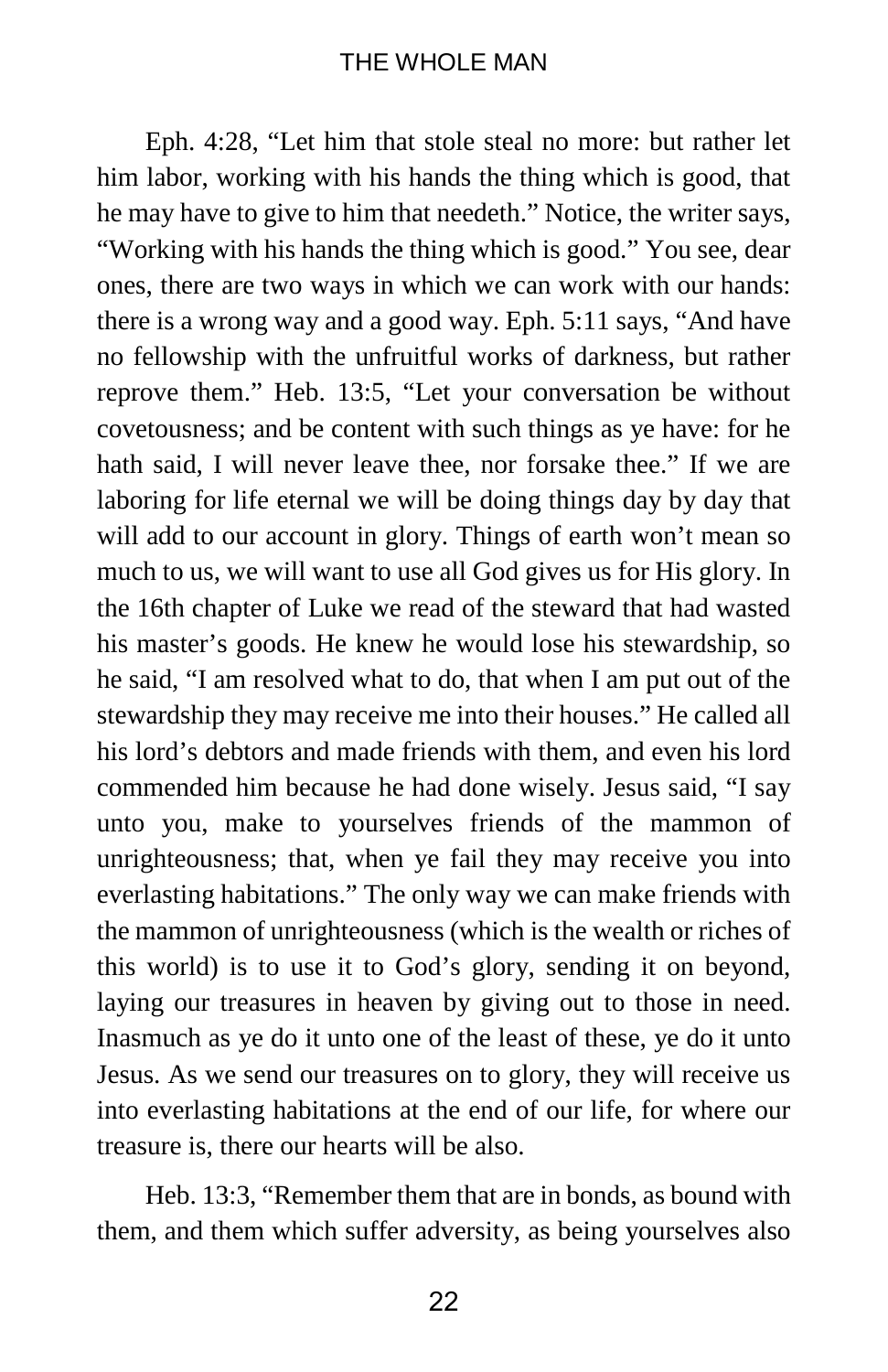in the body." Dear ones, it will pay us to scatter love with our hands, doing all we can to help precious souls to see the love of God. We often sing, "Sinner, see the love of God." I believe we can help poor sinners to see the love of God by the way we work with our hands. We read in Prov. 10:4, "He becometh poor that dealeth with a slack hand, but the diligent maketh rich." There are different ways in which we can deal with a slack hand. The one that I have in mind just now is when one gets slack in giving out to the needy, to the poor. If we have a slack hand in this way our soul will become poor, we won't have the good riches from the storehouse of heaven; but if we will be diligent, God will cause our souls to be rich with the good things from above.

1 Tim. 6:9-12, "But they that will be rich [in this world] fall into temptations and a snare, and into many foolish and hurtful lusts, which drown men in destruction and perdition. For the love of money is the root of all evil: which while some coveted after, they have erred from the faith, and pierced themselves through with many sorrows." Now listen: "But thou, O man of God, flee these things, and follow after righteousness, godliness, faith, love, patience, meekness. Fight the good fight of faith, lay hold on eternal life, whereunto thou art also called and hast professed a good profession before many witnesses." Lay hold on eternal life—what does this mean? To lay hold on anything with the natural hands would mean to reach out, take hold, to seize, to grip or grasp suddenly. To me it seems if we would gain eternal life we must reach out, take hold more firmly than ever, seize on it quickly lest we miss it by being slothful.

Oh, how we need to watch the enemy! The devil has succeeded in getting thousands of souls to labor for the riches of this old world. They have brought sorrow after sorrow upon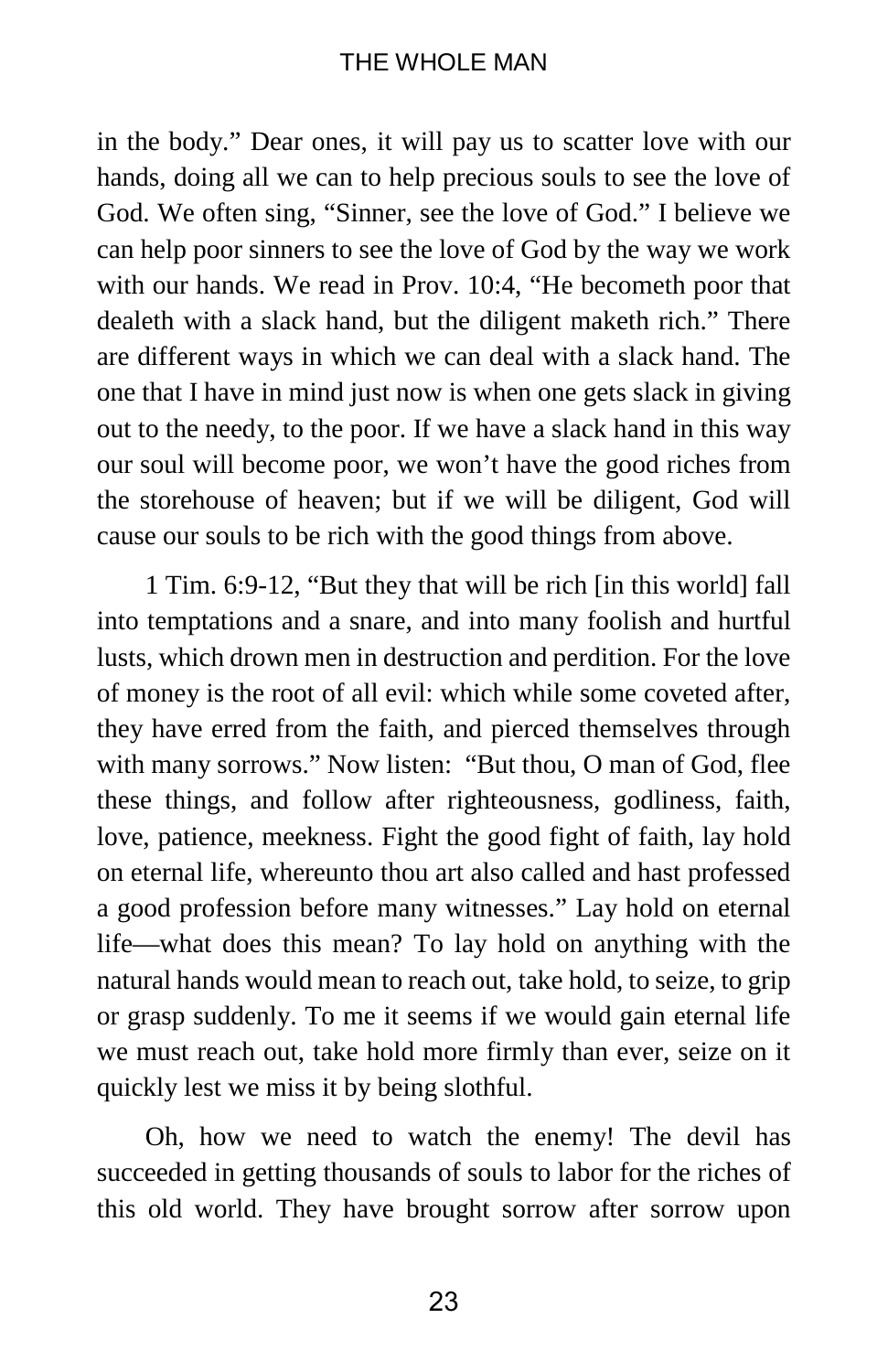themselves, which caused them to go down to a Christless grave, without hope and lost forever. Dear souls, I write this in love to everyone. Labor to add to your joy over in glory. "Take heed to yourselves, lest at any time your hearts be overcharged with surfeiting and drunkenness, and cares of this life, and so that day come upon you unawares. For as a snare shall it come on all them that dwell on the face of the whole earth. Watch ye therefore, and pray always, that ye may be accounted worthy to escape all these things that shall come to pass, and to stand before the Son of man." Luke 21:34-36. We are now living in the last of the last days; men's hearts are drifting far away from God; the Word of God is being fulfilled on every hand. The world is waxing worse and worse; people are being deceived. They are laboring for the things of time, reaching out after silver and gold, fine homes and cars, popularity and fame; but God is being left out. The love of money is ruining this world. There are so many ungodly crimes being committed all because the love of money is seated down in the soul. The greed for gain is flooding this world, and many precious souls have been ensnared in it.

Deut. 15:7-11, "If there be among you a poor man of one of thy brethren within any of thy gates in thy land which the Lord thy God giveth thee, thou shalt not harden thine heart, nor shut thine hand from thy poor brother: but thou shalt open thy hand wide unto him, and shalt surely lend him sufficient for his need, in that which he wanteth. Beware that there be not a thought in thy wicked heart, saying, The seventh year, the year of release is at hand; and thine eye be evil against thy poor brother, and thou givest him nought; and he cry unto the Lord against thee, and it be sin unto thee. Thou shalt surely give him, and thine heart shall not be grieved when thou givest unto him: because that for this thing the Lord thy God shall bless thee in all thy works, and in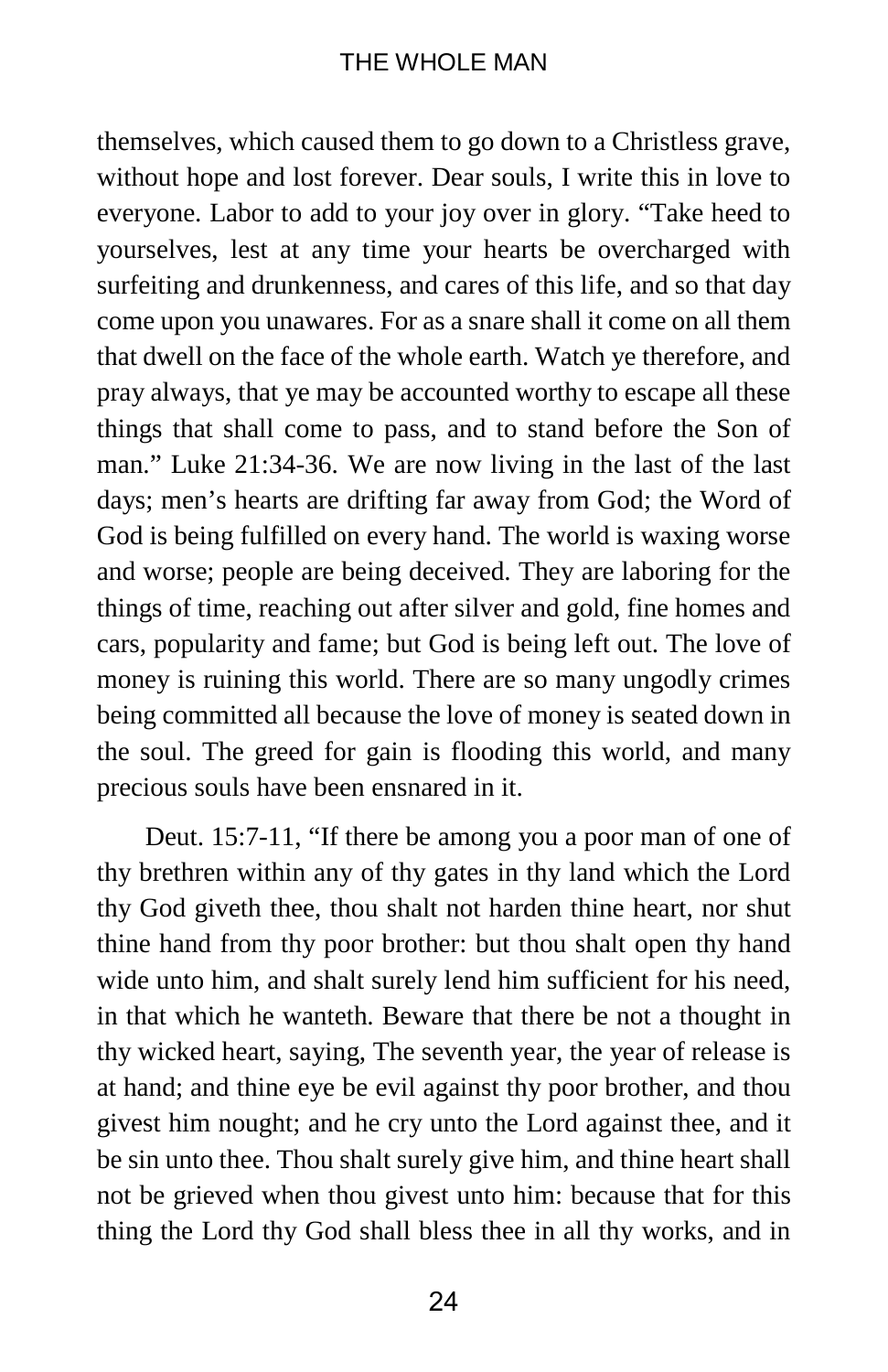all that thou puttest thy hand unto. For the poor shall never cease out of the land: therefore I command thee, saying, Thou shalt open thine hand wide unto thy brother, to thy poor, and to thy needy, in thy land." We read in Prov. 11:25, "The liberal soul shall be made fat." The Lord expects you and me to be liberal, for God loves a cheerful giver. Prov. 11:24, "There is that scattereth, and yet increaseth; and there is that withholdeth more than is meet, but it tendeth to poverty." Oh, that dear souls could see the need of being open-hearted to do and give when the Lord says so. To open your hands and give out love from a pure heart, making others feel a warm love coming from those hands is blessed.

Rom. 12:9-13, "Let love be without dissimulation. Abhor that which is evil; cleave to that which is good. Be kindly affectioned one to another with brotherly love; in honor preferring one another; not slothful in business; fervent in spirit; serving the Lord; rejoicing in hope; patient in tribulation; continuing instant in prayer; distributing to the necessity of saints; given to hospitality." The Lord does not honor any kind of giving other than that which is done by hospitality.

I am thinking now of faithful mothers who toil so faithfully for their children day by day, giving out their strength, working with their hands, showing love, care, and protection for their little ones. They wash for them, iron, mend, cook, etc. from day to day. Their precious hands show forth beauty that the proud in heart do not see. Even though their hands are scarred and wrinkled, they are beautiful because these marks show the grace of love has been given out by these faithful hands. Dear friends, just as the faithful mothers show their love to their offspring, so the soul that loves God will lend a helping hand to those around far and near, giving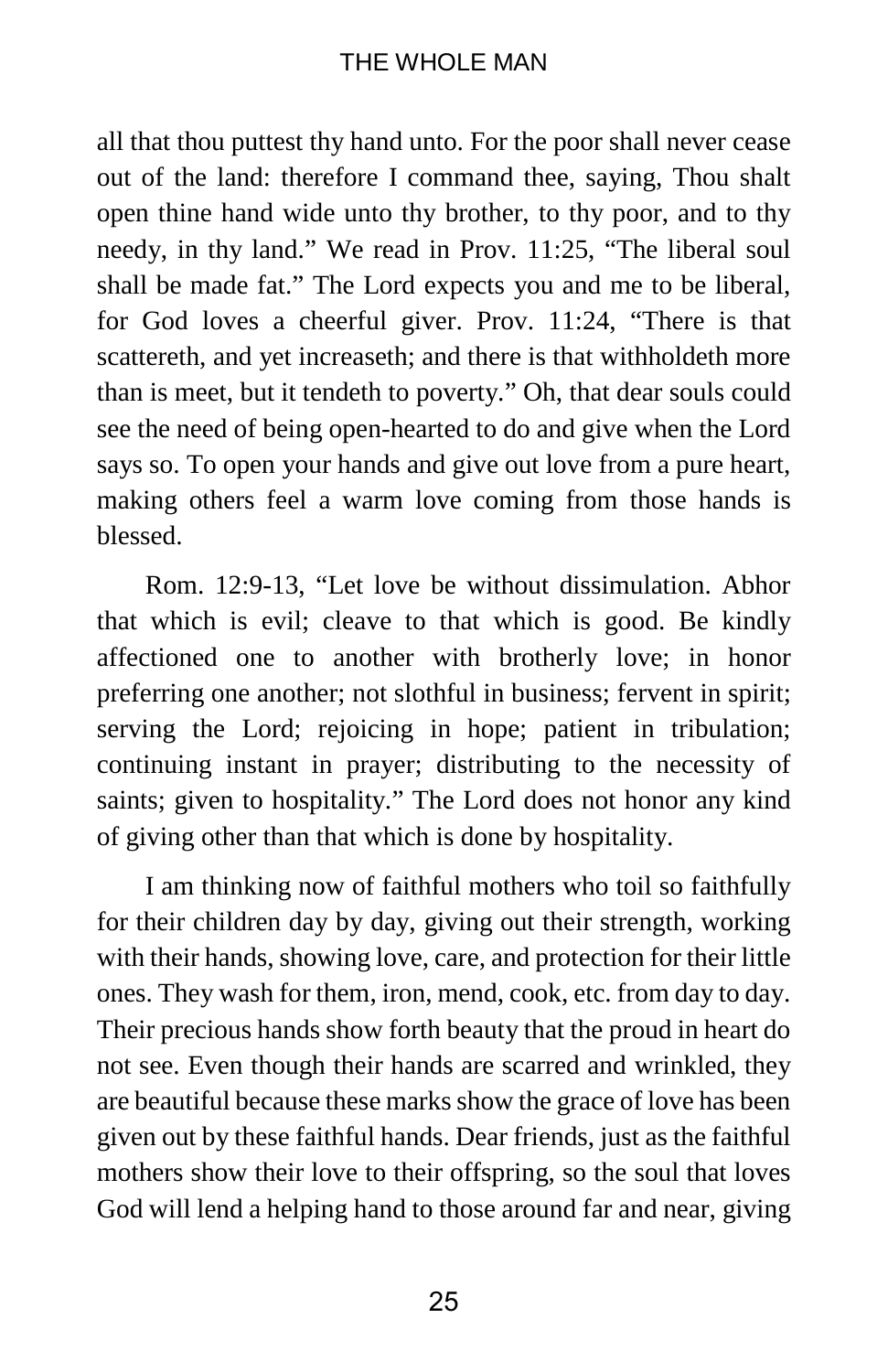out love in different ways, going here and there to try to bring sunshine in some life. Even though these acts may seem small in the eyes of the world, God looks down with pleasure on such.

It may be you have baked a cake and the dear Lord shows you someone who would like to have a piece of it. Your loving hands cut the cake and give to the one the Lord has shown you. It is not so much what you give, but it is how you give, how you hand out, how you labor. Throwing out love from a pure heart and clean hand will cause a light to spring forth that clears away many dark clouds in one's life. Psa. 24:3, 4, "Who shall ascend into the hill of the Lord? or who shall stand in his holy place? He that hath clean hands, and a pure heart; who hath not lifted up his soul to vanity, nor sworn deceitfully." May God help us to keep clean hands and a pure heart. When we do anything, Lord help us to do it in love. When we do it from a pure heart with clean hands, there is no deceit there. We fear that some folks have given many times just because others were giving, or because they thought they were expected to give. Dear ones, you are just lifting your soul to vanity and in one sense you have sworn deceitfully. God help us to do all we do to His glory, giving love out with clean hands. When you, with a heart full of love, go to the bedside of one that is weary from pain and suffering, what a blessing it is to that soul! As you sit there showing your love from clean hands, hands that are free from deceit and hypocrisy, such laboring is accepted of God. How good it makes one feel to receive something from those that have proven their love. How sweet, how refreshing it makes us feel! But when something is given by those that feel you don't need it, you don't deserve it, etc., surely that is just lifting one's soul to vanity. If we can't give heartily as to the Lord, we might as well not give as far as receiving blessing to our souls is concerned.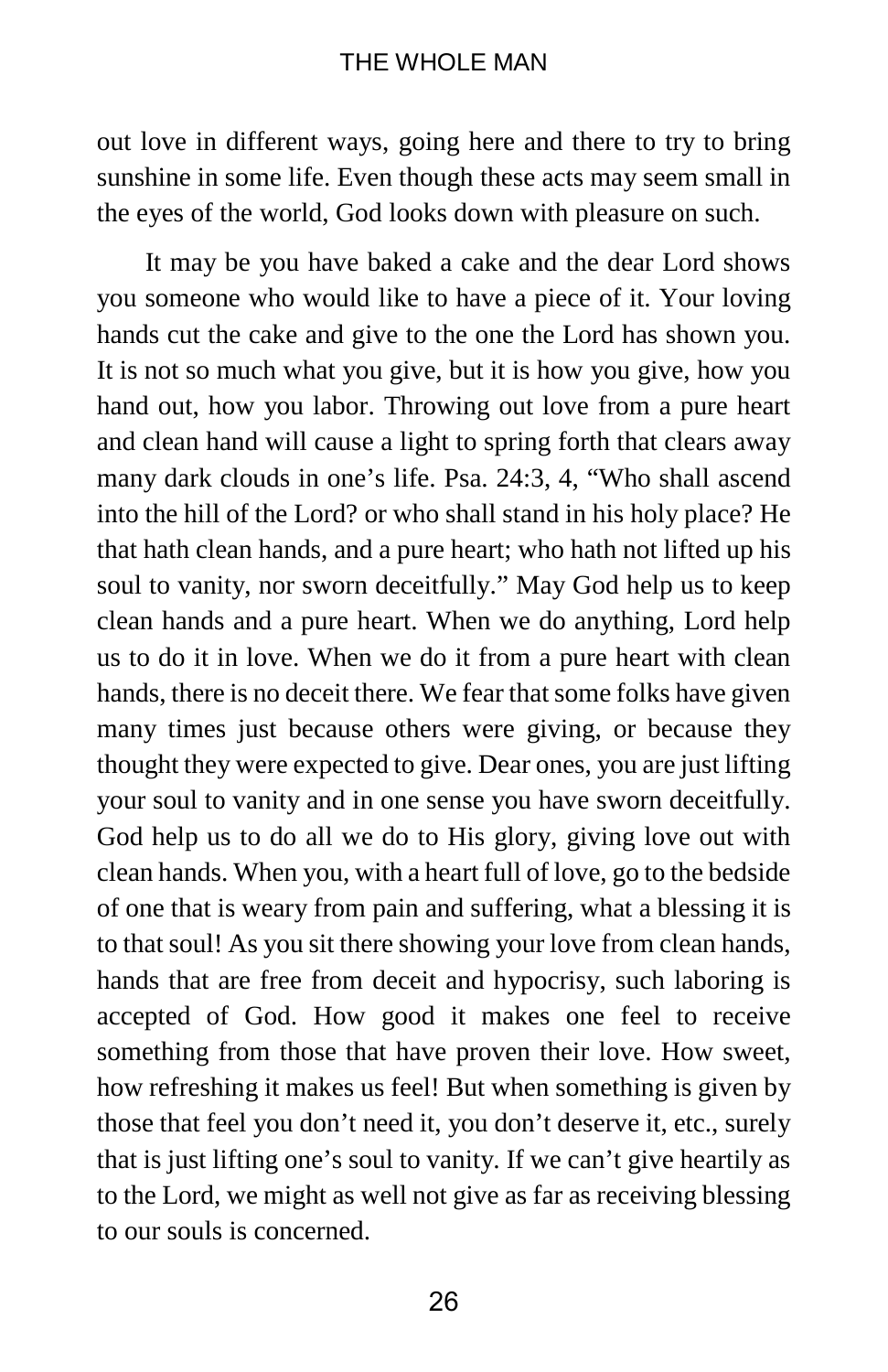In my growing up from childhood I discovered the touch of my mother's hands was different from any other touch. It seemed that it was so different I think I would know that touch while in the dark, even though I could not see her. The touch of those precious hands that showed so much love to me so often in my young life still lingers near. At times it seems I can still feel that touch so soft even though I've been away from mother for years with only a short visit now and then. I shall not forget that precious touch from mother so dear.

I heard of a soldier boy who had been wounded; and as well as I remember the story as it was told to me, the boy was not expected to live. They called his mother, but he knew nothing about her coming. As she went to where he was, she laid her gentle hand on his forehead. He at once said, "Oh,that is the touch of my mother."

Friends, if human ties are so close as this, truly the love of God that binds us all together is stronger. I believe we all can live so near sweet Jesus till we can get a heavenly touch from the Master's hand and carry it to dear ones whose hearts are heavy, loaded down with care. Oh, the blessing that comes from hands that are touched by the Master's hands! It is not the great amount one may do, but it is, I say, how and what kind of spirit in which we do it. Help us, dear Lord, to keep the touch of Thy hand! When God touches us, then we can, by the same inspiration, touch other precious souls.

I have heard expressions made by some something like this: "I don't feel free in certain people's homes; I don't feel free around some folks." We wonder what is the matter? It may be we have not gone deep enough to touch the Master's hand for ourselves. If so, let us draw so close to Him that we can feel His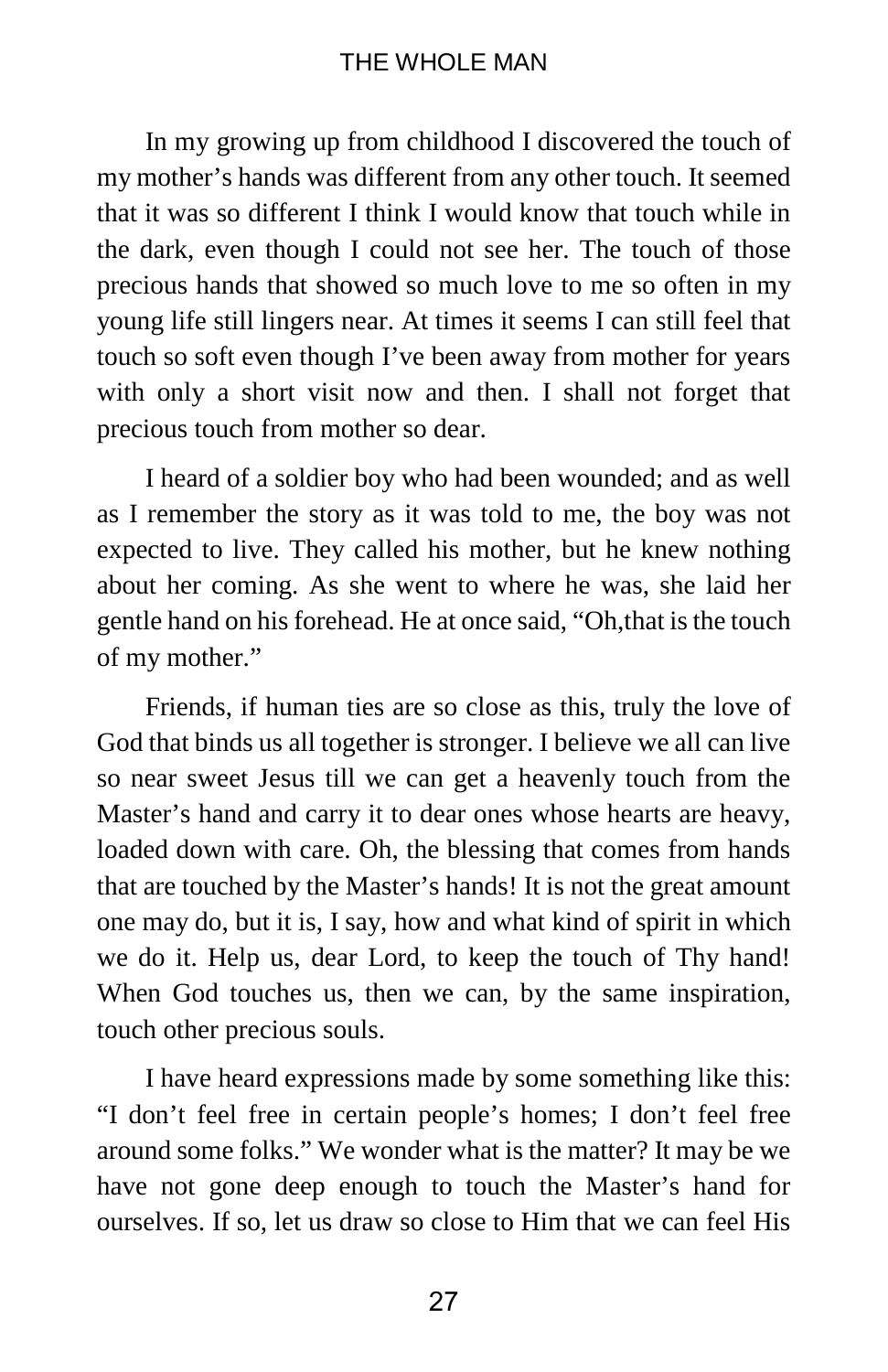gentle touch on our souls. Then I am sure we will be able to touch some dear one around us and make them feel free in our midst. Oh, precious eternity bound souls, we have no time to lose! Souls are too precious! We need to let our hands be busy every hour, doing something to point dear ones to a higher life in Christ.

Isa. 59:1, 2, 3, "Behold, the Lord's hand is not shortened, that it cannot save; neither his ear heavy, that it cannot hear: but your iniquities have separated between you and your God, and your sins have hid his face from you, that he will not hear. For your hands are defiled with blood, and your fingers with iniquity; your lips have spoken lies, your tongue hath muttered perverseness."

You will notice in the first verse it says the Lord's hand is not shortened that it cannot save. God's hands are always ready, if we are ready; but the trouble is, too many folks have let their sins come in between them and God. People's hands are defiled, hence they do things from day to day that bring grief and sorrow, not only to themselves but also to others. There is a higher life for everyone to live, and we all can reach out and get it if we will.

Ezekiel 33:1-8, "Again the word of the Lord came unto me, saying, Son of man, speak to the children of thy people and say unto them: When I bring the sword upon the land, if the people of the land take a man of their coasts, and set him for their watchman. If when he seeth the sword come upon the land, he blow the trumpet, and warn the people; then whosoever heareth the sound of the trumpet, and taketh not warning; if the sword come, and take him away, his blood shall be upon his own head. But if the watchman see the sword come, and blow not the trumpet, and the people be not warned; if the sword come and take any person from among them, he is taken away in his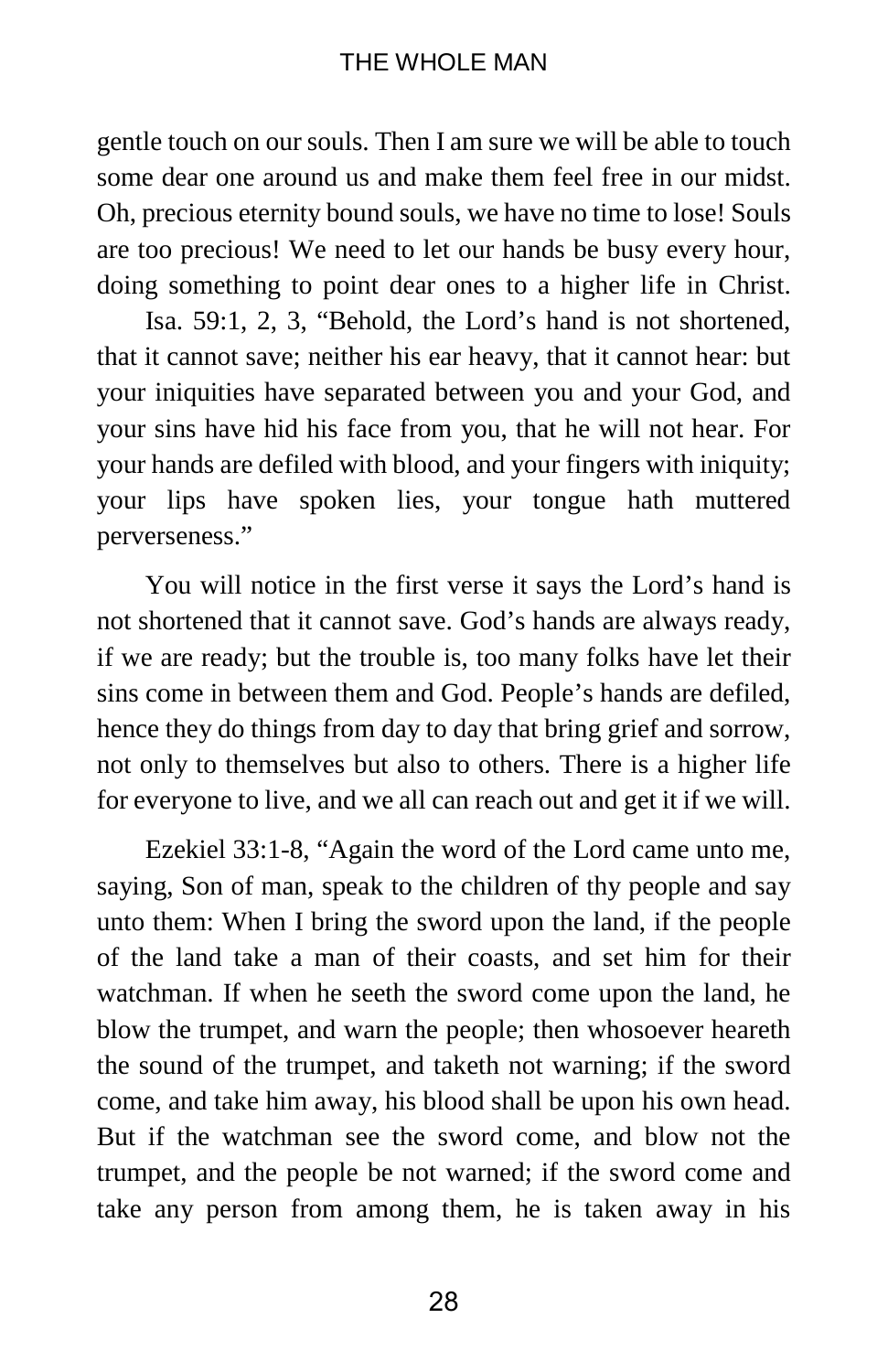iniquity; but his blood will I require at the watchman's hand. So thou, O son of man, I have set thee a watchman unto the house of Israel; therefore thou shalt hear the word at my mouth, and warn them from me. When I say to the wicked, O wicked man, thou shalt surely die; if thou dost not speak to warn the wicked from his way, that wicked man shall die in his iniquity; but his blood will I require at thine hand."

This brings a responsibility on each of us. Oh, how important it is for us to obey the command of the Lord! Many preachers will come to the judgment with the blood of souls on their hands, all because they failed to warn the people. Many times preachers shrink from warning people because of persecution. Oh, my dear friends, it will pay us to cry aloud and spare not. If we spare, the blood of souls will be on our hands. Some may fail to warn people because they are supporting them. If we do such, we will be disobeying the Word, we will be preaching for filthy lucre instead of working to get their souls to heaven. Others may fail to warn for fear of being put out of the church. If we are in God's church, no man can put us out; and if we are not in God's church we are not fit to preach the gospel. May God help us to fear Him.

When God's ministers warn the people, then if folks do not live like God wants them to live, the blood is on the people's hands. Oh, friends, we had better keep pure hearts and clean hands before the Lord of heaven. We all have a responsibility on us, and we are in a measure responsible for souls around us; that is, if we do not keep clean hands.

We have a Scripture in Rom. 13:8, "Owe no man anything but to love one another." If we have given out anything besides love to souls, we are in debt to them until we get it cleared off our hands. No matter what we may think or try to do, if we don't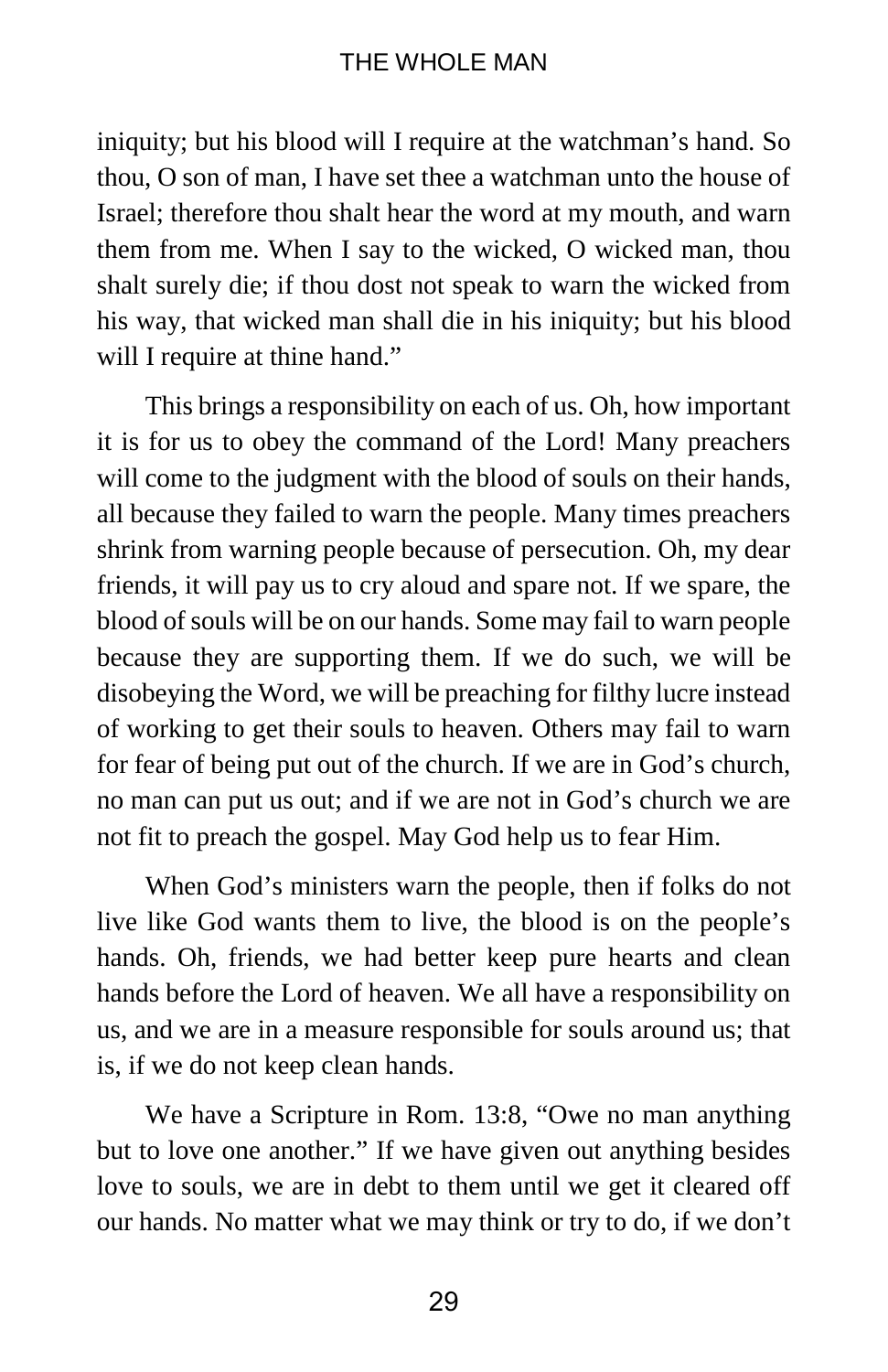clear it up, we are in debt to them. Their blood in a measure is upon us. Many times sharp cutting words are said by professed Christians. The words fall upon heavy hearts and will wound, crush, and bring tears. Whoever you are that has done such, your hands are defiled and are unclean. You are in debt to the one you said the words to. That is not love, and you will be in debt until you go to the one and clear it away by asking forgiveness. Oh, to have clean hands before the Lord is worth more than all the world!

1 Tim. 2:8, "I will therefore that men pray everywhere, lifting up holy hands, without wrath and doubting." Surely when we lift our hands to praise the Lord, we need to be sure those hands are clean, holy hands, acceptable by the Lord. To keep our hands clean and free from the blood of all men, we must be about our Father's business day by day, watching our every move that all we do or say will be done to God's glory alone.

We read in Prov. 24:30 to the end of the chapter: "I went by the field of the slothful, and by the vineyard of the man void of understanding; and, lo, it was all grown over with thorns, and nettles had covered the face thereof, and the stone wall thereof was broken down. Then I saw, and considered it well: I looked upon it, and received instruction. Yet a little sleep, a little slumber, a little folding of the hands to sleep: so shall thy poverty come as one that traveleth; and thy want as an armed man." When we get slack in the keeping of our souls, thorns and nettles spring forth. Ugly, stingy, sticky things come from our life. This comes about by slack hands—a little folding of the hands. Spiritual laziness will bring any soul to poverty, and as a result, the stone wall is broken down, the walls of salvation. The bars are open for different kinds of spirits to enter our field or heart. How quickly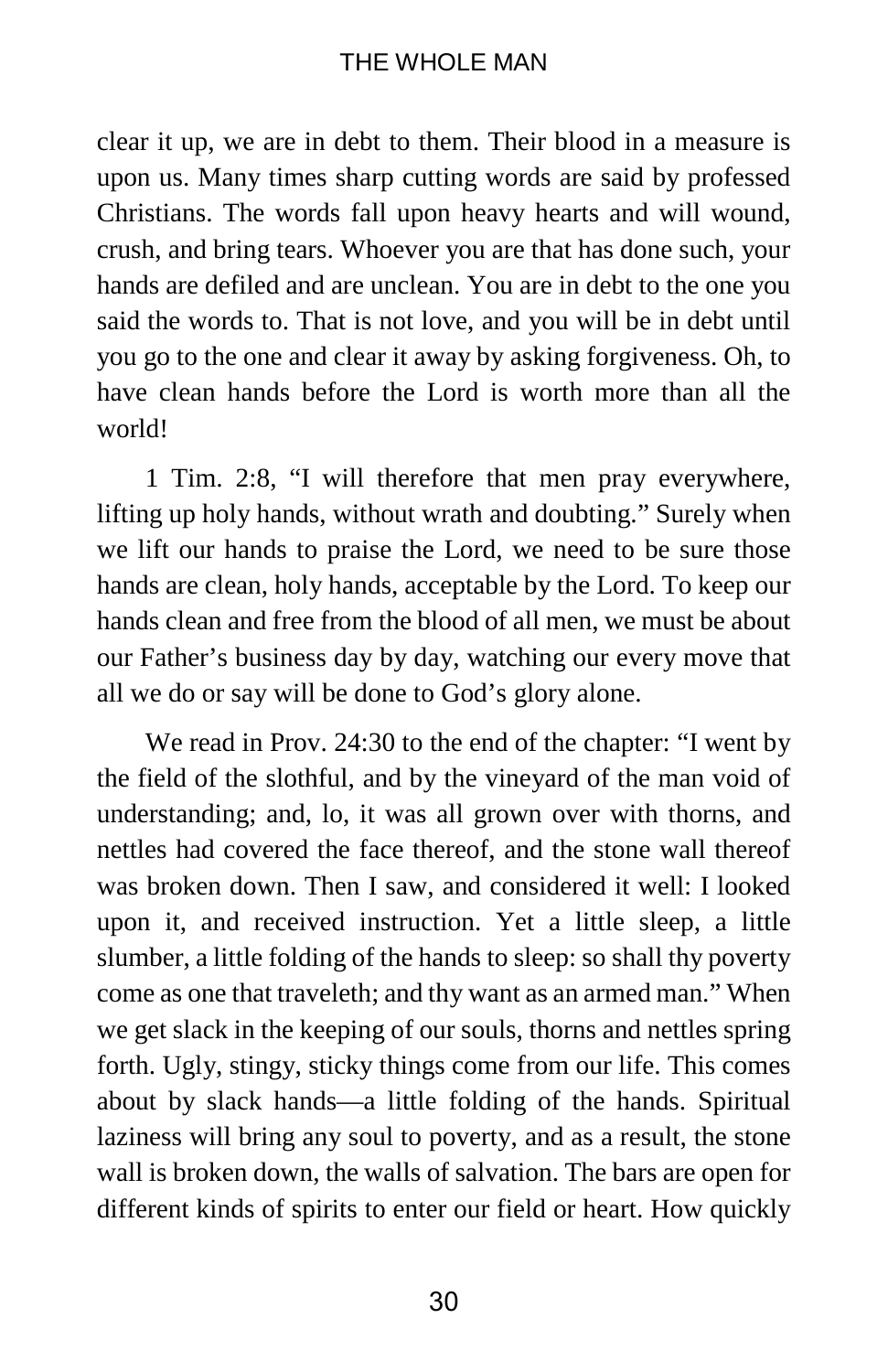we can see thorns and nettles coming forth, which sting and stick all those around. Oh, dear souls, we have a big job on our hands to keep them clean; but, by the grace of God, we can keep them clean from the blood of all men. Thank God! What will be more blessed when we come down to the end of life's journey than to be able to look God in the face with clean hands and a pure heart? Our hands then can be folded; all will be well. Let us live for that time, then we can rejoice in the hour of death because we have fought the good fight, have finished our course, and there will be a crown of everlasting life awaiting us over in glory. Praise the Lord!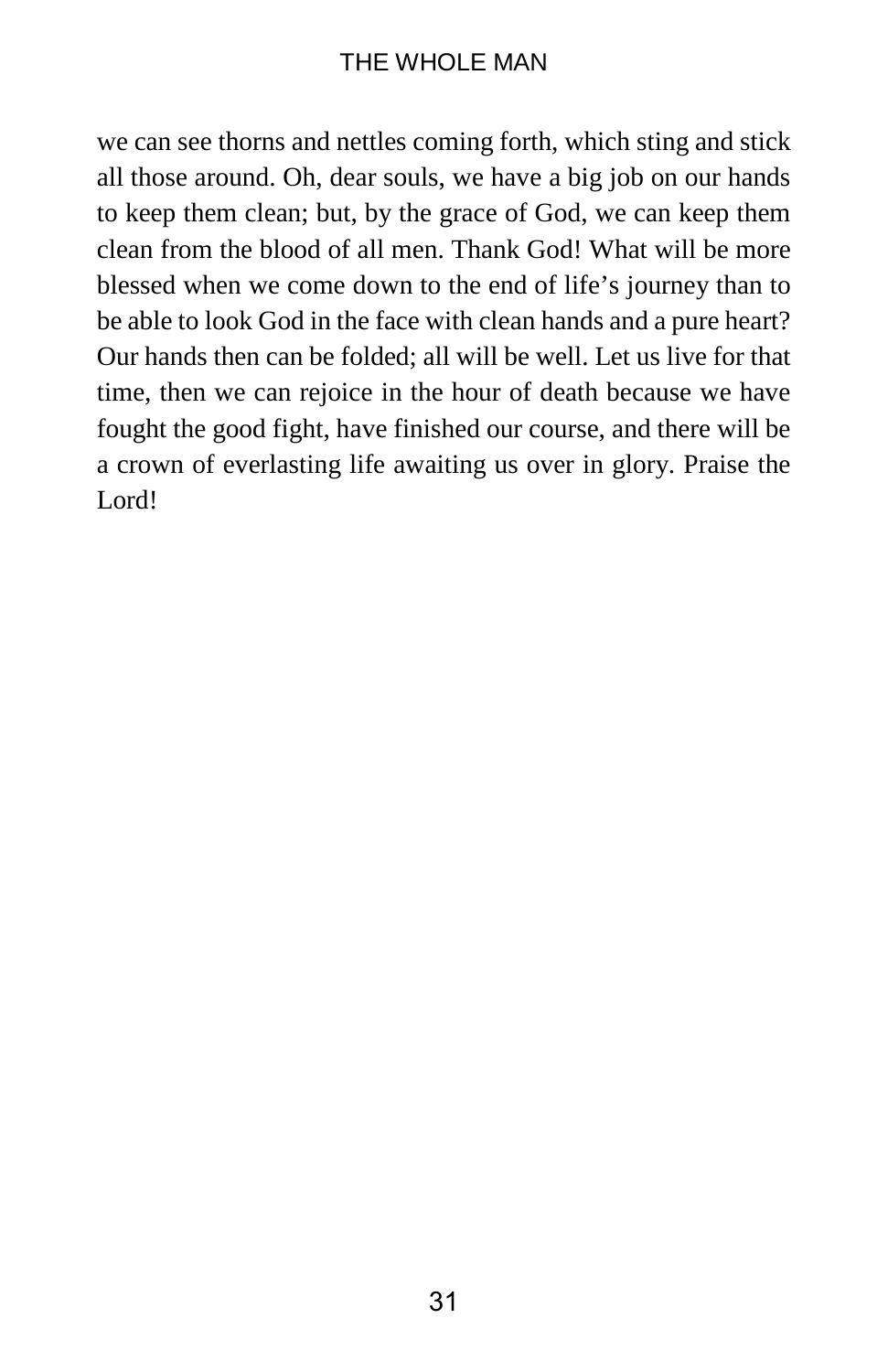# **The Eye**

Now, by the help of the dear Lord, we shall talk about the eye. It is written in Mark 9:47, "And if thine eye offend thee, pluck it out: it is better for thee to enter into the kingdom of God with one eye, than having two eyes to be cast into hell fire." These words were spoken by our Lord. Surely He saw the cunning ways in which the devil works to ensnare the soul. We now think of Mother Eve. The devil got her first to look at the forbidden fruit. Gen. 3:6, "And when the woman saw that the tree was good for food, and that it was pleasant to the eyes, and a tree to be desired to make one wise, she took of the fruit thereof, and did eat, and gave also unto her husband with her, and he did eat." As she looked, the devil had a greater hold on her. Oh, the deceitfulness in the working of the enemy! This one look caused God's whole creation to plunge into sin!

Dear ones, if we do not guard our eyes, one look on our part many times will cause us to fall and will lead many others down with us. Many dear ones have looked in the wrong direction and caused sorrow after sorrow in their lives. We read in Matt. 6:22, 23, "The light of the body is the eye: if therefore thine eye be single, thy whole body shall be full of light. But if thine eye be evil, thy whole body shall be full of darkness. If therefore the light that is in thee be darkness, how great is that darkness."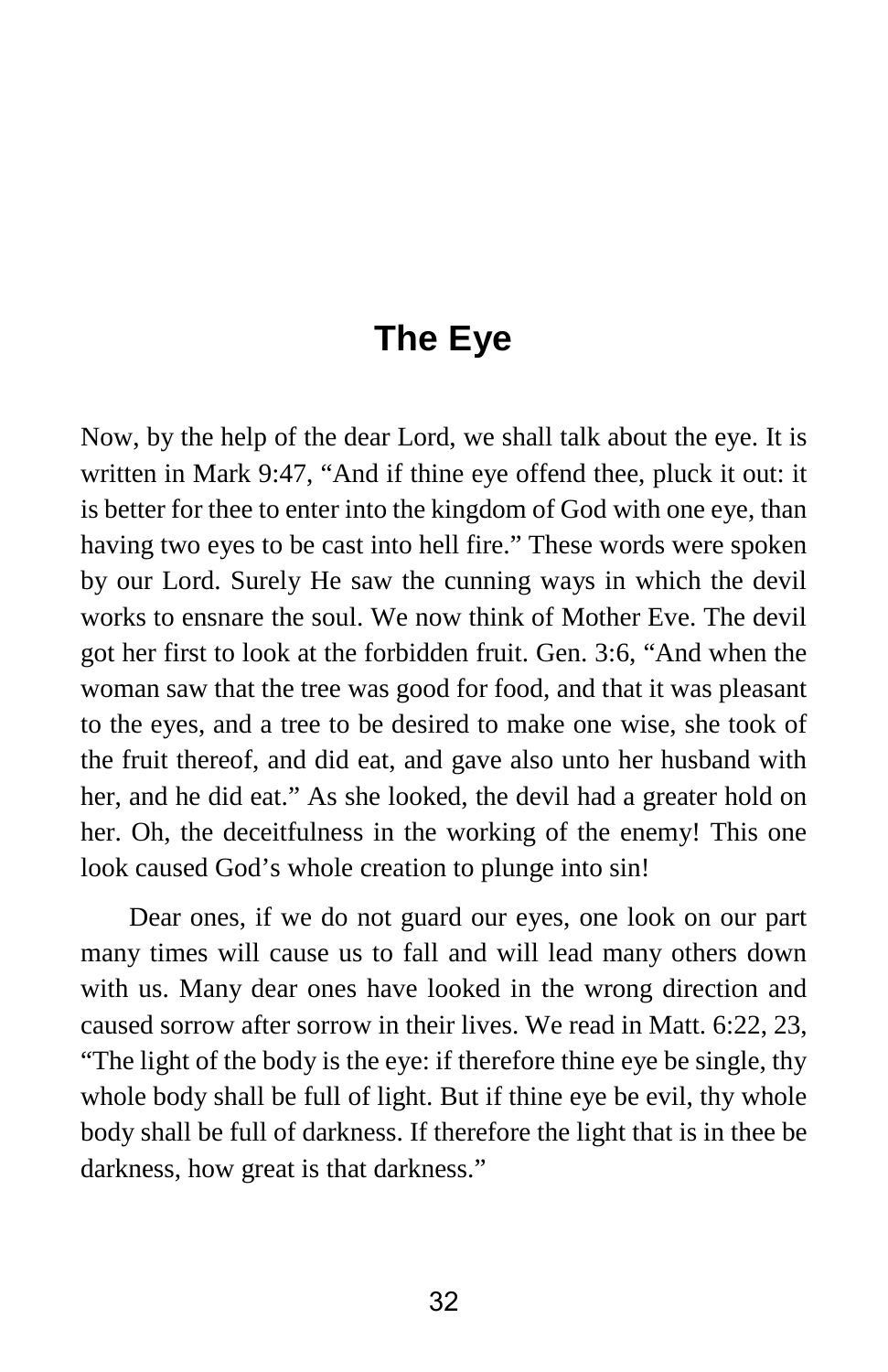#### THE WHOLE MAN

When our eye is single, we are looking in one direction; we are looking at Jesus. Our eyes are full of light; Jesus is the light. But if our eyes are evil, we will get them off Jesus and begin to look at things that will mean our downfall, if we keep looking at them. Oh, how blessed to keep our eyes on Jesus! When we have our eyes on Jesus, the light of the world, we will not be in darkness. All the darkness will be on the side lines. When each and every one keep their eyes on Jesus, they see eye to eye. We read in Isa. 52:8, "Thy watchmen shall lift up the voice; with the voice together shall they sing: for they shall see eye to eye, when the Lord shall bring again Zion." Again we read in Rev. 3:18, "I counsel thee to buy of me gold tried in the fire, that thou mayest be rich; and white raiment, that thou mayest be clothed, and that the shame of thy nakedness do not appear; and anoint thine eyes with eye salve, that thou mayest see."

Until people anoint their eyes, as it were, their eyes are closed from the deep rich things of God; because they are hid from the wise and prudent and revealed unto babes. Matt. 13:14-17, "And in them is fulfilled the prophecy of Esaias which saith, By hearing ye shall hear, and shall not understand, and seeing ye shall see, and shall not perceive: for this people's heart is waxed gross, and their ears are dull of hearing, and their eyes they have closed; lest at any time they should see with their eyes, and hear with their ears. And should understand with their hearts, and should be converted, and I should heal them. But blessed are your eyes, for they see: and your ears, for they hear. For verily I say unto you, That many prophets and righteous men have desired to see those things which ye see, and have not seen them; and to hear those things that ye hear, and have not heard them." Surely this is a bad condition for folks to get into. When people's hearts are waxed gross, they are impure, their hearts are closed from good, they become dull of hearing, they have closed their eyes! Oh, that people could realize how dangerous it is to close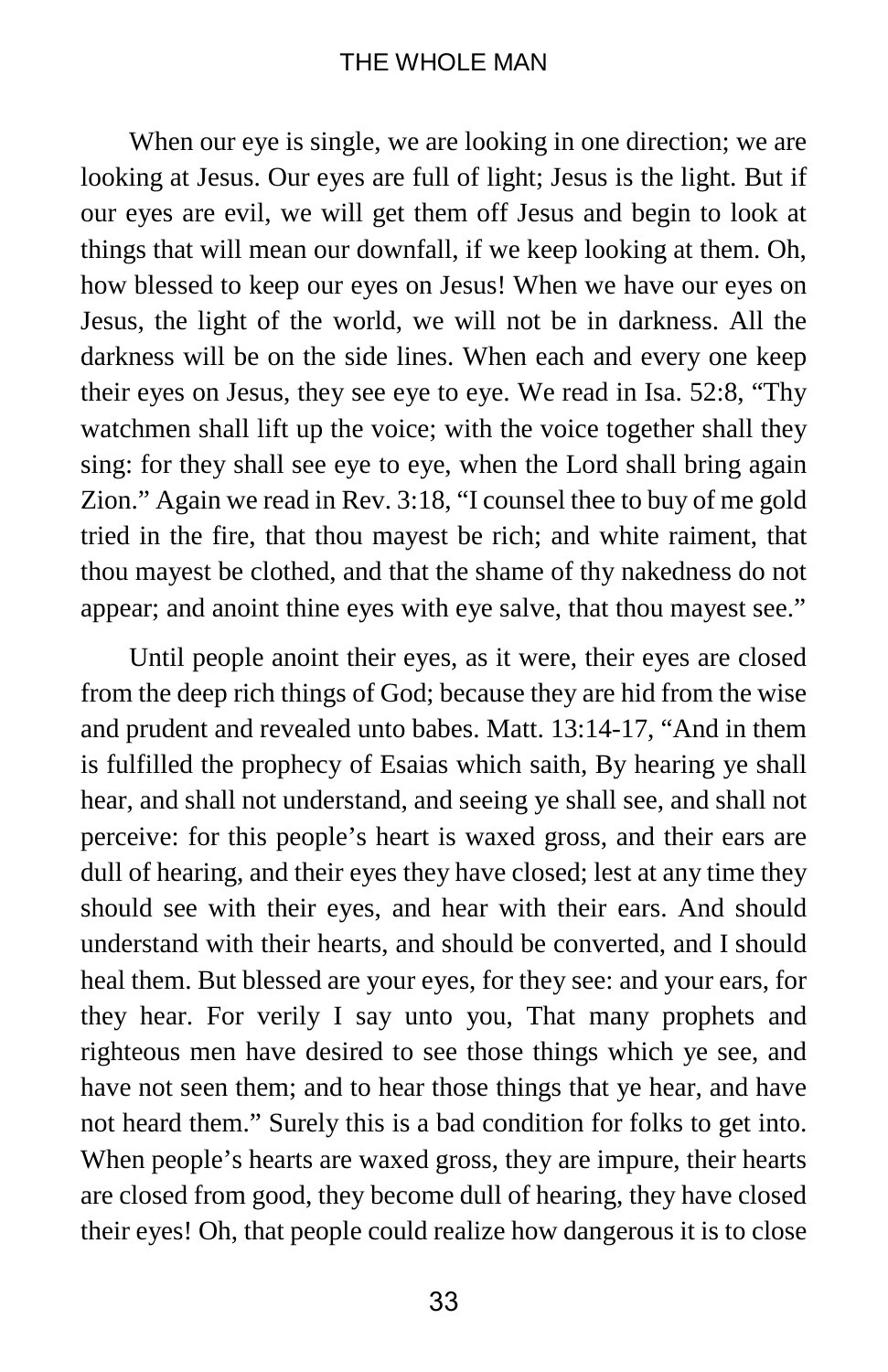the eyes to light! What will it mean for dear ones that have closed their eyes and hearts to the gospel of our Lord and Saviour? But many dear ones have done this very thing. Many have stopped in the light of their foreparents. To keep our vision clear, we must keep our eyes open to truth.

Jesus told the Pharisees, "Because I tell you the truth, ye believe me not." They closed their eyes. They were hardened by sin and closed their hearts against light. They pretended to be keeping the law, but Jesus told them the truth which uncovered their wicked lives, and they rejected the light. They closed their eyes and went into darkness. That will be the result when anyone fails to walk in the light of God's Word. That one will go into darkness, for darkness has blinded the eyes. Jesus said to the Pharisee in Matt. 23:26, "Thou blind Pharisee." They had closed their eyes to the only light that could lead them to heaven, thus they went into greater darkness. God is shining this light today in this old world and many dear souls have rejected light. Even though they have a profession, they are in darkness and will go farther into darkness as they continue to reject light. Their eyes are closed; they can't see God's great plan or His beautiful church separated from the world, etc.

We are told in the first chapter of Second Peter what to add. First it says add to your faith, virtue, then knowledge, temperance, patience, godliness, brotherly kindness, and charity. The 8th verse says, "For if these things be in you and abound, they make you that ye shall neither be barren nor unfruitful in the knowledge of our Lord Jesus Christ." Now the 9th verse says, "But he that lacketh these things is blind and cannot see afar off, and has forgotten that he was purged from his old sins." You see, the writer was speaking of those that once were saved but had let these precious graces leak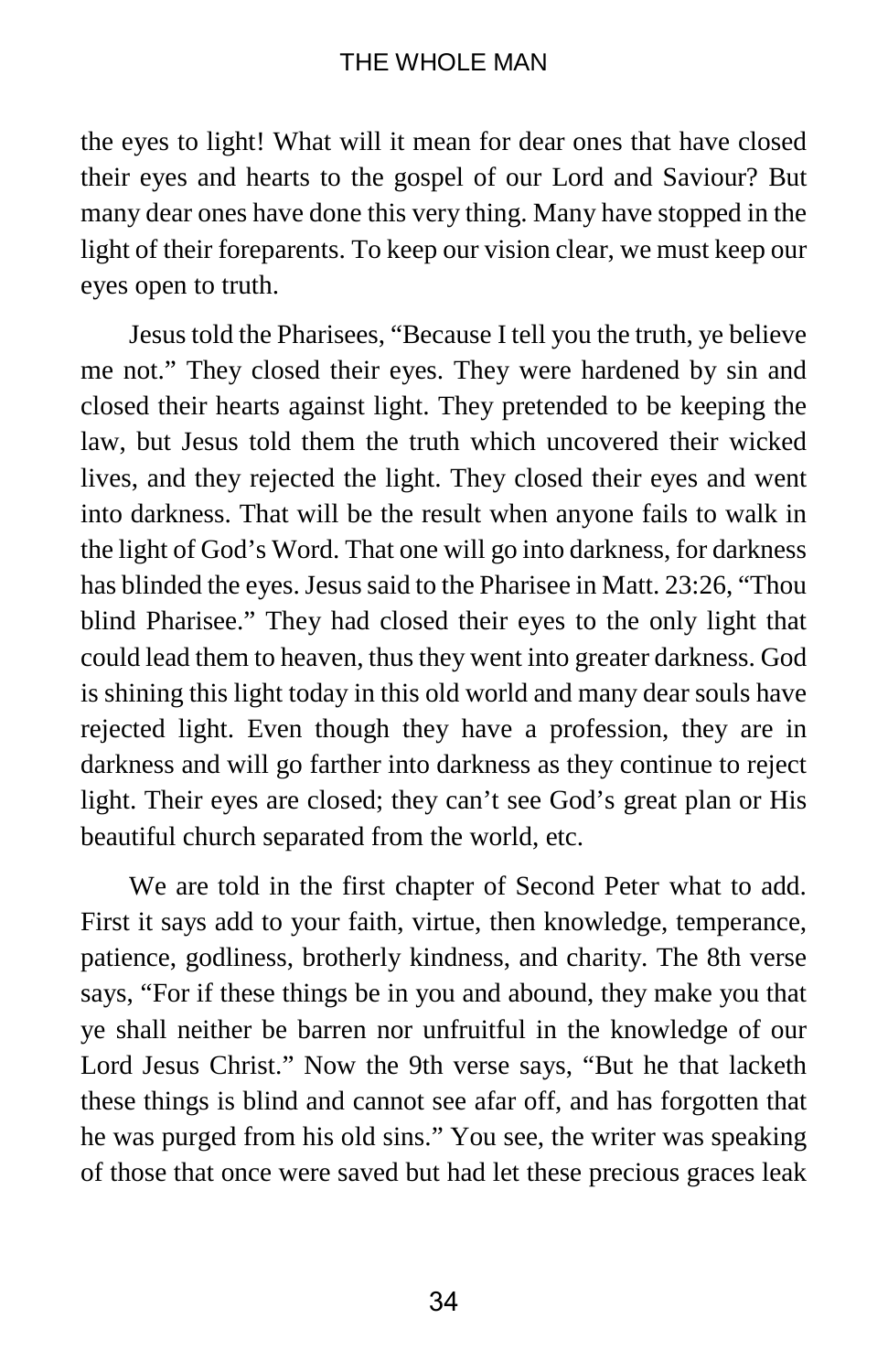out. Such folks become blind and cannot see very far into God's great plan, for their eyes they have closed.

Phil. 2:15, "That ye may be blameless and harmless, the sons of God, without rebuke, in the midst of a crooked and perverse nation, among whom ye shine as lights in the world." Jesus told us to let our light shine. We can only let our light shine by keeping the graces of God in our hearts. And for these graces to abound in us, we must keep our eyes open to see the wonderful things in God's Word so we can partake of it. Phil. 2:4, "Look not every man on his own things, but every man also on the things of others." It is very easy sometimes for folks to look at self and labor to satisfy its desires, but God wants us to look at others, see how to help them, see how to encourage them, how to throw out love to them, see good things in them.

But now we read in Matt. 7:1-3, "Judge not that ye be not judged. For with what judgment ye judge, ye shall be judged and with what measure ye mete, it shall be measured to you again. And why beholdeth thou the mote that is in thy brother's eye, but considereth not the beam that is in thine own eye?" God called such ones hypocrites. If we could all turn our eyes on self and keep them there, we would be far better off. How ugly it is to see one continually finding fault with a brother or sister. When people do this, they are blind to the real truth of God's word. They are in darkness; they are hypocrites. When God calls people anything, that is just what they are. And when folks do such things they are in a far worse condition than their brother or sister. A mote is just a small something; a beam is something large. If people keep their eyes on Jesus they will have no time for such. We will be looking unto Jesus the author and finisher of our faith, who for the joy that was set before him endured the cross, despising the shame and is set down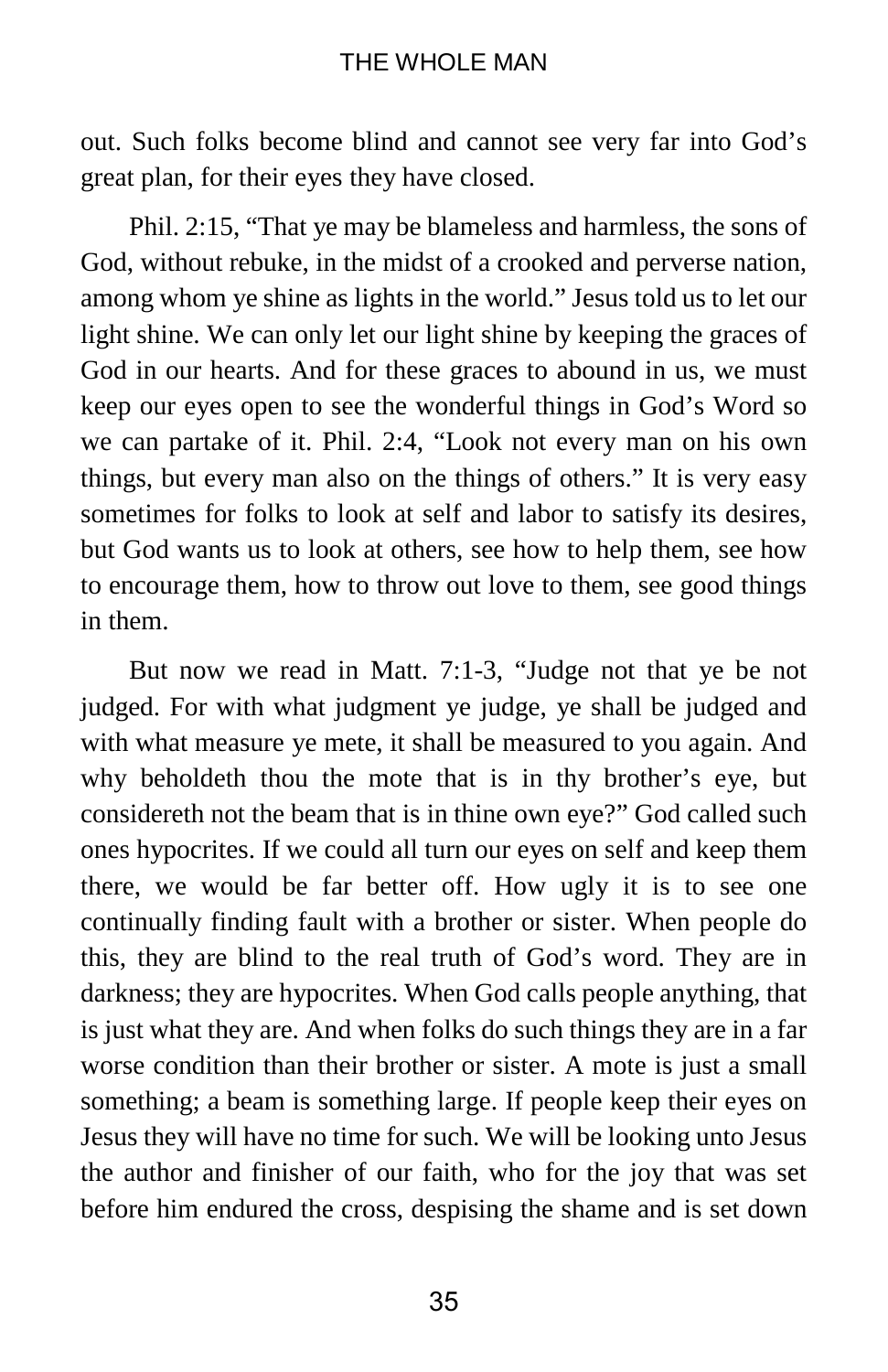at the right hand of the throne of God (Heb. 12:2). Yes, dear ones, when we keep looking at Jesus, we will have no time to be watching others; that is, to find fault with them. Such is the spirit of the Pharisees. They watched Jesus to try to find fault with Him. When we look to Jesus, we are watching ourselves. We will want to please Him in all we do and say, so we will be ready when He calls for us. 2 Peter 3:12, "Looking for and hasting unto the coming of the day of God, wherein the heavens being on fire shall be dissolved, and the elements shall melt with fervent heat. Nevertheless we, according to his promise, look for new heavens and a new earth, wherein dwelleth righteousness. Wherefore, beloved, seeing that ye look for such things, be diligent that ye may be found of him in peace, without spot, and blameless."

Oh, that everyone would look for the coming of the Lord; then everyone would do something about getting himself ready. What an awful day it will be when this old world will go up in flames! The elements shall melt with fervent heat. When God comes to call this world to judgment, everybody, I am sure, will be looking at the condition of his own heart. Dear people, it will pay you to do that now. May God help us to see ourselves as He sees us. Friends, when we do this, we then can see ourselves in the light of God's Word. And if we are not where we ought to be, God help us to move up. The judgment will cause many deceived souls to be awakened, but it will be too late then to get everything in the clear.

2 Cor. 4:3, 4, "If our gospel be hid, it is hid to them that are lost: in whom the god of this world hath blinded the minds of them which believe not, lest the light of the glorious gospel of Christ, who is the image of God, should shine unto them." There will be blind people that will come in the presence of God in judgment. You will notice that folks right here in this world are blinded by the gods of this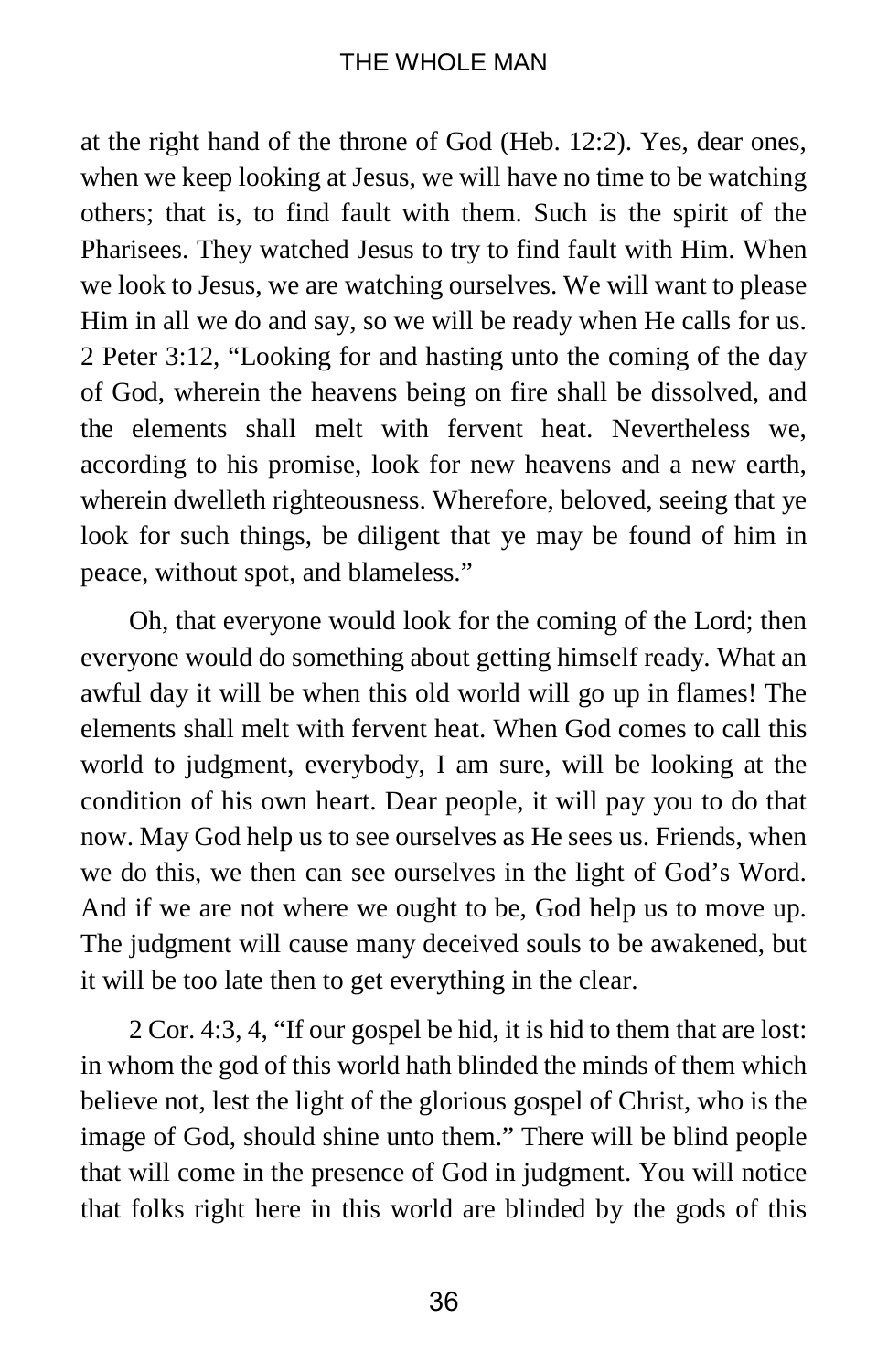world. They are the ones that believe not. Oh, friends, what will we have on our hands by disbelieving God and His Word?

Isa. 56:10-11, "His watchmen are blind: they are all ignorant, they are all dumb dogs, they cannot bark; sleeping, lying down, loving to slumber. Yea, they are greedy dogs which can never have enough, and they are shepherds that cannot understand (because they are blind): they all look to their own way, every one for his gain, from his quarter." From the reading of this Scripture, we understand that the watchmen are blind (so called preachers). Those that fail to preach all the word of God are gods to this old world. The Word says they are ignorant and dumb dogs that cannot bark. I have noticed dogs. Some are very watchful, they hear every little alarm and will bark and protect their owner even though it would mean a self-denial on their part. Maybe they would leave their food to watch the enemy. But on the other hand, there are some dogs that are looking only for what they can get to eat. Some won't even bark, but they are always at the door to grab all that is thrown out. They are greedy, and when they get filled they lie down to slumber. They love to slumber, not caring what becomes of their owner.

That is the way God pictures the blind preachers in the world today. They are preaching for filthy lucre and do not care for the souls of men and women. They look to their own way for gain. Such shepherds cannot feed the soul, and are not of God. They are blind; and Jesus said, "If the blind lead the blind, they both shall fall into the ditch."

1 John 2:11, "He that hateth his brother is in darkness and walketh in darkness, and knoweth not whither he goeth, because darkness hath blinded his eyes." Sin darkens the eyes, mind, and soul. When we are in darkness, we know not where we go. May God help precious souls to flee from darkness out into the glorious light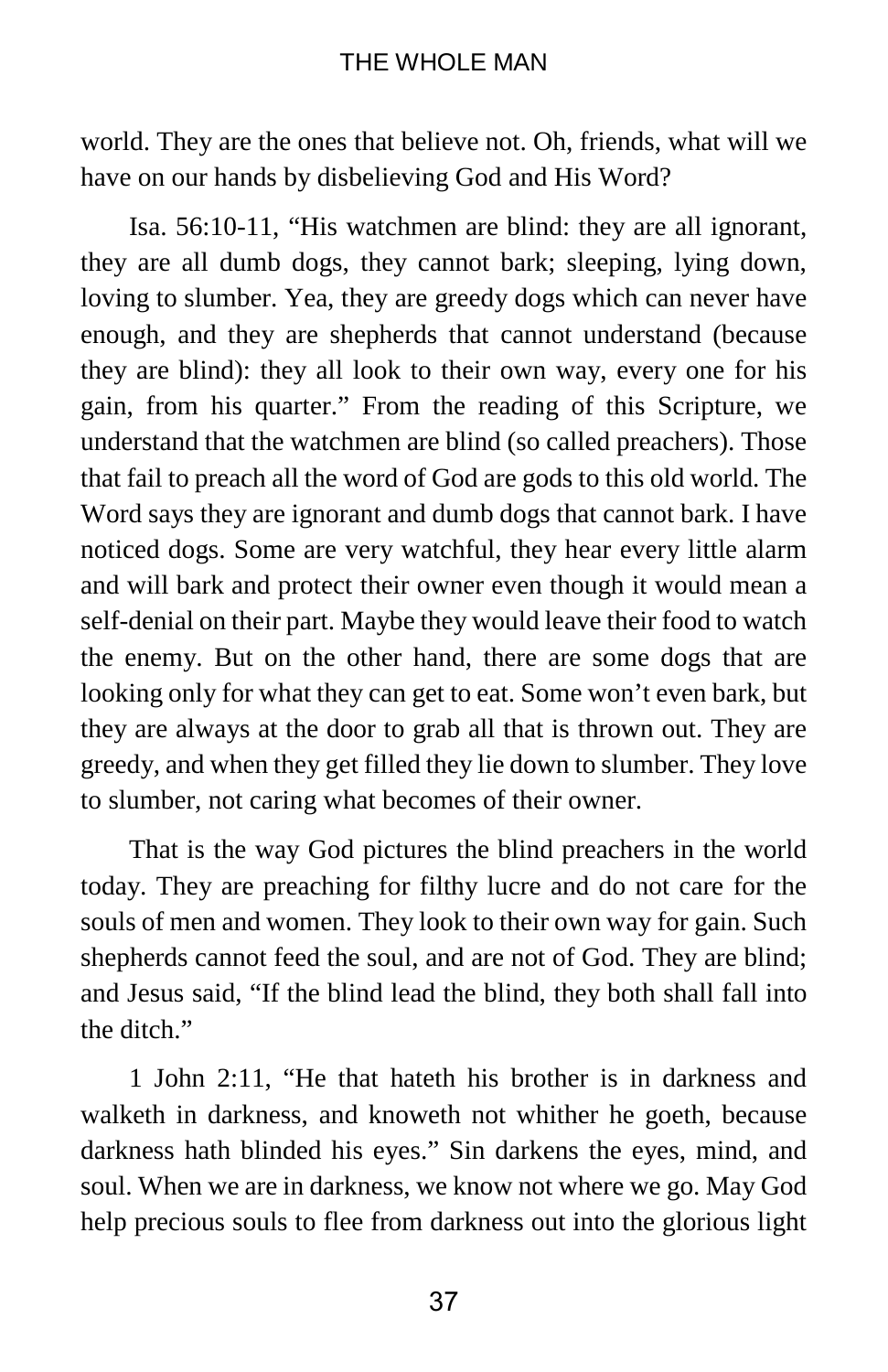### THE WHOLE MAN

of the Son of God where they can see bright pictures of the eternal world. Oh, that people would look at things that are not seen with the natural eye; look at the unseen things that are hidden from this world! Only those who come in contact with the Saviour can look at unseen things. We read in Titus 2:13, "Looking for that blessed hope, and the glorious appearing of the great God and our Saviour Jesus Christ." Oh, yes, dear ones, when we change the old life for the new, we begin to look different. We see things eternal; we look for that blessed hope; yes, we are looking for the time when we shall go to heaven and receive our crown of life. We are looking for the glorious appearing of the great God and our Lord and Saviour Jesus Christ. You will notice the writer says, "the great God." Glory joys bubble in my heart as I write. When we think of the "great God" whom we serve, oh, to meet Him with a clear heart will be worth more than all the world!

Now we read in 2 John 8, "Look to yourselves, that we lose not those things which we have wrought, but that we receive a full reward." May God help us to live near Him every hour lest we lose the things that we have wrought. If we will be faithful all down the way, we will receive a full reward; but if we fail and miss some time after our starting out in the service, we won't get a full reward. When a man goes out to work, if he puts in full time he gets a full pay day; but if he misses some time, he doesn't get full pay on pay day. Dear ones, we have no time to lose. We need to look to ourselves daily lest we lose out somewhere. Jude 21 says, "Keep yourselves in the love of God, looking for the mercy of our Lord Jesus Christ unto eternal life." When we keep ourselves in the love of God, it will then be easy for us to look for the mercy of God. When we are in God's love we are holy, pure, and undefiled. Heb. 12:14, "Follow peace with all men, and holiness, without which no man shall see the Lord." To see the Lord in peace, we must be holy.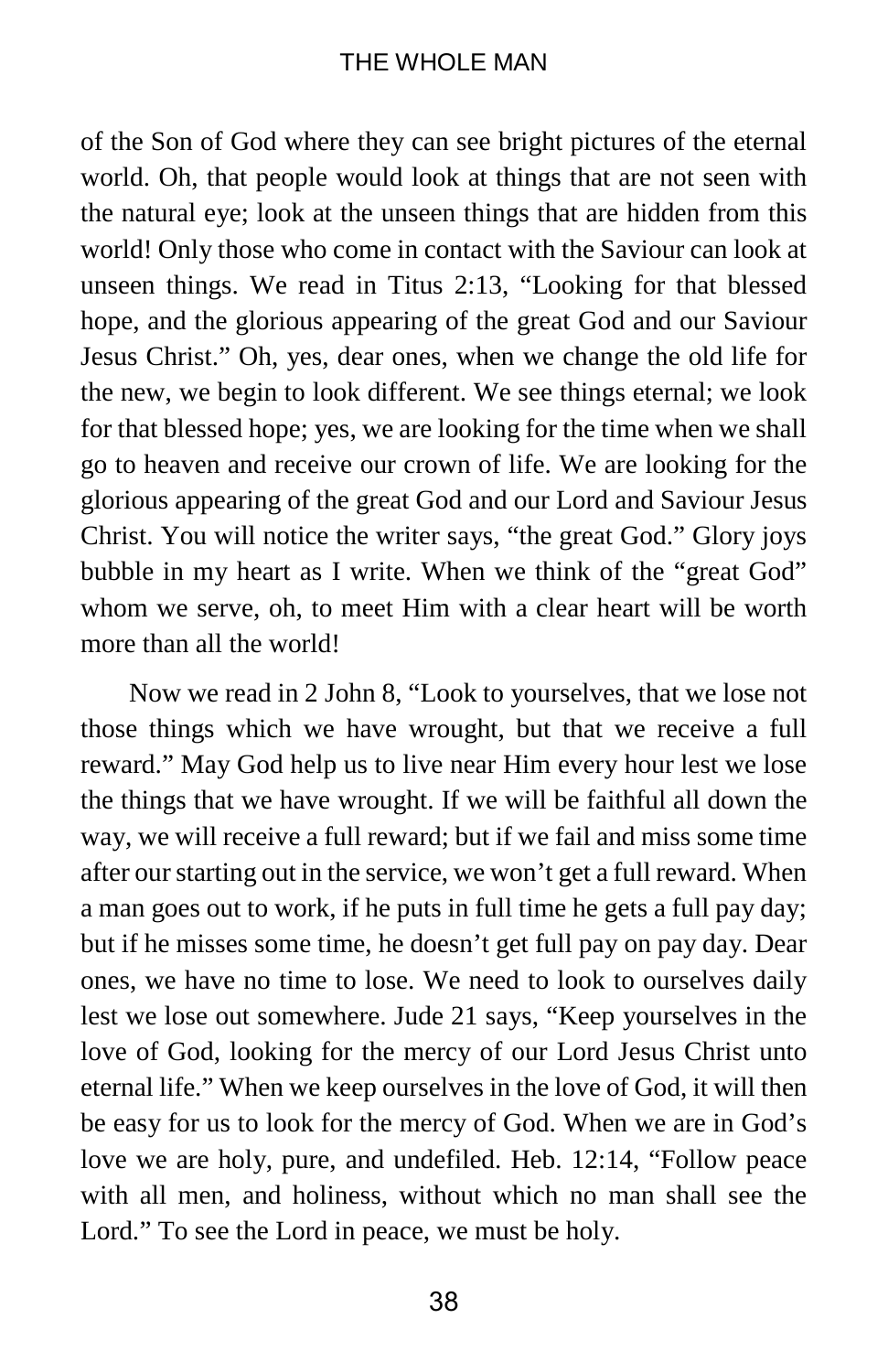We must live very humble in this world to be ready for Jesus. The humble souls yield to God in time of trials. They are looking for better things over in glory. "For which cause we faint not; but though our outward man perish, yet the inward man is renewed day by day. For our light affliction, which is but for a moment, worketh for us a far more exceeding and eternal weight of glory. While we look not at the things which are seen, but at the things which are not seen: for the things which are seen are temporal; but the things which are not seen are eternal." 2 Cor. 4:16-18. May the dear Lord help us to keep looking at eternal things; for in doing that, our souls will keep fed up and we shall be ready to meet the Lord when He comes.

Many people have looked back to the vain things of the world. We read in Luke 9:62, "And Jesus said unto him, No man, having put his hand to the plow, and looking back, is fit for the kingdom of God." What a sad picture when folks look back! When one begins to look back, it won't be long till he will be back. Lot's wife looked back and lost her life. We will lose our spiritual life when we look back to the world and its follies. 1 John 2:16, "For all that is in the world, the lust of the flesh, and the lust of the eyes, and the pride of life, is not of the Father, but is of the world." These things mentioned above will sink a soul fast, and when one gets his eyes on such, down, down, down to eternal night he will go.

The lust of the eyes is leading thousands of souls to destruction. If people would see the shortness of this life, they would look beyond these fleeting things here and see how needful it is to see the beauties of eternity. We can only do this by yielding to God and forsaking all to follow Him—yea, and forsaking our own life. When we die out to self we then can see things that are not seen with the natural eye.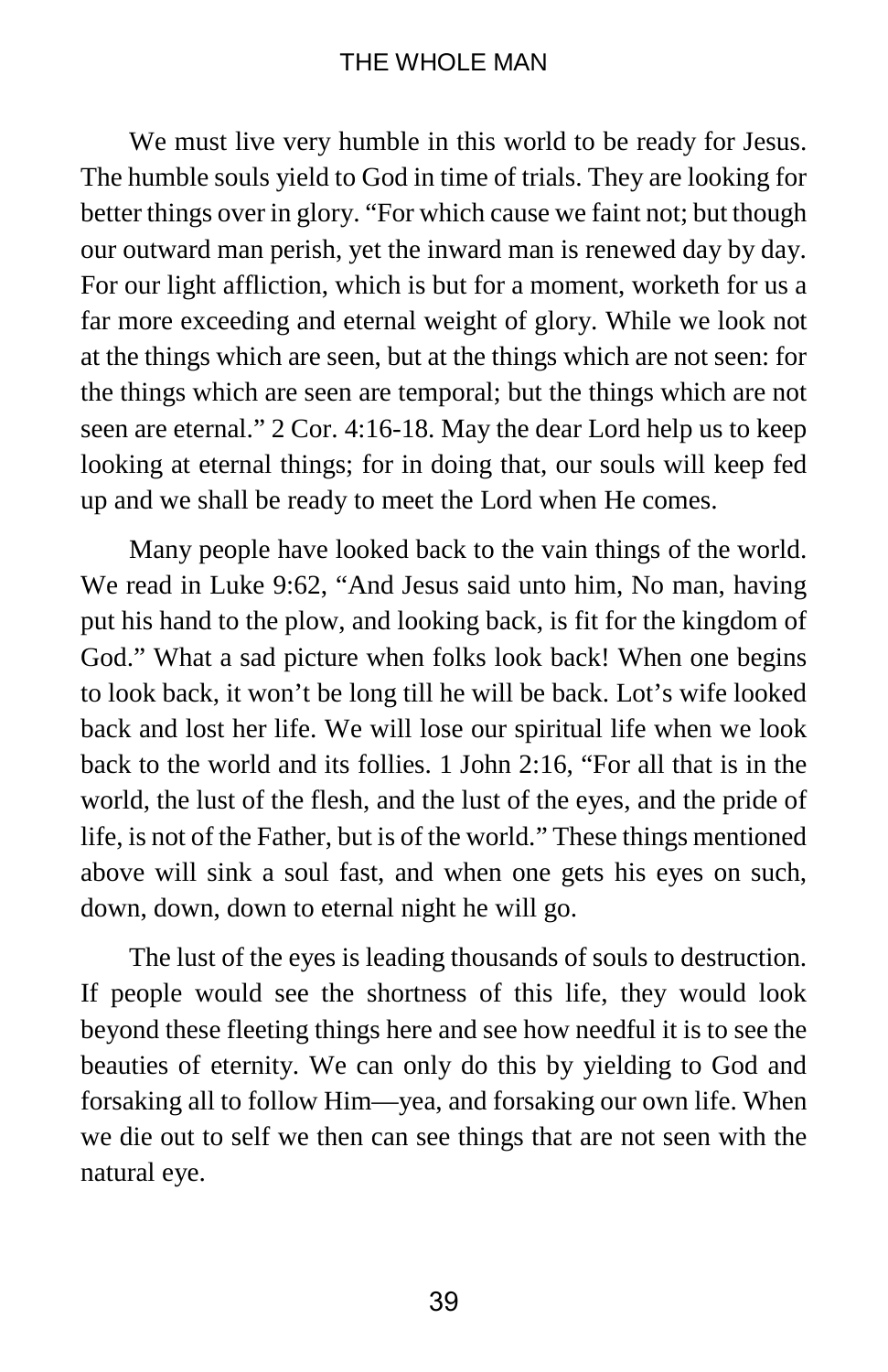We read in Gen. 15:5 where God talked to Abraham, and said. "Look now toward the heaven, and tell the stars, if thou be able to number them: and he said unto him, So shall thy seed be." And Abraham believed the Lord, and He counted it to him for righteousness. There are wondrous things which we can behold as we look at God and believe Him. God has made many wonderful promises to His dear children, and if we, like Abraham, believe Him, we will enjoy more of His untold blessings. Abraham counted it so, what the Lord told him, and it came to pass. Oh, the blessings that followed Abraham and his seed! Those blessings reach us today. Praise the dear Lord! And as we take a look at God day by day and seek to follow on in His dear steps, we shall behold Him as He is some sweet day, with joy in our hearts. But, oh, friends, if we fail to serve Him, we shall not have joy in seeing Him face to face; but with terror we shall see Him. Everyone shall see Him, even those that pierced Him, they shall behold Him. God will look right down in our hearts, He will know every secret thing. Man looks on the outward appearance, but God looks at the heart. Friends, may God help you to look in the right direction. Be true to your own soul, look at it in the light of God's Word. Get yourself ready for the coming of the Lord, then you will rejoice to see Him. You will love His appearing. May God bless you, is my prayer.

Oh, that every soul would make preparation for heaven! For soon this life will be over and eternity will begin with us. Friends, let us look at things just as they are. We know life will soon come to a close. We also know there is a God whom we shall meet; but the question we should ask ourselves is: How or what will be the condition of my heart when I meet Him? We have time now to make ready for that time. Lift up your eyes to the hills from whence cometh your help. Pray the Lord to enlighten your eyes, lest you sleep the sleep of death. (Psa. 13:3).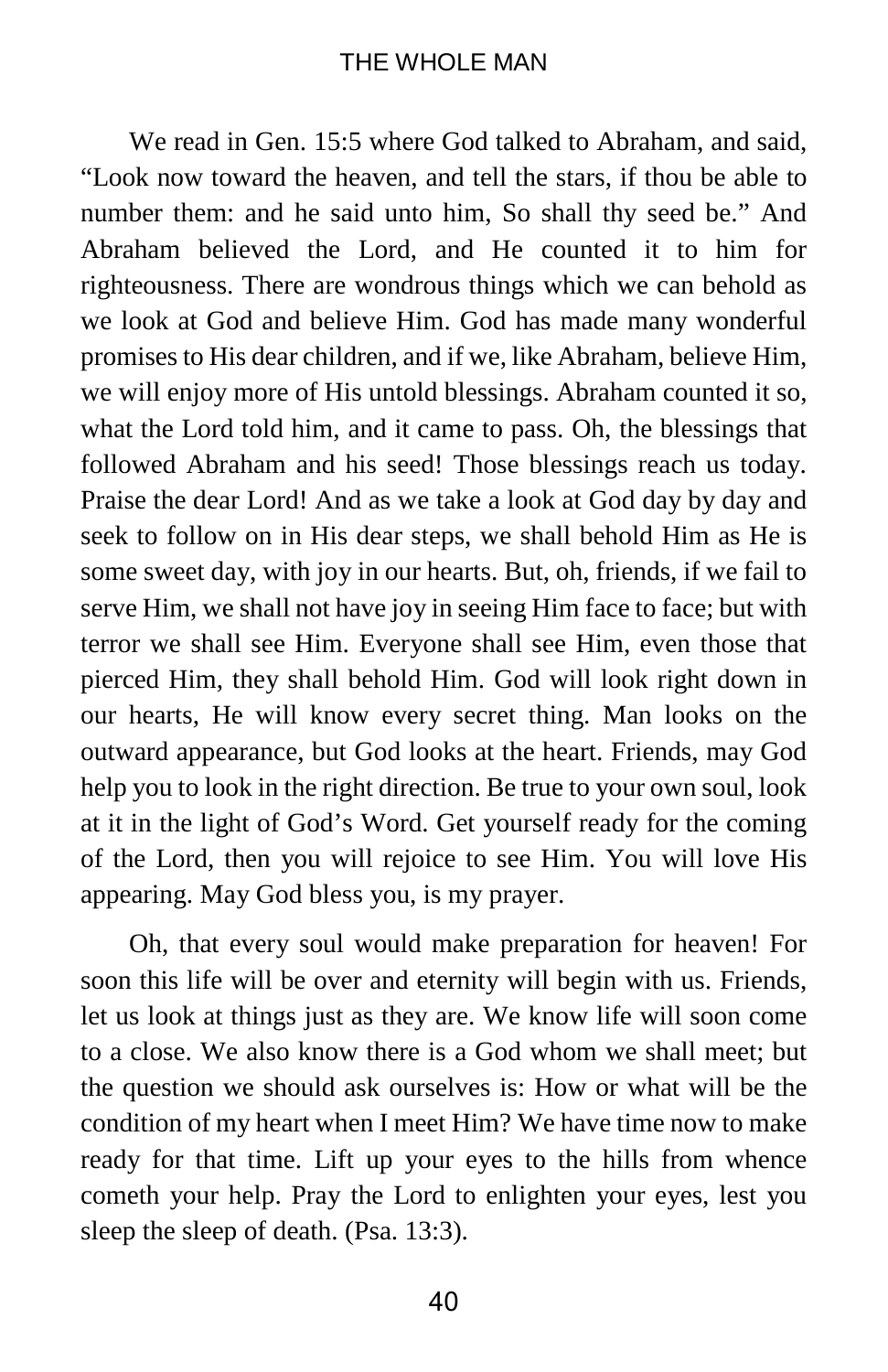When people go to sleep spiritually they cannot see themselves in a lost condition. We read in Prov. 21:2, "Every way of a man is right in his own eyes: but the Lord pondereth the hearts." Psa. 36:1, 2, "The transgression of the wicked saith within my heart, that there is no fear of God before his eyes. For he flattereth himself in his own eyes, until his iniquity be found to be hateful." People's own eyes will deceive them if they do not look in the right direction. When we look at things like God looks at them, many times we will see ourselves in the wrong; but if we look at them to please self, we flatter ourselves and thus we become deceived. Let us be true to our own souls. Prov. 3:7 says, "Be not wise in your own eyes, but fear the Lord." If we fear the Lord, we will look to Him to teach us His way. When we let God lead us, we will be eyes to the blind like Job of old (Job 29:15). What does it mean for us to be eyes to the blind? We can all live in a way that we will be lights for those in darkness, be eyes to them, so they can see how to come out of sin and out of darkness. We can either be eyes to lead them to heaven or we can be eyes to lead them to destruction. A great responsibility rests upon each of us.

In Isa. 3:16 it is written that the daughters of Zion walk with wanton eyes seeking to please the desires of the flesh—wanton eyes, wandering far away from the shores of safety. There are many dear ones in this condition today, going farther and farther away from the saving grace of God. When death is almost in sight, still dear people are seeking after the vain pleasures of this old world. In Isa. 5:15 we also read where the eyes of the lofty shall be humbled. The quicker the eyes of the lofty are humbled, the better off they are. Then the eyes of their understanding will be enlightened (Eph. 1:18). If dear people could realize that time is so short, eternity is long, they would let their laughter be turned to mourning and their joy to heaviness, and cry to God for mercy. Their eyes would be a fountain of tears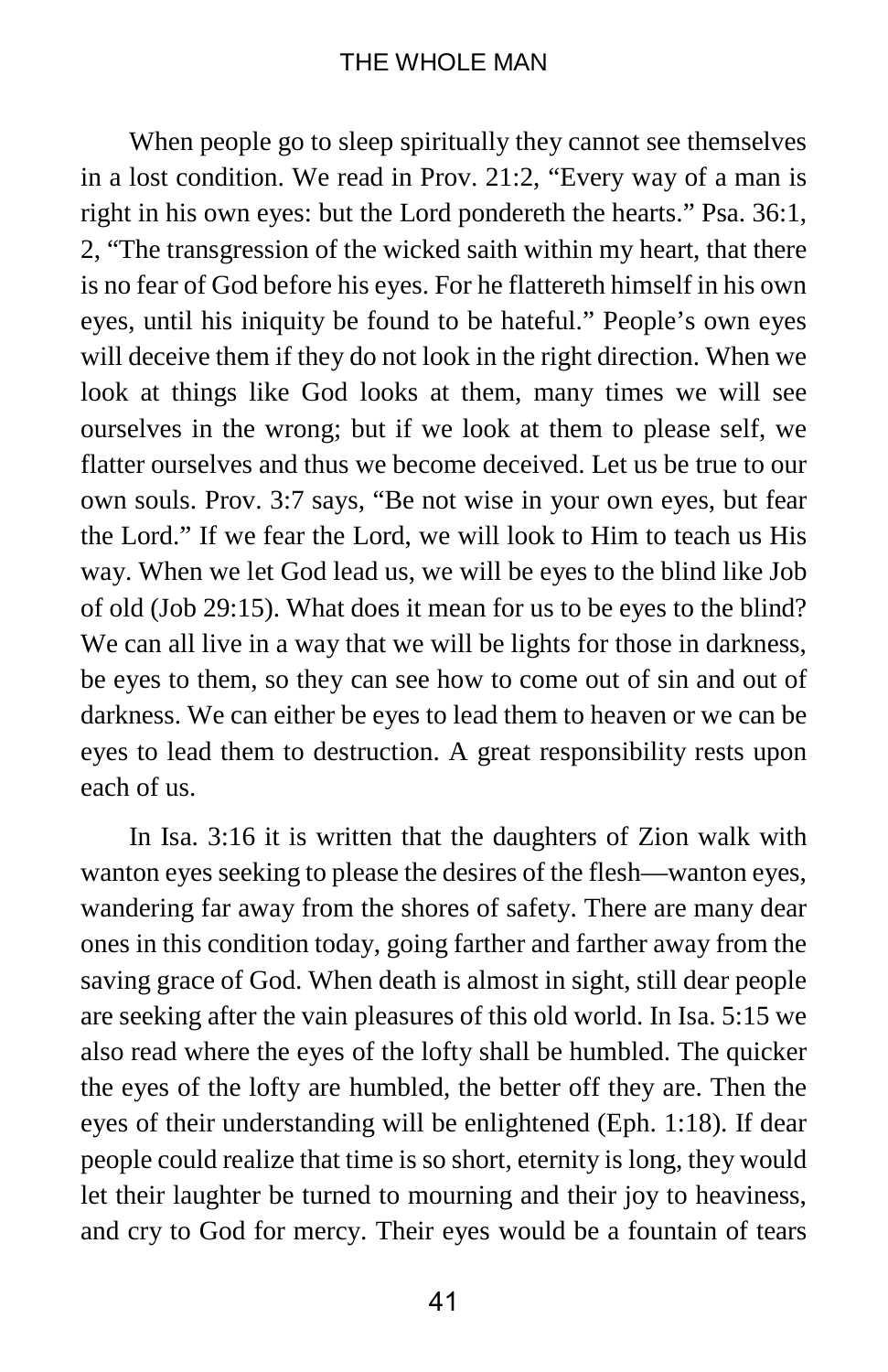### THE WHOLE MAN

like Jeremiah of old cried, "Oh, that my head were waters, and mine eyes a fountain of tears, that I might weep day and night for the slain of the daughters of my people!" Thousands and thousands of dear souls are slain by sin, going down the broad way to destruction. Why, oh, why are there not more tears shed? Oh, how sad when we see most people are so unconcerned about precious souls! What is the matter, dear folks? People's eyes have been closed, they are dull of hearing and understanding. "Awake thou that sleepest, and arise from the dead, and Christ shall give thee light." Many professors of today are asleep and are not alarmed about their own spiritual condition nor that of anyone else. Dear souls, if you are not in touch with God tonight, you are lost, no matter how much you may profess. May God stir every dear heart and open your eyes and let you ALL see just how you stand before the Lord!

The Word of God is a looking glass. As you look into it, read it, study it from day to day, you will see yourself. It will show you up, and you can see yourself as God sees you. We read in James 1:22-25: "But be ye doers of the word, and not hearers only, deceiving your own selves. For if any be a hearer of the word, and not a doer, he is like unto, a man beholding his natural face in a glass. For he beholdeth himself, and goeth his way, and straightway forgetteth what manner of man he was. But whoso looketh into the perfect law of liberty, and continueth therein, he being not a forgetful hearer, but a doer of the work, this man shall be blessed in his deed." May God help us to look into the perfect law of liberty and be a real doer of the Word and we shall be blessed in this world. Then when we come down to the River of Death we shall have bright pictures to look at as we cross over. Thank God, we can see the beauties of heaven, the Lamb of God, God himself, and the redeemed of all ages. Dear friends, this will be worth seeing. The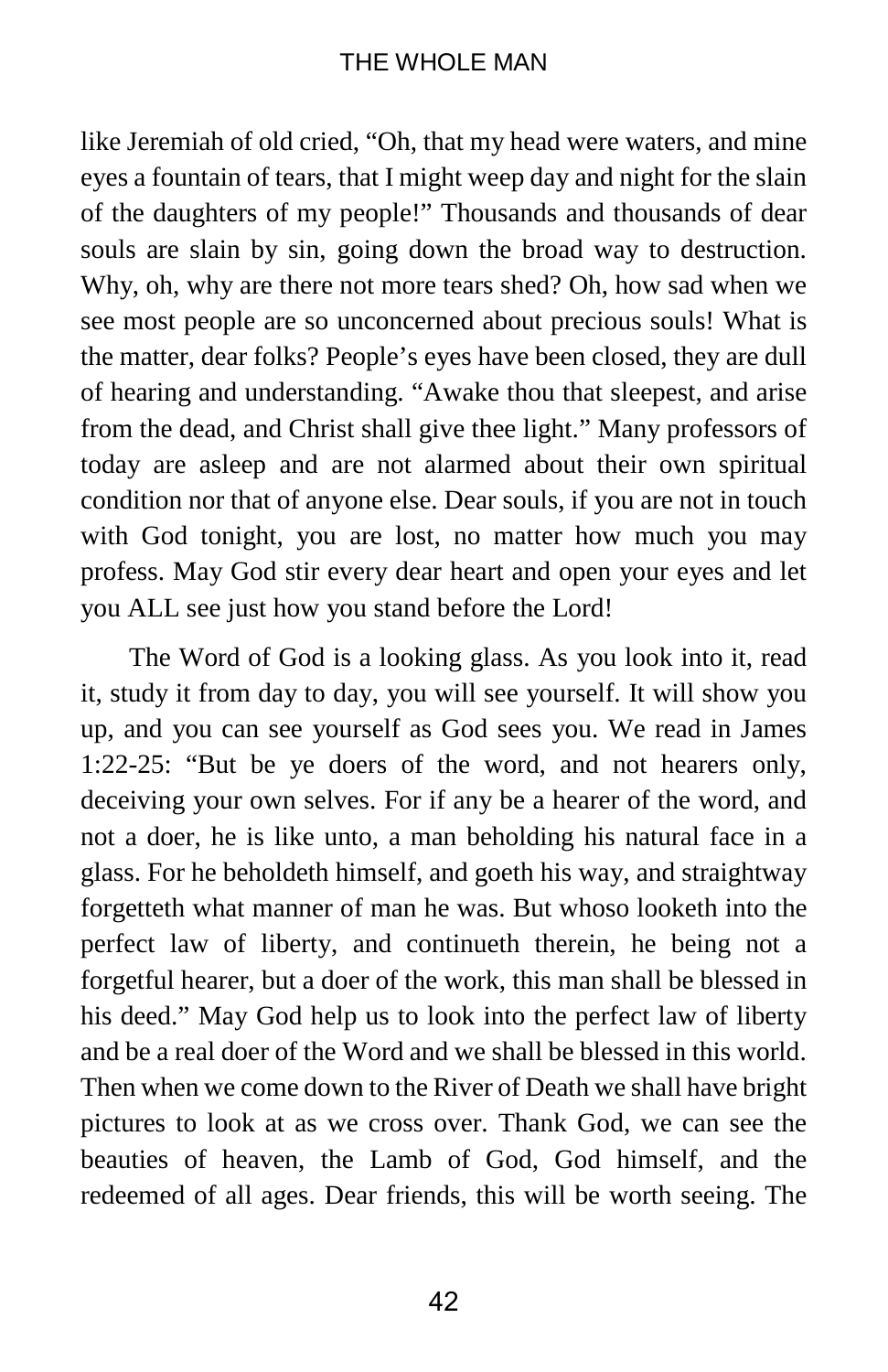joys of heaven will be wonderful. We can see the glory, feel it, and enjoy it throughout eternity.

"For our conversation is in heaven; from whence also we look for the Saviour, the Lord Jesus Christ: who shall change our vile body that it may be fashioned like unto his glorious body, according to the working whereby he is able even to subdue all things unto himself." Phil. 3:20, 21. Thank God, we have greater things to look at than these poor decaying bodies. As we lower them down in the cold damp earth and take our last look at them, praise our God, we can look beyond to a better world. God will change these vile bodies and give us glorious bodies like unto Him, and they will last as long as eternity rolls on. Oh, dear friends, look for things that will last eternally! Keep your eyes upon the goal! Look for the Saviour, our Lord Jesus Christ and see the beauties of heaven! Look at what it will mean for you to be there. Turn loose of the things of time; build for eternity; then you will have a happy, glorious ending—praise the Lord!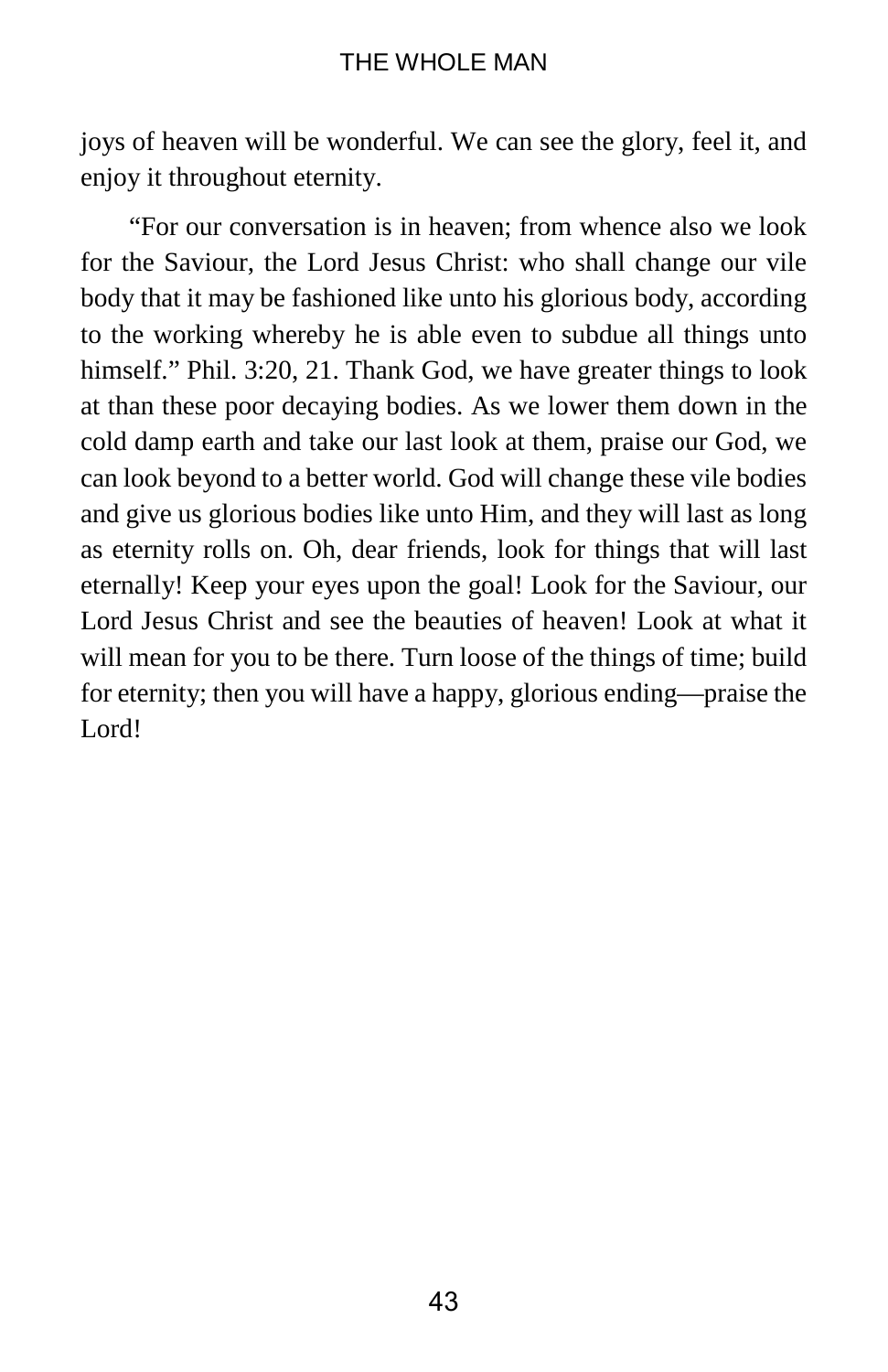### **Hearing**

Now, by the help of our Lord, we shall talk to you awhile about hearing. We read in Luke 8:18, "Take heed, therefore how ye hear." This is very important. We surely need to take heed to how we hear. Sometimes when folks do not listen well they get things all mixed up and they don't get everything that is said. Many times misunderstandings arise. In Rev. 2:7, we read, "He that hath an ear, let him hear what the Spirit saith unto the churches; to him that overcometh will I give to eat of the tree of life, which is in the midst of the Paradise of God." Each one needs to listen to God's voice, hear Him. To hear God with a heart that responds to His voice will cause us to obey Him; and that is what God means when He says to hear. Psa. 85:8, "I will hear what God the Lord will speak: for he will speak peace unto his people, and to his saints: but let them not turn again to folly." Oh, yes, dear ones, when we listen to God, and obey Him, He will speak peace. Peace will follow those that hear the voice of God.

Deut. 31:12, "Gather the people together, men, and women, and children, and thy stranger that is within thy gates, that they may hear, and that they may learn, and fear the Lord your God, and observe to do all the words of this law." If all men, women, and children would hear God, what a blessed world we would have in which to live. You will notice it says if they hear God then they can learn. How precious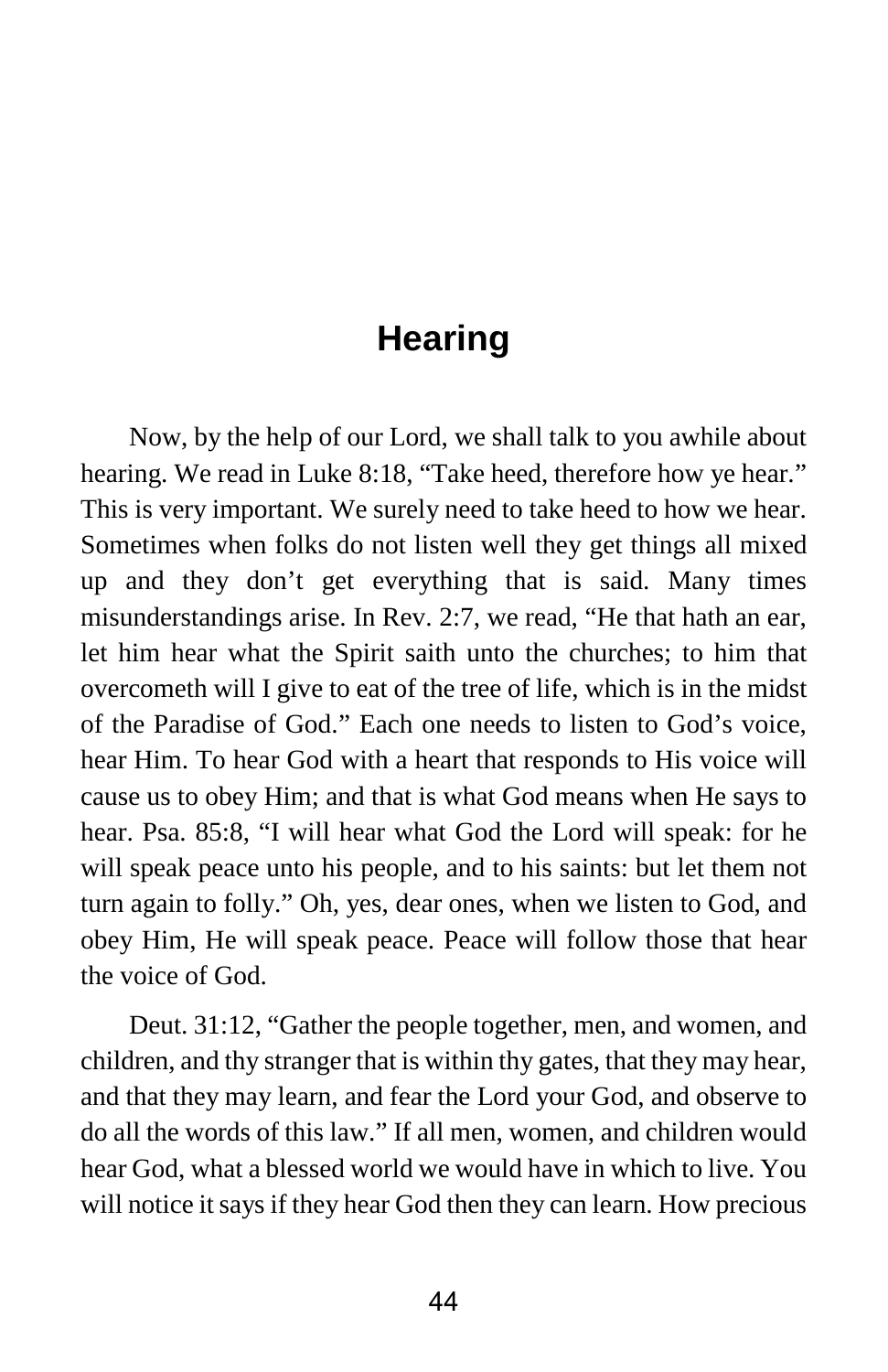it is to be taught of God! Then we will learn to fear Him, listen to His voice, and obey His commands.

When we take heed how we hear, it will bring us to realize that we should hear only the voice of God. There are lots of voices in the world today that are doing all they can to get people to hear them. They are false voices that will lead away from the true path. The reason there are so many ways pointed out by man is because they failed to take heed how they heard. There are many voices today that speak so near like God's voice till we must be very cautious or we will hear something else besides God. Isa. 66:2, "But to this man will I look, even to him that is poor and of a contrite spirit, and trembleth at my word." When we hear God, we will tremble at His Word. We will fear God to the extent we will love to do what He says. Our hearts will be humble. Oh, dear ones, are you hearing God today? Are you seeking to serve Him with your whole heart? Do you love all His commands? Are they your meditation day and night? If we hear God we will love Him with all our hearts.

Ps. 40:6, "Sacrifice and offering thou didst not desire; mine ears hast thou opened: burnt offering and sin offering hast thou not required." Many today seem to try to get through on good works. They will go a long way to give of their means. But dear ones, God wants hearts that will hear Him and live holy lives every day. He wants your ears open to hear Him. One may give all he possesses and lose his soul. We must hear God to be ready to meet Him.

Before Paul got saved, he persecuted the saints and caused many of them to give their lives. But "as he journeyed, he came near Damascus: and suddenly there shined round about him a light from heaven: and he fell to the earth, and heard a voice saying unto him, Saul, Saul, why persecutest thou me? And he said, Who art thou, Lord? And the Lord said, I am Jesus whom thou persecutest: it is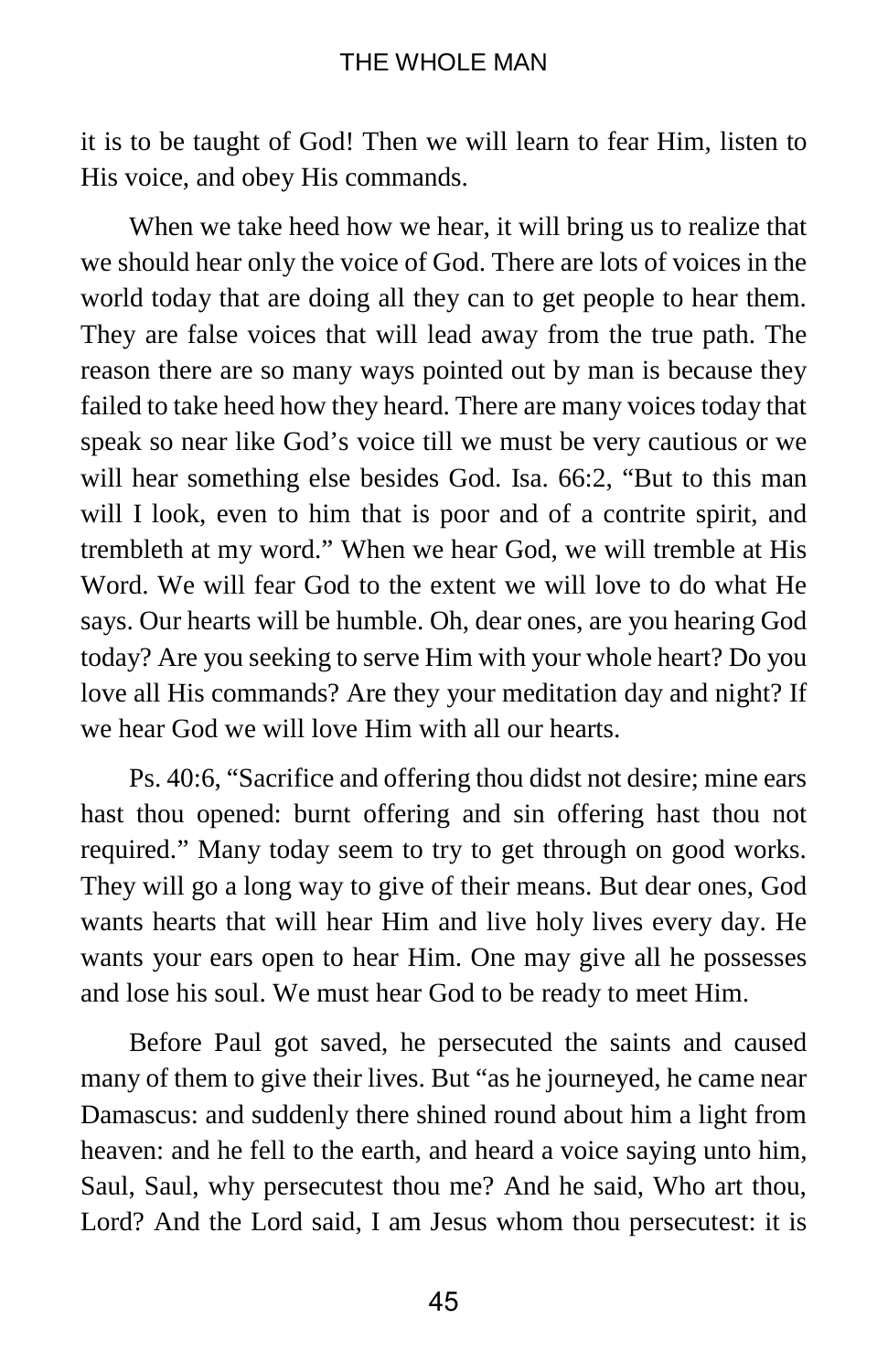hard for thee to kick against the pricks. And he trembling and astonished said, Lord, what wilt thou have me to do? And the Lord said unto him, Arise, and go into the city, and it shall be told thee what thou must do. And the men which journeyed with him stood speechless, hearing a voice, but seeing no man." Acts 3:7. When Paul heard the voice of God he knew it was God speaking. He arose from the earth and obeyed the Lord. Even though he could not see, he was anxious to do what God told him. The men led him by the hand and brought him into Damascus. After Paul heard God, he became a power in God's hands. He did not hear God while he was persecuting the saints. You will notice Jesus asked him, "Why persecutest thou me?" And Paul said, "Who art thou, Lord?" The Lord said, "I am Jesus whom thou persecutest." This brings the Scripture to our minds in Matthew 25 where Jesus said, "Inasmuch as ye did it unto one of the least of these, ye did it unto me." Oh, dear people, no one can touch God's children without touching Him. How careful we should be about the way we treat each other. If we hear God, we will be careful to only do those things that we would do to Jesus if He were in our midst in person. Now we read in Acts 22:9 where Paul was speaking of the time when the Lord shined the light as he was going to Damascus. He said, "And they that were with me saw indeed the light, but they heard not the voice of him that spake to me." Now the ninth chapter and seventh verse reads: "And the men which journeyed with him stood speechless, hearing a voice but seeing no man." These men heard the voice but they did not understand. Paul heard the voice and understood just what the Lord wanted him to do. Many people go to hear the Word preached, but they just hear a voice, so to speak. They do not understand, therefore they do not hear. Luke 9:44, "Let these sayings sink down in your ears: for the Son of man shall be delivered into the hands of men: But they understood not this saying, and it was hid from them,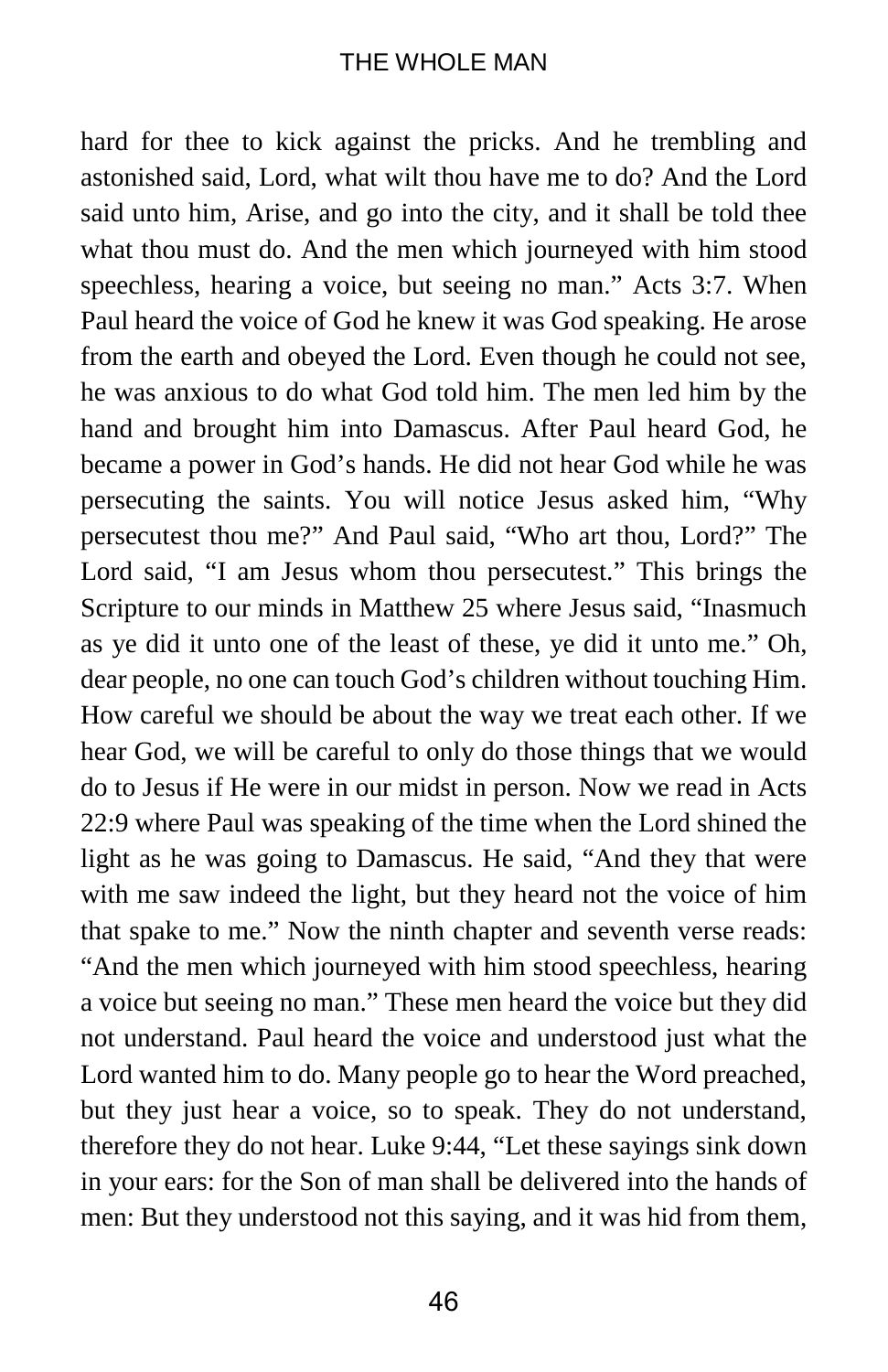that they perceived it not." In Matt. 13:9 it is written, "Who hath ears to hear, let him hear." So many today only hear a sound, but they do not know God's voice. Oh, dear people, we had better hear the Lord speaking now. In this life is the time to hear God. When we come to the judgment, His voice will be terrible for those who are not ready to meet God. There they will hear God's voice, saying, "Depart from me, ye cursed into everlasting fire prepared for the devil and his angels."

"In them is fulfilled the prophecy of Esaias, which saith, By hearing ye shall hear, and shall not understand; and seeing ye shall see and shall not perceive: for this people's heart is waxed gross, and their ears are dull of hearing, and their eyes they have closed; lest at any time they should see with their eyes, and hear with their ears, and should understand with their hearts, and should be converted, and I should heal them" Matt. 14:14-15.

In the next verse he says, "But blessed are your eyes for they see: and your ears for they hear." We will notice Jesus speaks of two classes of people. One class has closed their eyes and ears from His word, the other class opens both eyes and ears to hear and see. The two classes will come before the Lord at the judgment bar of God.

Jesus speaks of two ways. One of these ways leads down to eternal destruction; the other one leads to eternal life. The question we should ask ourselves is: on which of these roads am I? It will surely pay us to know that we are on the way that leads to heaven. Rom. 10:13-18, 20, 21, "For whosoever shall call upon the name of the Lord shall be saved. How then shall they call on him in whom they have not believed? and how shall they believe in him of whom they have not heard? and how shall they hear without a preacher? And how shall they preach except they be sent? As it is written, How beautiful are the feet of them that preach the gospel of peace, and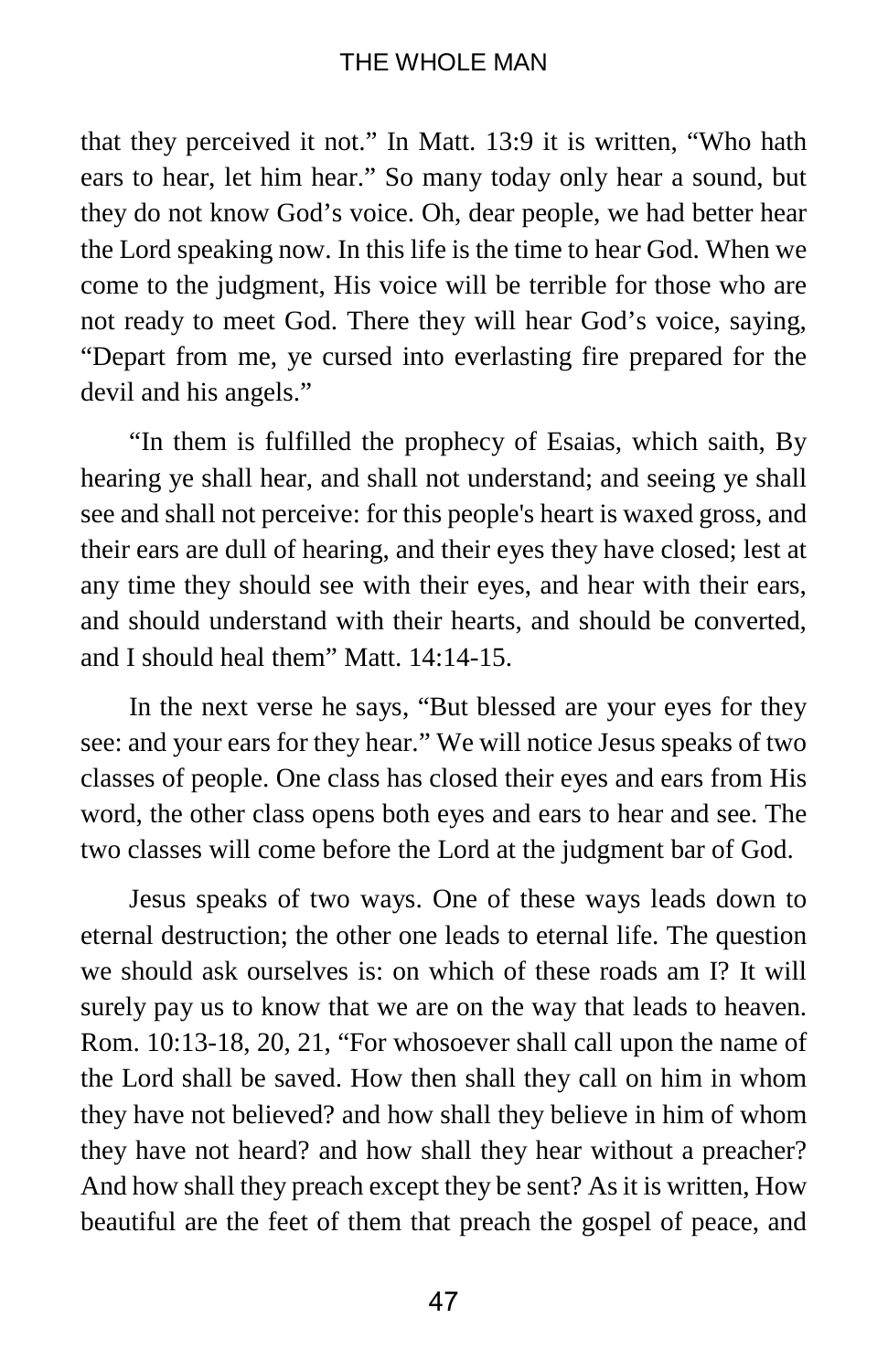bring glad tidings of good things! But they have not all obeyed the gospel. For Esaias saith, Lord, who hath believed our report? So then faith cometh by hearing, and hearing by the Word of God. But I say, Have they not heard? Yes, verily, their sound went into all the earth, and their words unto the ends of the world . . . But Esaias is very bold, and saith, I was found of them that sought me not, I was made manifest unto them that asked not after me. But to Israel he saith, All day long I have stretched forth my hands unto a disobedient and gain saying people."

We sometimes wonder about the condition now. We see dear people who have been taught the truth, people that once knew God, and dear ones that are going right along with the Bride of Christ but failing to hear God's words. God's ministers are like Isaiah, they preach time after time to a disobedient and gainsaying people. What, oh, what will it mean for such folks to come into the presence of God? We read in St. John 5:24, "Verily, verily 1 say unto you, He that heareth my word, and believeth on him that sent me, hath everlasting life, and shall not come into condemnation; but is passed from death unto life." To hear God and believe on him will make a change in every soul that is in sin. They will come forth from a dead state into a lively state in Christ Jesus. The old life will disappear and a new life will begin. True repentance brings new life from the Son of God. Jesus said, "I am come that they might have life and have it more abundantly."

Mark 4:24, "And he said unto them, Take heed how ye hear: with what measure ye mete, it shall be measured to you: and unto you that hear shall more be given." Praise the dear Lord for ears that hear His precious word! Job said, "I have heard thee by the hearing of the ear but now my eye seeth thee." Job heard with an ear of understanding. He was a perfect man and upright. He listened to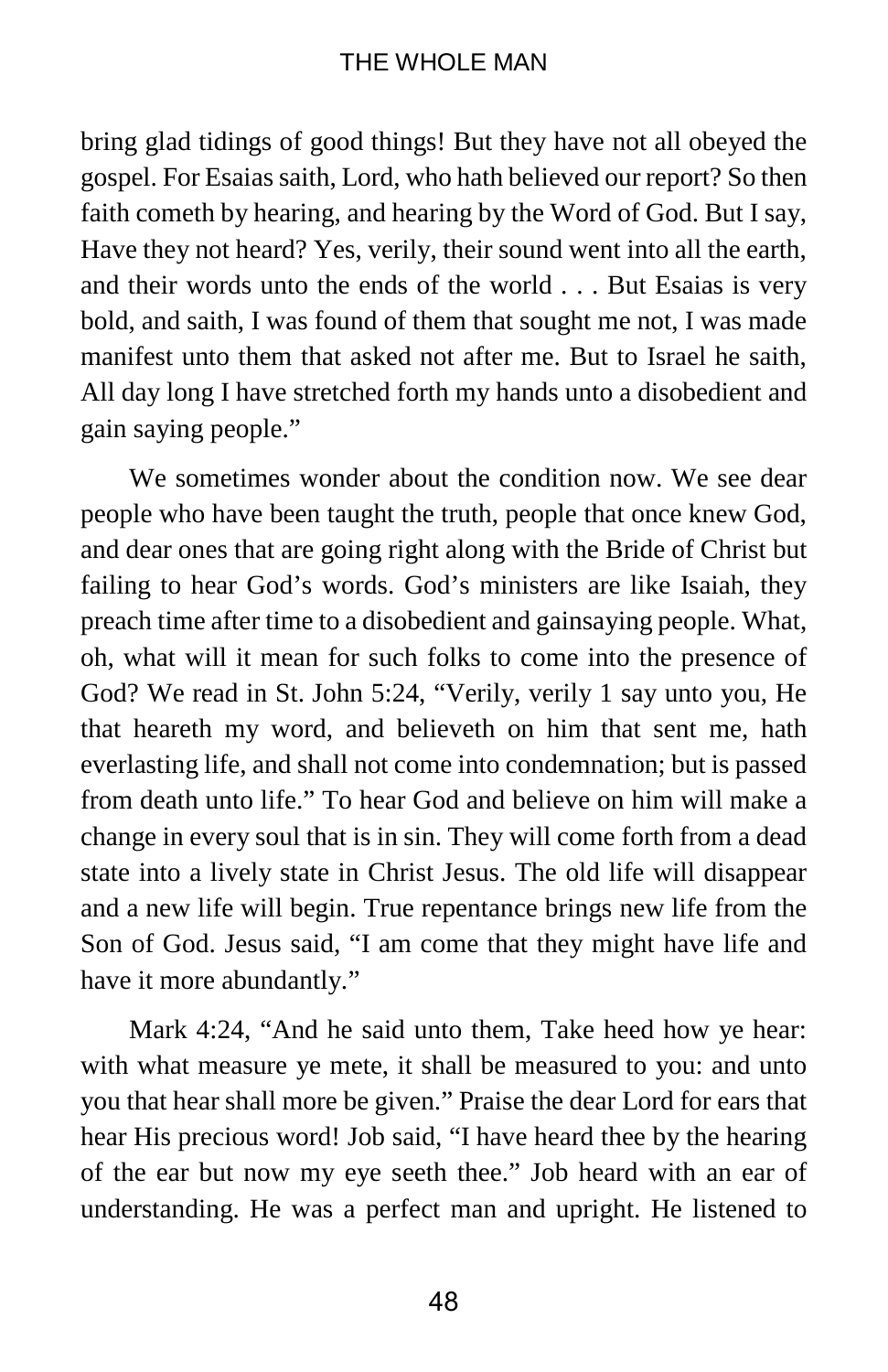God; he heard all of His sayings to him; and he obeyed them. But now he says, "Mine eye seeth thee." I think of the time when we shall see the Lord face to face. What glory there will be, if we have heard His word, to see Him as He is and be with Him in eternity.

In 1 Cor. 14:10, it is written, "There are, it may be, so many kinds of voices in the world, and none of them is without signification." 1 John 4:1-6, "Beloved, believe not every spirit, but try the spirits whether they are of God: because many false prophets are gone out into the world. Hereby know ye the Spirit of God: Every spirit that confesseth that Jesus Christ is come in the flesh is of God: and every spirit that confesseth not that Jesus Christ is come in the flesh is not of God: and this is that spirit of antichrist, whereof ye have heard that it should come; and even now already is it in the world. Ye are of God little children, and have overcome them: because greater is he that is in you, than he that is in the world. They are of the world: therefore speak they of the world, and the world heareth them. We are of God: he that knoweth God heareth us; he that is not of God heareth not us. Hereby know we the spirit of truth, and the spirit of error." Notice in the above Scripture that the false prophets are of the world and the world will hear them. How true this is! There are many false preachers today and the world will hear them. You see the world flocking after false preachers, but when the real truth is preached the world will not hear the truth. The devil has many false ways today, and he is coming as an angel of light. In these last days he works in a sly way, using lots of truth to deceive the very elect if possible. Oh, how we need to keep our ears open only to the voice of God, for thousands are being deceived today by the cunning ways of the devil! The unclean spirits like frogs are everywhere today, working a slick work to destroy souls. We read about them in Revelation 16: 13-15, 16, "And I saw three unclean spirits like frogs come out of the mouth of the dragon, and out of the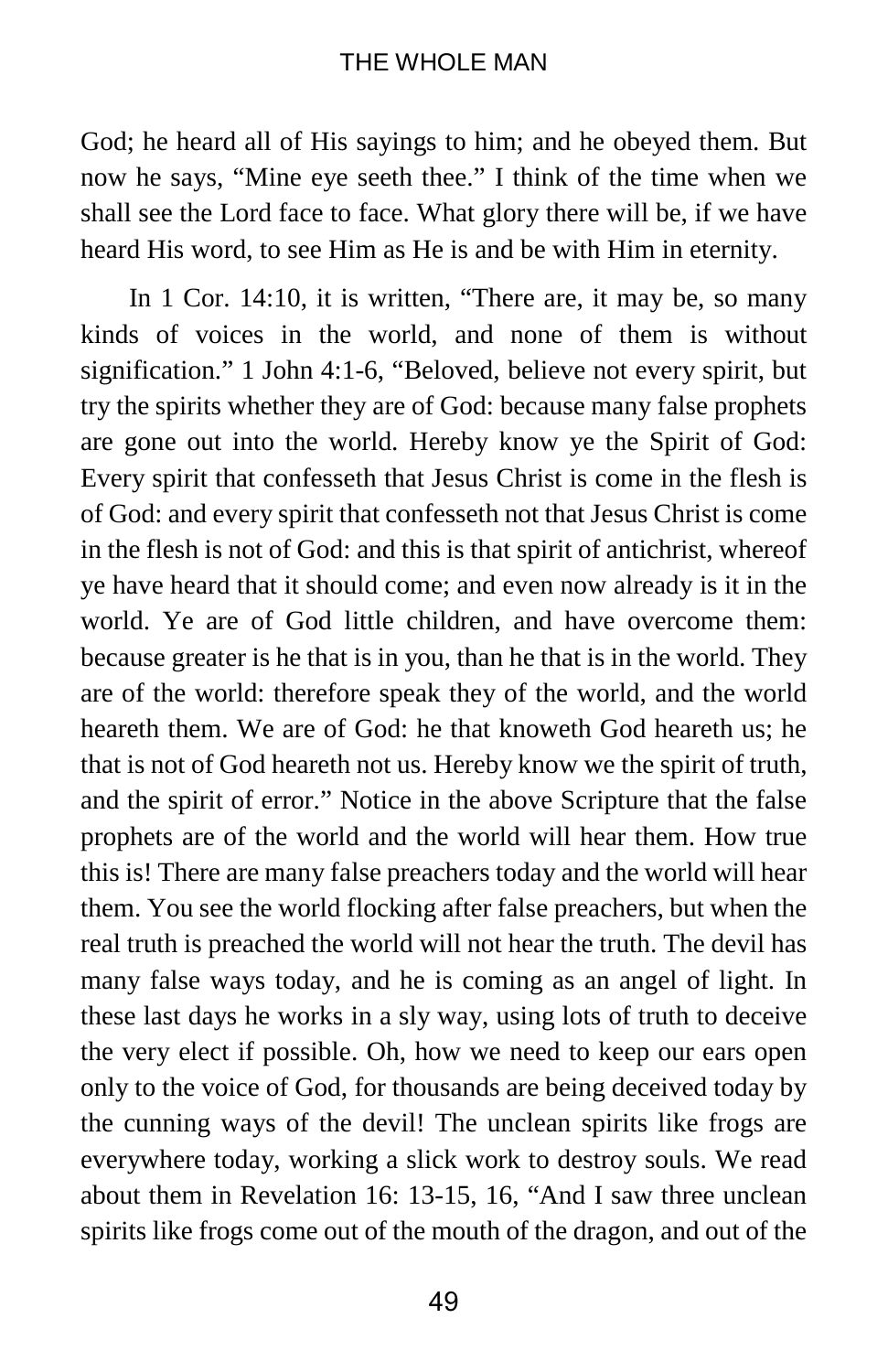mouth of the beast, and out of the mouth of the false prophet. For they are spirits of devils, working miracles, which go forth unto kings of the earth and of the whole world, to gather them to the battle of that great day of God Almighty. Behold, I come as a thief. Blessed is he that watcheth, and keepeth his garments, lest he walk naked, and they see his shame." Surely we are living in these days now when all kinds of false spirits are floating around; and if we do not keep our hearts and ears open to the truth, some of these frog-like spirits will slip into our hearts and deceive us. "Blessed is he that watcheth." May God help His children to watch, for these are perilous times and our only safe place is in Jesus. The Lord doesn't want his children to have anything to do with these spirits, for they are the spirits of devils—so says His Word. Their voices are going out in thundering tones to all the world, and many are hearing these voices. They do not know the sound of the voice of the Son of God. Jesus said, "My sheep hear my voice," and a stranger they will not hear.

When folks get tired and sick of these false voices, then they can hear the voice of God. Rev. 3:20, "Behold, I stand at the door and knock. If any man hear my voice and open the door [open your heart], I will come in to him and will sup with him and he with me." Oh, dear souls, may you open wide the door of your heart and let Jesus in. He is the true way; He will give you life; but all these false ways will lead you down to eternal night.

"Let us hear the conclusion of the whole matter; Fear God and keep his commandments, for this is the whole duty of man. For God will bring every work into judgment with every secret thing, whether it be good or whether it be evil." Eccl. 12:13.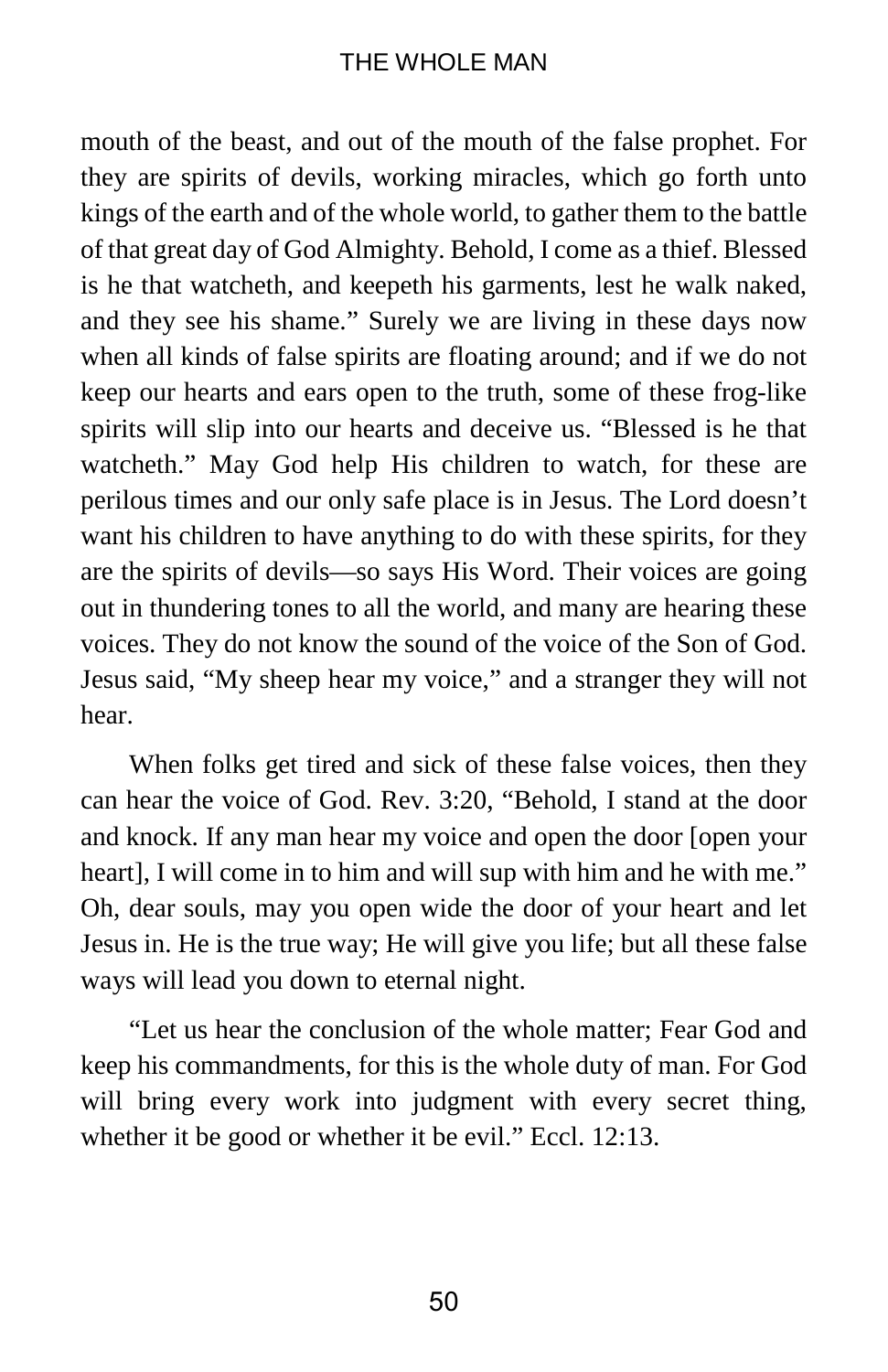## **Our Mind**

Our mind is the channel through which things enter the heart. Nothing enters the heart until it first goes through the mind. How careful we should be not to entertain anything in our minds that will damage the soul. The devil ofttimes uses the mind of many precious ones. He piles on so much faulty stuff, if one will let him, until the mind gets loaded up. It then finds entrance into the heart, and folks will have to have God to help them get rid of what they have taken in. Ofttimes, from observation, things may look so real till it may seem it has to be that way. The mind takes in different thoughts, and when you put them all together things become so real till it seems it has to be so. This is where many souls have fallen into many snares, because they took in the wrong thing. It enters the heart through the mind. This is why it is so needful for us to think right. Right thinking will build a strong wall around the soul that will prevent the enemy from entering our hearts. Wrong thinking will let the bars down for every fowl spirit to have a chance to work on the soul. We read in Phil. 4:8, "Finally, brethren, whatsoever things are true, whatsoever things are honest, whatsoever things are just, whatsoever things are pure, whatsoever things are lovely, whatsoever things are of good report; if there be any virtue, and if there be any praise, think on these things." If each of us will obey this scripture, the devil will not have a chance to work on a soul. Every bar will be lifted against him. There will not be a source through which he can enter the heart.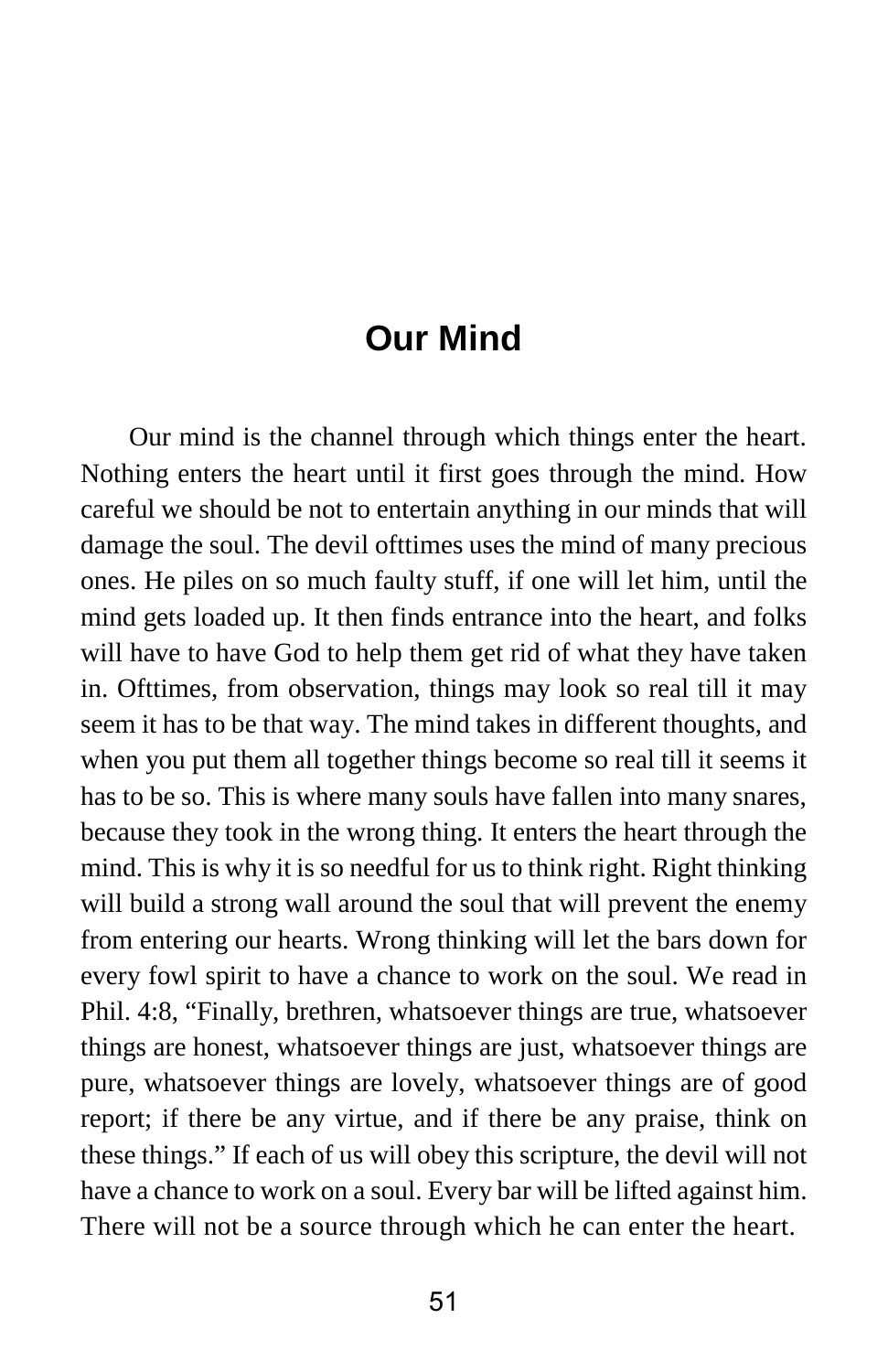Wrong thinking ofttimes gets folks into a terrible shape. It brings one to where he doesn't see good in anyone. Everybody is against him, to hear him talk; all the saints are against him; nobody cares. As the devil keeps piling on his junk, this one begins to doubt God and His Word. Faith leaks out, hope is gone, and the soul is so loaded up with what has been taken in through the mind until it is all covered with a dark cloud that brings despair and gloom. There is nothing to look forward to because the soul is so loaded up with what has been taken in by wrong thinking.

Ofttimes the enemy makes people think that no one cares for them. Maybe he will get the one he is working on to think that a certain one is working against him or her. Then he gets him to watching different moves that are made and different things that are said. Then the devil will say, "Don't you see they meant that for you?" As that one thinks it all over, he begins to build up against the other party. As he keeps thinking, more things come on the scene, and as time goes on there has been such a breach built between them till it begins to come out through actions. In many ways the devil works to destroy the soul. He ofttimes works on some to make them feel they are better than others, to make them feel they are holier and walking more closely to God than their brother and sister. Then he makes them feel they must separate from others that are not seeing things as they do. This all comes about by receiving things in the mind. It soon gets down in the heart, and the result is confusion.

We read in Isa. 26:3, "Thou wilt keep him in perfect peace, whose mind is stayed on thee." This is most important, that we keep our mind stayed on God. Too many in these evil days have their minds on earth and earthly things; and the result is, there is no lasting peace for them. There are many souls that are like the troubled sea, seeking peace and rest but never finding it because they are going to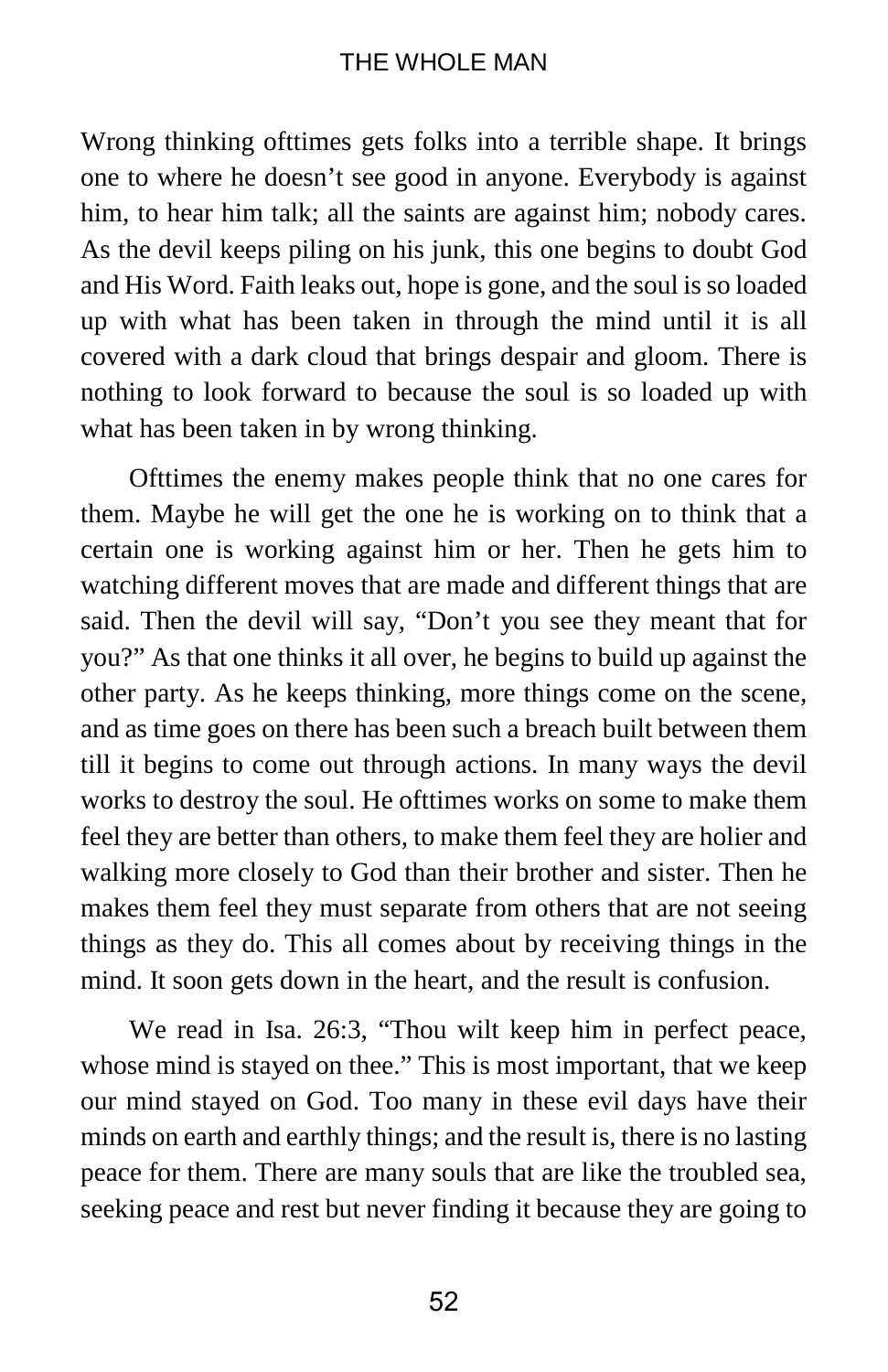the wrong source to get it. Oh, that men and women would look to God and find the everlasting peace that would satisfy the mind and soul. In Heb. 10:16 we read, "This is the covenant that I will make with them after those days, saith the Lord, I will put my laws in their hearts, and in their minds will I write them." When people turn their hearts to God, then God will write His laws in their minds and put them in their hearts. Our minds will be humbled when we turn to the Lord with all our hearts. In Acts 20:9 we read of Paul serving the Lord with all humility of mind. God's love humbles hearts and minds. He searcheth the heart. Rom. 8:27, "And he that searcheth the hearts knoweth what is the mind of the Spirit, because he maketh intercession for the saints according to the will of God." We may sometimes ask God for something that God will see best for us not to have. He searcheth our hearts and will make intercession for us according as He wills. How sweet it is to trust in One who knows what is best for us. The last part of the Scripture Isaiah 26:3, says, "Because he trusteth in thee." How precious it is to trust in God. When people trust in the Lord, their minds are on God. When they go out, they are thinking of God; when they come in they still have their minds directed toward heaven amidst the busy cares of life. The souls that trust in the Lord are thinking more about God than they are of the things of earth. They are looking forward to their reward; and God knows the thoughts of man. He searcheth the hearts and minds. We read in St. Luke 2:34, 35, "And Simeon blessed them, and said unto Mary his mother, Behold, this child is set for the fall and rising again of many in Israel; and for a sign which shall be spoken against; (yea, a sword shall pierce through thy own soul also) that the thoughts of many hearts may be revealed." Oh, dear ones, think of that sword that pierced right down into the soul of the mother of Jesus when her Son hung between the heaven and earth. Surely that sword cut, as it were, every cord of her throbbing heart.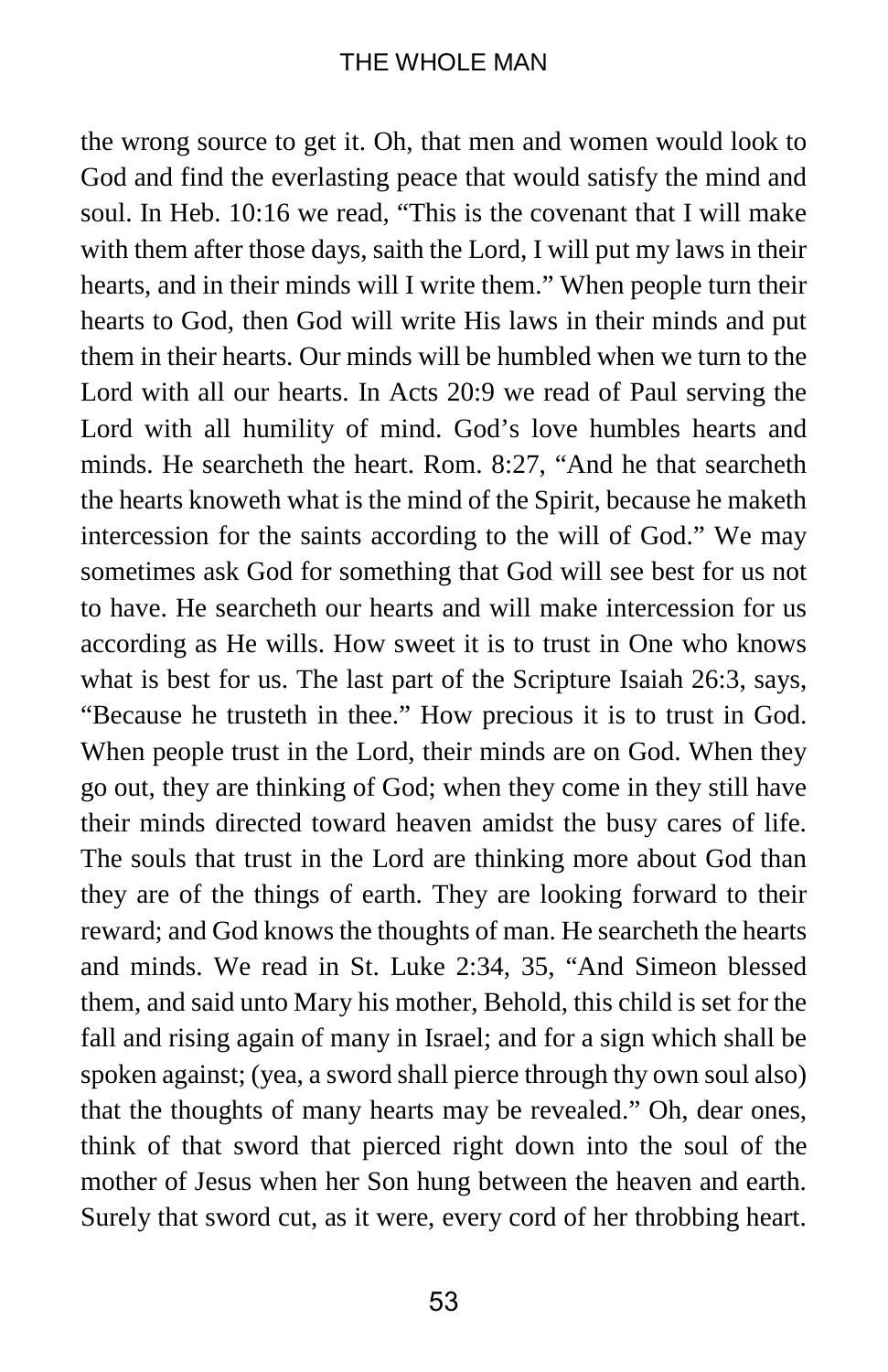### THE WHOLE MAN

But, oh, friends, this all came about that the thoughts of men's hearts would be revealed. The sword that pierced her heart was not a literal sword. It was that suffering agony she was going through when her Son was being killed. Her heart was bleeding in sorrow, her very soul was in the deepest of suffering. But, thank God, the suffering of that dear mother was for her good. The suffering of God's dear Son was turned into eternal triumph over all the powers of the enemy because He had a mind to do the will of His Father. And if we have a mind to serve God, even though it brings suffering on our part, through our suffering many times souls are blessed. May God help us to keep a mind to serve Him. The best that is in folks ofttimes comes out when they are going through great suffering. Whatever the dear Lord permits to come our way, we should always seek with one mind and mouth to glorify God. We can do this only as we yield to the Lord and keep yielded to Him, for the carnal mind is enmity against God, and God knoweth what is the mind of the Spirit.

Prov. 23:7, "For as he thinketh in his heart, so is he." First the heart needs to be right for us to think right. When the heart is right, pure thoughts will come from the heart. Gen. 6:5, "And God saw that the wickedness of man was great in the earth, and that every imagination of the thoughts of his heart was only evil continually." Oh, how we should praise the Lord that He made a way whereby we could be delivered from the above state that man was in. Thousands of people are yet in that state, but there is a way provided whereby man can come out of that place into the living streams of everlasting life where the mind and soul will be absorbed in the things of heaven.

Before folks get saved, they are in the condition that Mark brings out in the 7th chapter, verses 21-23, "For from within, out of the heart of men, proceed evil thoughts, adulteries, fornications,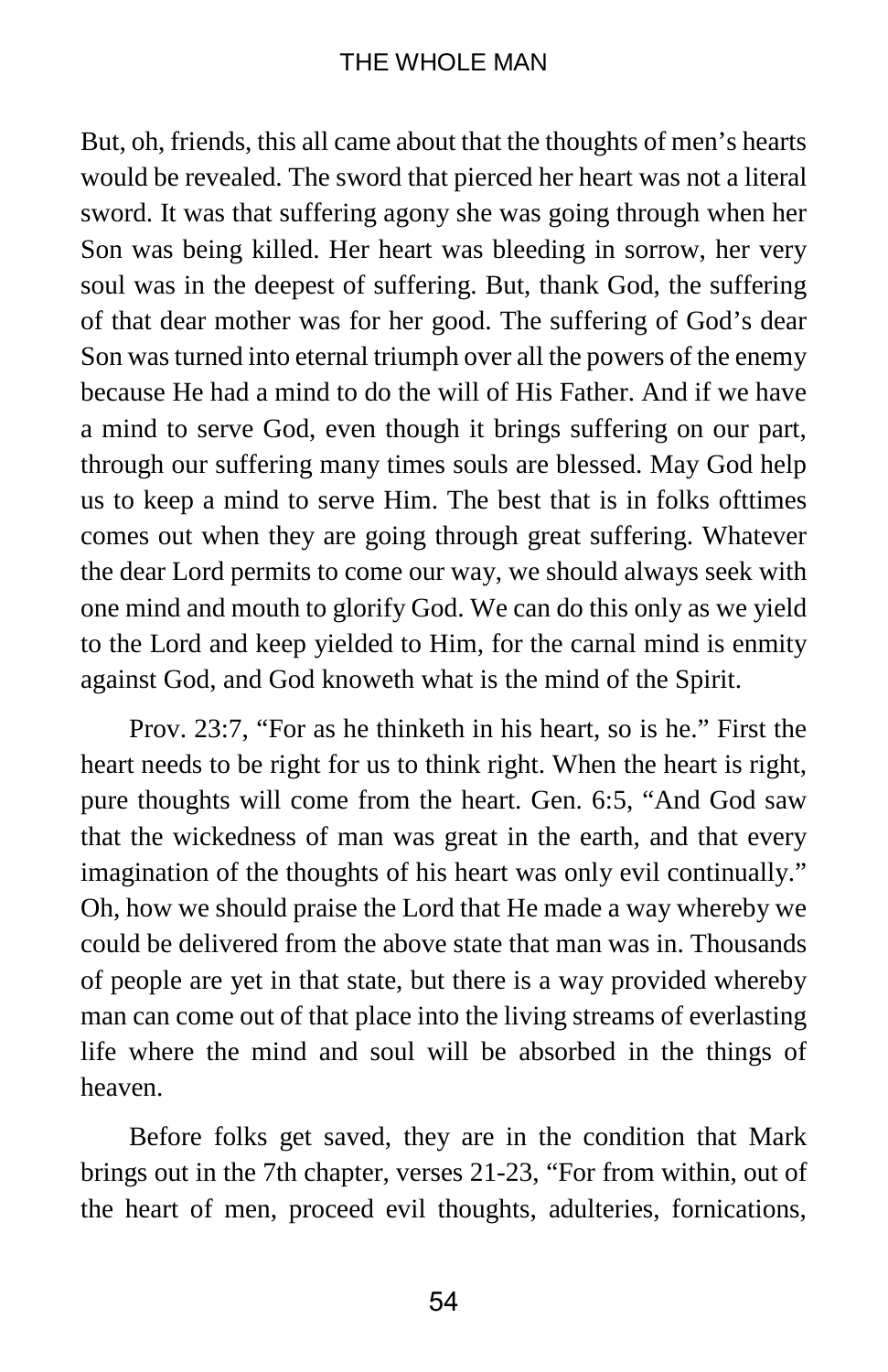murders, thefts, covetousness, wickedness, deceit, lasciviousness, an evil eye, blasphemy, pride, foolishness: all these evil things come from within and defile the man." In Matt. 22:37, Jesus said to one, "Thou shalt love the Lord thy God with all thy heart, and with all thy soul, and with all thy mind." This is the state God wants man to reach. As long as our affections are divided between God and anything else, our love is not perfect. May God help us to love him with all our soul and mind.

In Isa. 55:7 we read, "Let the wicked forsake his way, and the unrighteous man his thoughts: and let him return unto the Lord, and he will have mercy upon him; and to our God, for he will abundantly pardon." Thank God for such mercy to mankind. Man in his sinful state is corrupt in soul and mind, but God can change the soul of man and abundantly pardon from all sins and change the mind to go toward heaven. We read of the prodigal son in Luke 15. After he had spent all his living, had wasted his substance with riotous living, he came to want. Then he came to himself. Would to God, everyone would come to himself and see just how he stands before God. So many think, "Maybe I will make it somehow; maybe there will be a chance after awhile. After I have had a good time in this world, then I can get right with God." Oh, friends, if you would come to yourself and see your lost condition just as God sees you, you would not want to put off salvation a moment. This prodigal son had a mind to do something. He said, "I will arise and go to my father." And he put his thoughts into action. He went! The father saw him and had compassion on him. So it is with everyone that turns his mind toward Jesus. He will have compassion on your poor soul and rescue you from your sinful state and give you a salvation that will stand the storms of life. Jesus said in Matt. 11:28-30, "Come unto me, all ye that labor and are heavy laden, and I will give you rest. Take my yoke upon you and learn of me, for I am meek and lowly in heart,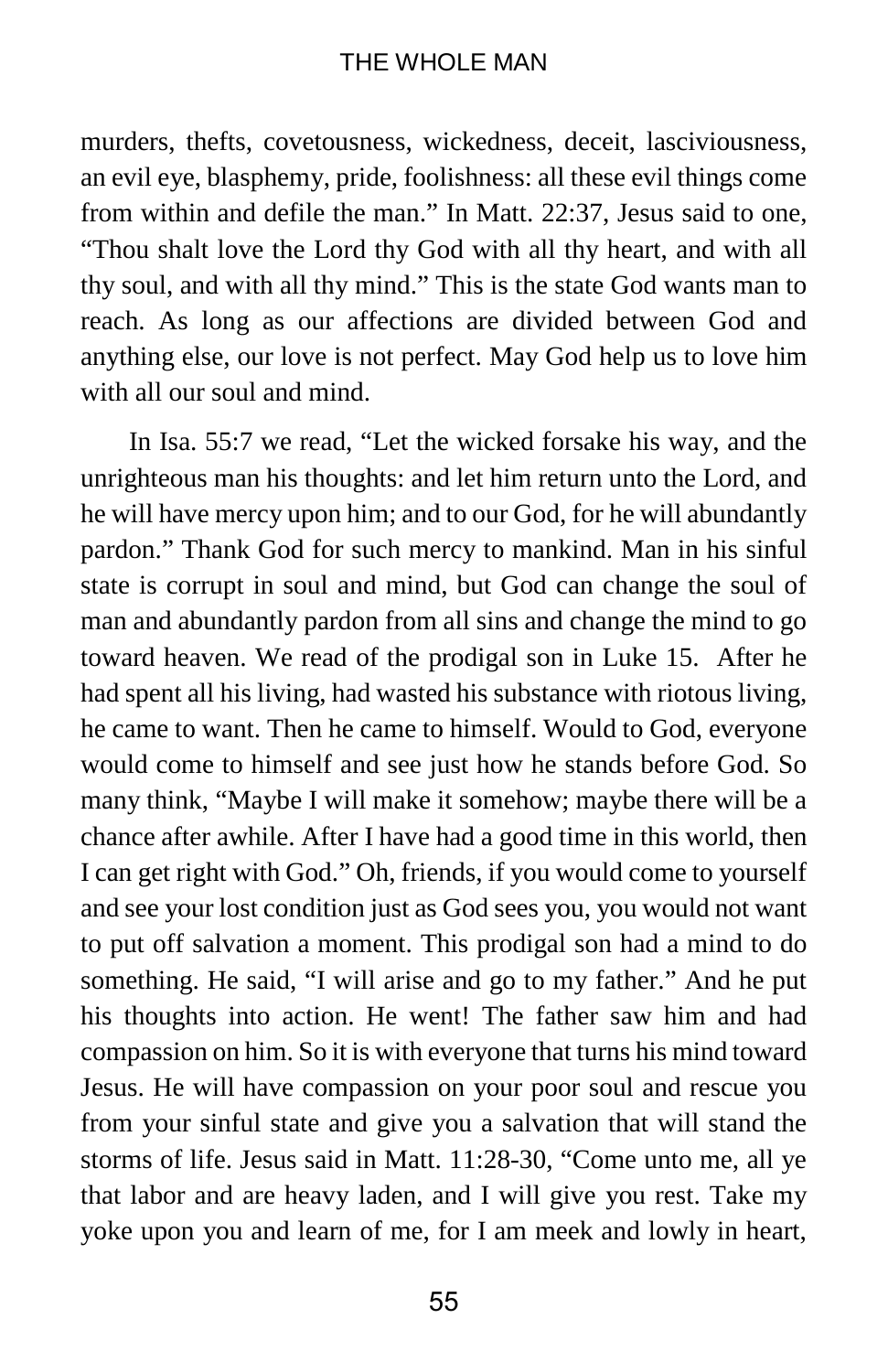and ye shall find rest unto your souls. For my yoke is easy, and my burden is light." Many dear ones are yoked up with the devil. His yoke is heavy, and he makes it hard for people; but Jesus will lighten the load and will bless you with blessings untold. David of old said in Psalm 119:59, "I thought on my ways, and turned my feet unto thy testimonies." If every dear soul would turn to the Lord, He would save them of so many troubles and heartaches in this world, and besides, give them a home in heaven in the end. But dear people are blinded to the snares of the devil. They do not realize the danger there is in staying away from God. We read in Acts of many of the persecutions of Paul. He purposed in his heart to do God's will even though his life would be taken. His mind was set to finish his race in the fear of the Lord. We hear him saying, "I have fought a good fight." He says in 2 Cor. 10:4, 5, "For the weapons of our warfare are not carnal, but mighty through God to the pulling down of strong holds; casting down imaginations, and every high thing that exalteth itself against the knowledge of God, and bringing into captivity every thought to the obedience of Christ." Jesus is a master for everything. When we have a mind to do His will, even our thoughts can be brought into the obedience of Christ.

We read in 2 Cor. 4:3, 4, "If our gospel be hid, it is hid to them that are lost: in whom the god of this world hath blinded the minds of them which believe not, lest the light of the glorious gospel of Christ, who is the image of God, should shine unto them."

You will notice that the gods of this world blinded the minds of those that believe not. Dear ones, can't you see the danger there is in not believing? When one does not believe, he opens his heart for the gods of this world to blind his mind. False prophets by the thousands are preaching false doctrine, which blinds the minds of dear people. All the blinded ones will come to the judgment and hear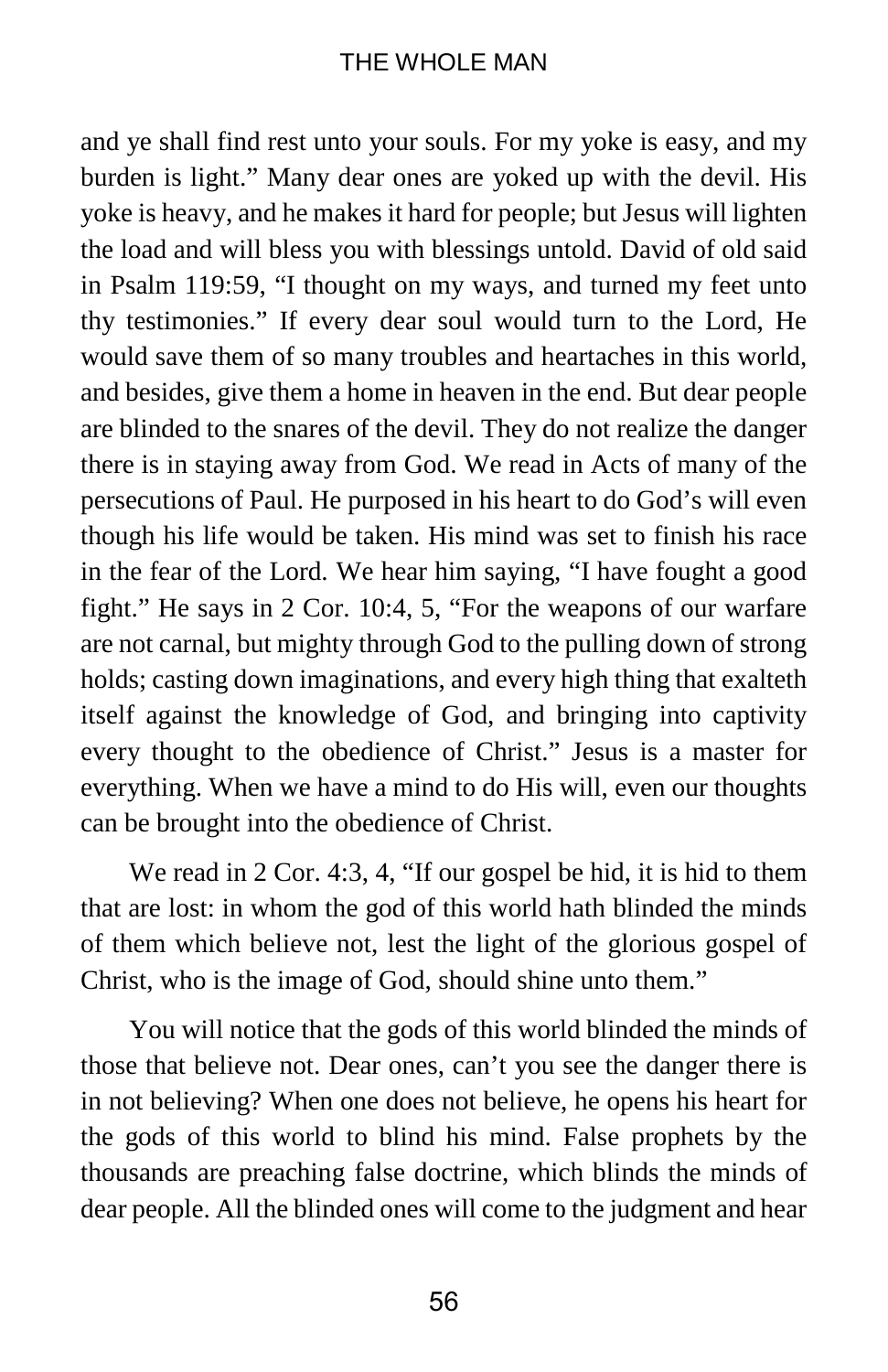the words: "Depart from me, ye cursed into everlasting destruction." Friends, may God stir your hearts and help you to believe! When people are in an unbelieving state, they are filled with selfrighteousness. Those Pharisees that came against Jesus were full of self-righteousness. Their minds were blinded because they believed not on the Son of God. They had evil thoughts about Jesus. They were void of the love of God. We read in 1 Cor. 13, "Charity . . . thinketh no evil." Charity is the love of God. When we are filled with God's love, we will not think evil. There are so many good things to think! Again we read Phil. 4:8, "Finally, brethren, whatsoever things are true, whatsoever things are honest, whatsoever things are just, whatsoever things are pure, whatsoever things are lovely, whatsoever things are of good report; if there be any virtue, and if there be any praise, think on these things." When we think on such things as these, our souls will delight in fatness; we will find ourselves growing in the most holy things. But not so if folks think like the rich man, spoken of in Luke 12. He thought within himself: "I will pull down my barns and build greater." His mind was on this earth and earthly things. Perhaps he thought he was going to stay here a long, long time. His treasures were here in this world, his hope was on the decaying things of time. But what did God say to him? "Thou fool, this night thy soul shall be required of thee." Oh, there are so many dear ones that are called on to go out of this world when their hearts are fastened to it, and the pulling away is hard because their affections are here. What does the Word say? "Set your affections on things above, not on the things on the earth." If our affections are on things above when we come down to the borders of the river of death we shall rejoice because we are going to our treasures yonder in the glory world. We will be cut loose from every earthly thing. How sad it is to see people tied to this world. Friends, no matter how fast you may be tied to this world,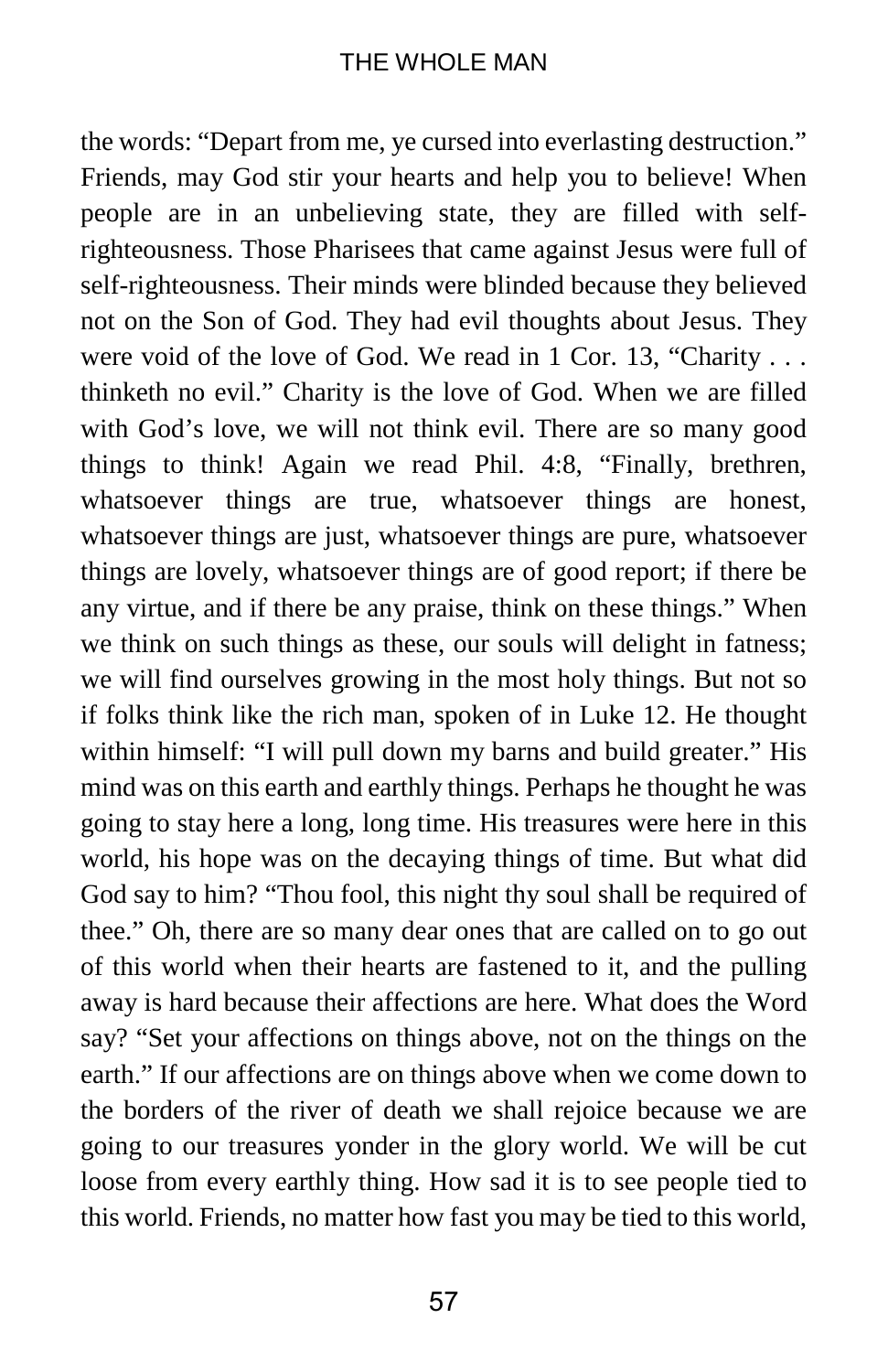you will have to leave it when death comes your way. All of your wealth will be left behind.

We read in Rom. 8:5-7, "They that are after the flesh do mind the things of the flesh; but they that are after the Spirit the things of the Spirit. For to be carnally minded is death; but to be spiritually minded is life and peace. Because the carnal mind is enmity against God: for it is not subject to the law of God, neither indeed can be."

If we follow after the flesh we will die an eternal death from the presence of the Lord; but if we follow after the Spirit we will have eternal life through Jesus Christ our Lord.

Let this mind be in you that was also in Christ. What was the mind of Christ? Was it not to do His Father's will? We read that even Christ pleased not Himself; so if we follow the Lord, we cannot please ourselves. We must have a mind to do God's will even though it brings suffering on us. Jesus said in Luke 14:26, "If any man come to me, and hate not his father, and mother, and wife, and children, and brethren, and sisters, yea, and his own life also, he cannot be my disciple." Also, He says that we must deny ourselves, take up our cross and follow Him to be His disciples. Where is your mind? Do you have it on Jesus today? Do you love Him with all your heart and mind, or do you have your mind on this world or yourself? All this is vain and will sink your soul in the end. Remember the Scripture: "Thou wilt keep him in perfect peace whose mind is stayed on thee."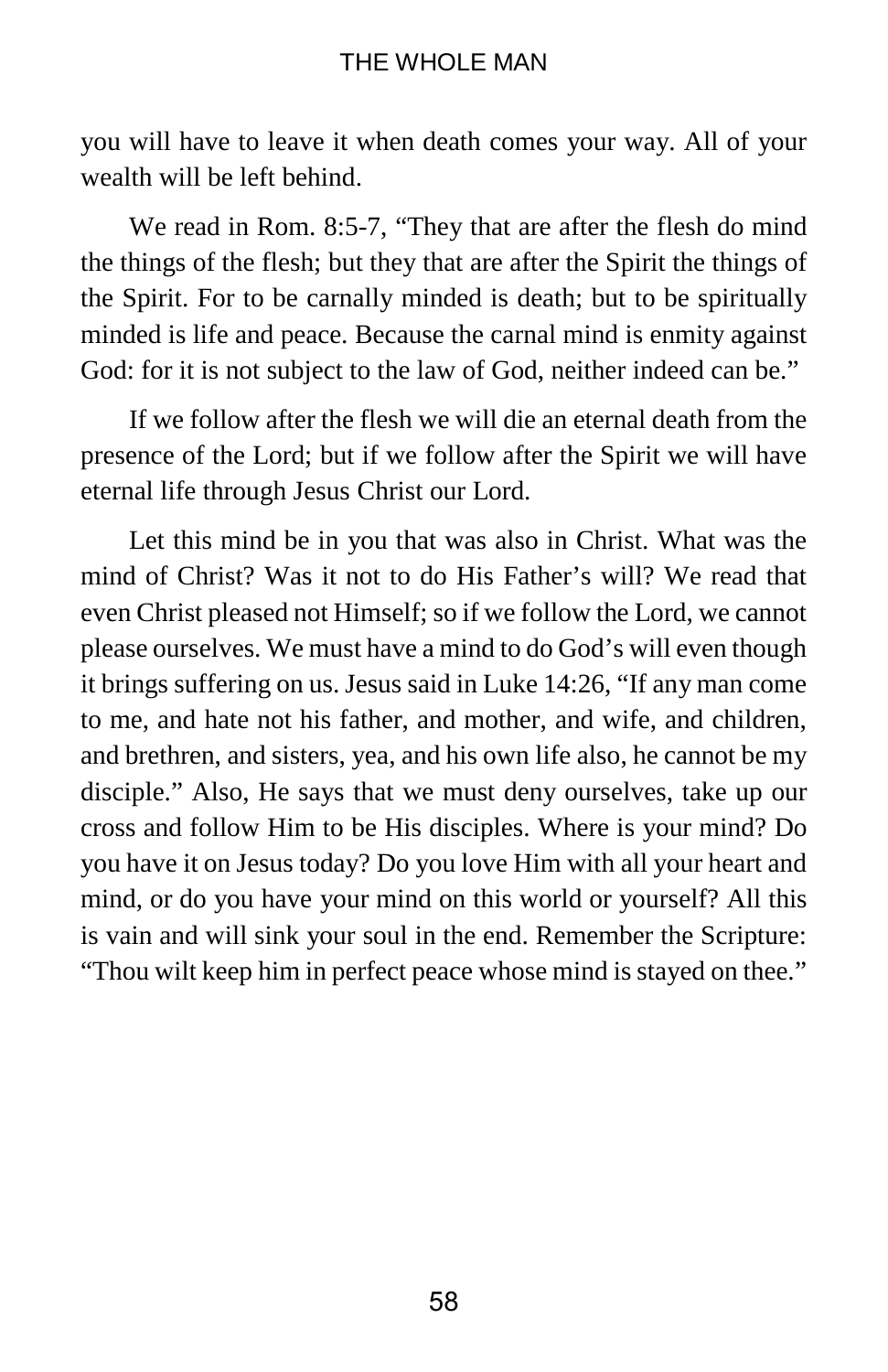### **The Tongue**

The tongue is one of the smallest members that we have, but we read in Prov. 18:21, "Death and life are in the power of the tongue." How true this is. The tongue can be used to wound, crush, and bring sorrow, or it can be used to bring sunshine, gladness, and happiness in one's life. The tongue is the handiest member we have. Anyone can use it without much effort. We can just sit still and utter words that would crush a precious heart for life. Or we could use it wisely and thus bring a precious soul out of the pit of discouragement just in a few moments time. May the Lord God of heaven help us all to know more how to use our tongue. Remember the above Scripture: "Death and life are in the power of the tongue." Now we do not take this to be the natural death. But when words are spoken that wound and crush, they bring a death blow to many dear hearts that extinguishes hope or blights prospects. Thus many give up in despair. Many dear souls will be lost because someone down the line gave out death from the power of the tongue. But there is something better to give out; there is life to be given out from the power of the tongue. What a blessedness for one to be filled with God's goodness so there will be life flowing out from the power of the tongue, to have inspiring principle that will cause happiness in the favor of God!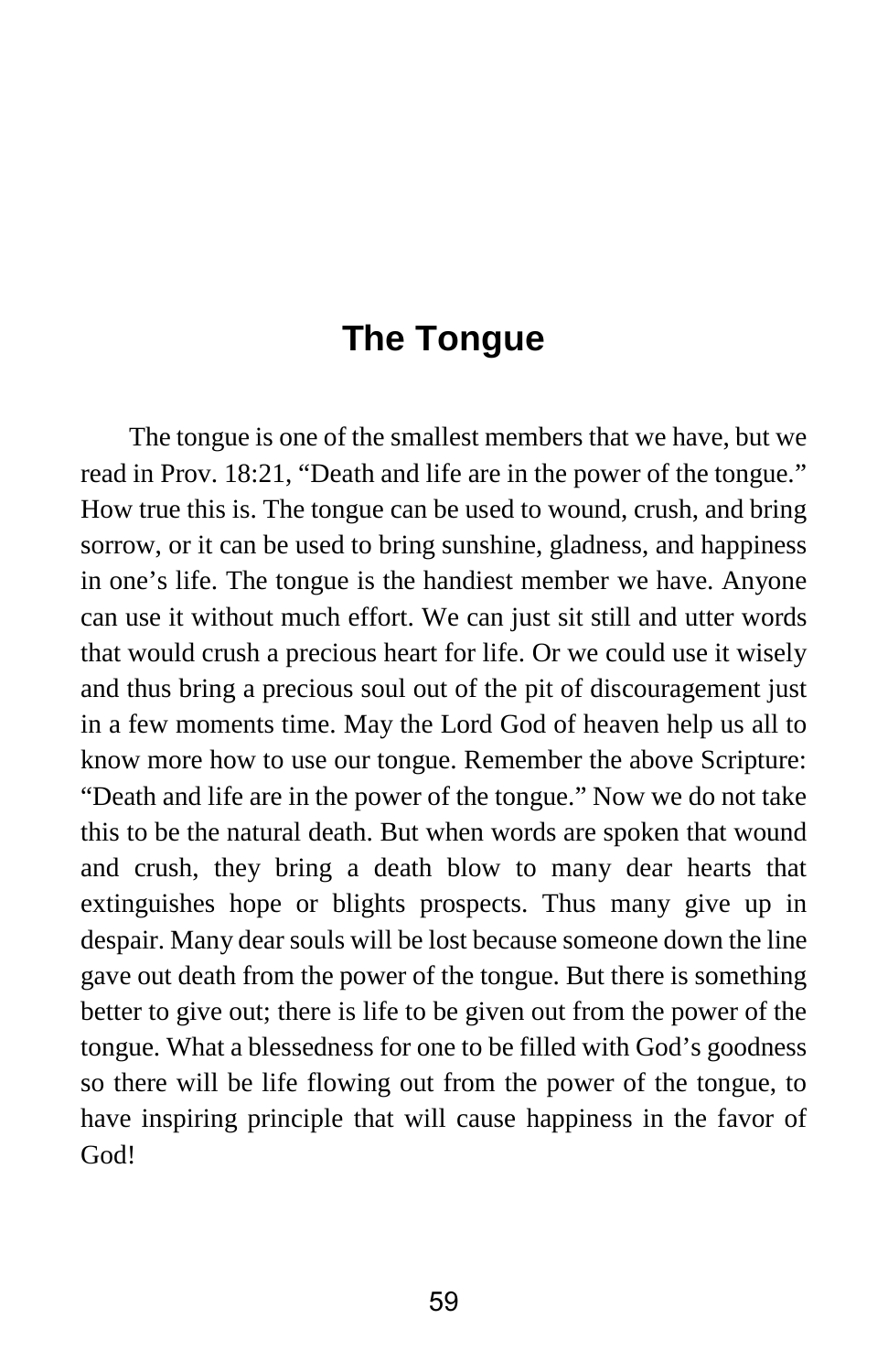Since there is death and life in the power of the tongue, we would like to talk awhile on the death side and bring Scriptures that will help us to clearly understand what is meant by the above Scripture. Psa. 5:9 (speaking of the workers of iniquity), "For there is no faithfulness in their mouth; their inward part is very wickedness; their throat is an open sepulchre; they flatter with their tongue." When people's hearts are wicked, they ofttimes speak cruelly, and those words will cause untold grief and sorrow. "For out of the abundance of the heart the mouth speaketh." St. Luke 6:45. We also read in Psa. 10:7, 8, "His mouth is full of cursing and deceit and fraud: under his tongue is mischief and vanity. He sitteth in the lurking places of villages: in the secret places doth he murder the innocent."

Dear ones, there are many ways in which one can kill or murder. When mouths are full of cursing surely those weighty words fall upon heavy hearts somewhere and they bring gloom in precious lives that once were full of sunshine. Listen to what the Word says in Psa. 12:3, "The Lord shall cut off all flattering lips and the tongue that speaketh proud things." There will surely come a time when God will thunder out His fiery judgment upon all those that have spoken perverse things: for He says every idle word that man shall speak he shall give account thereof in the day of judgment. Psa. 50:19, "Thou giveth thy mouth to evil and thy tongue frameth deceit." Many in these days of peril are giving their mouth to evil. They are giving out death to many dear souls, and besides they are bringing eternal death and damnation to their own souls. Psa. 52:2, "Thy tongue deviseth mischiefs; like a sharp razor, working deceitfully." Can you, my friends, see how the tongue can give out death? Words that cut like a razor will surely bring death.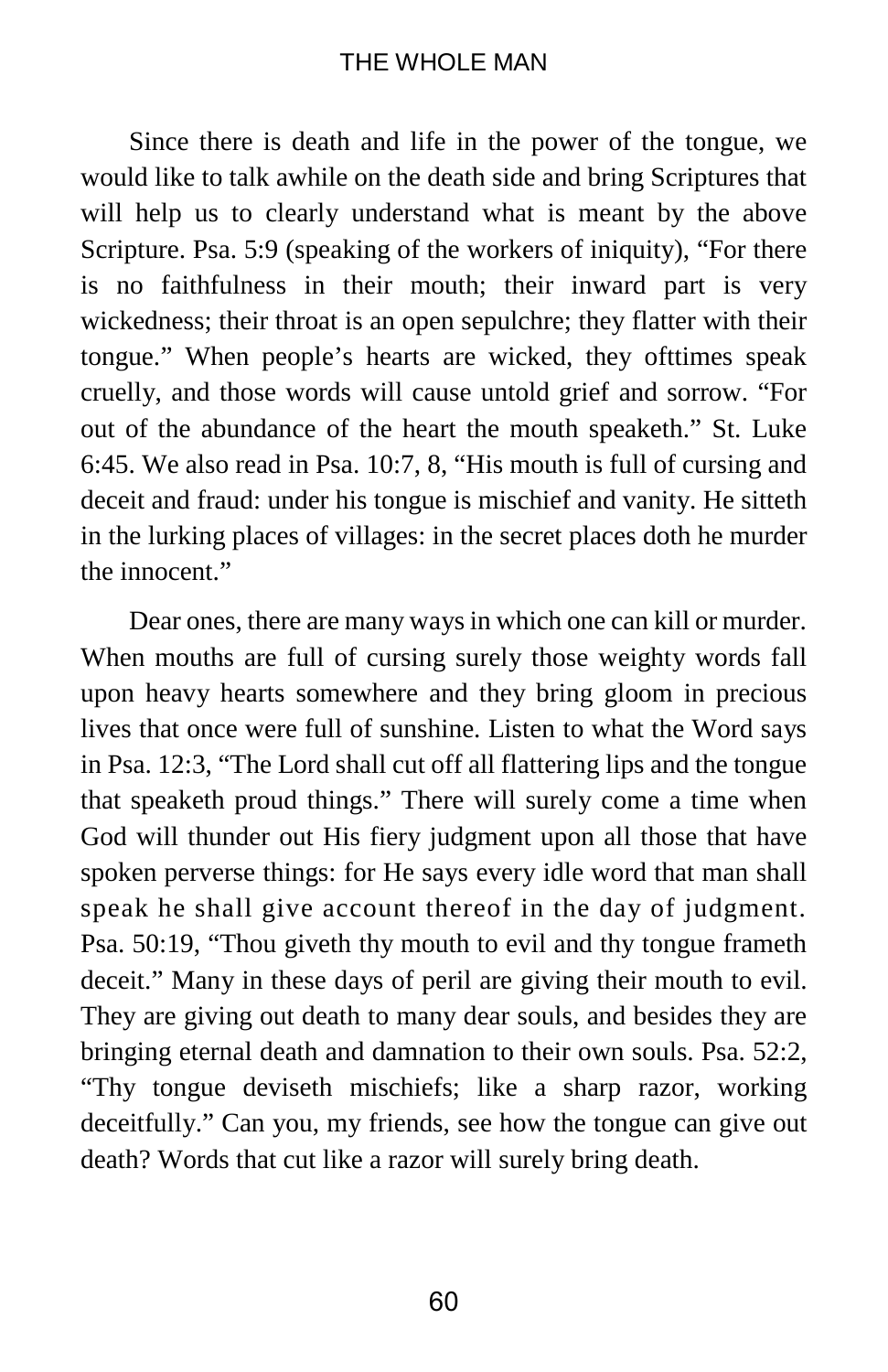David of old said in Psa. 57:4, "My soul is among lions: and I lie down even among them that are set on fire, even the sons of men whose teeth are spears and arrows, and their tongue a sharp sword." David did not mean his soul was among natural lions, but among people that had a lioness nature; those whose tongues were defiled and spoke words that cut like a sharp sword, bringing death or sorrow, grief and gloom in his life. Words that are spoken in this manner will surely sadden many dear hearts and bring sorrow through life perhaps.

Psa. 64:3 says, "Who whet their tongue like a sword, and bend their bow to shoot their arrows, even bitter words." Oh, the anguish that comes from bitter words! Think of it, friends, bitter words coming from the power of the tongue causing grief that weights the soul down in sorrow! Listen to what the 7th and 8th verses say: "But God shall shoot at them with an arrow; suddenly shall they be wounded. So they shall make their own tongue to fall upon themselves: all that see them shall flee away."

Then we read Psa. 73:9, "They set their mouth against the heavens, and their tongue walketh through the earth." Such folks even use the name of God in vain and bring grief to the great heart of God, for He knows every word that is spoken. Psa. 139:4, "For there is not a word in my tongue, but, lo, O Lord, thou knowest it altogether." O yes, dear ones, God knows all about every one of us and He will surely know us when we come before Him in judgment. Our life will read there just like it has read in this world. If we repent of our evil doing, God will wipe those things out of our life; but if not repented of, then they will be as an open book before us when we stand in the presence of God Almighty. In Psa. 120:3 the question is asked: "What shall be given unto thee? or what shall be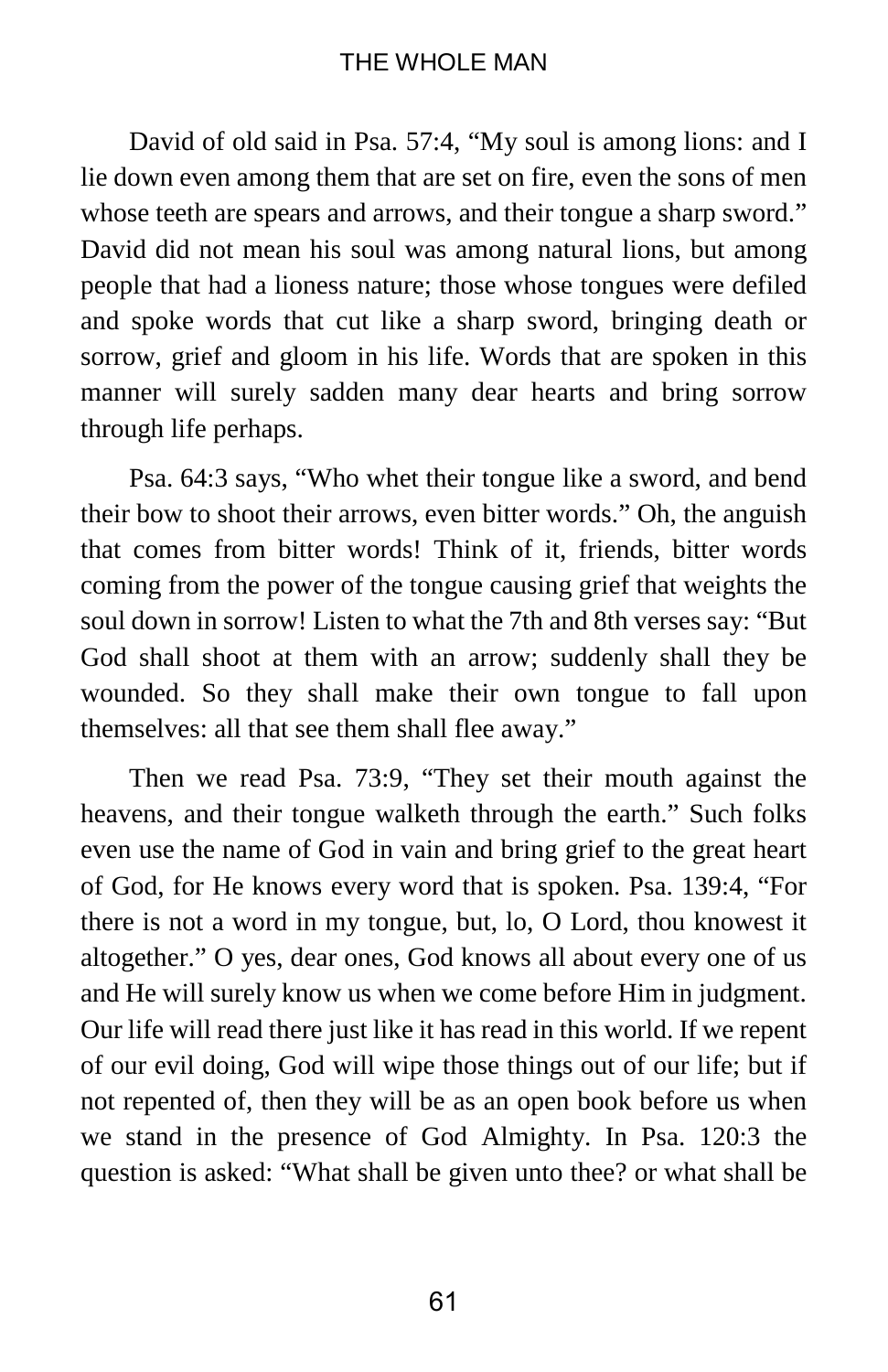done unto thee, thou false tongue?" Verse 4: "Sharp arrows of the mighty with coals of Juniper."

In Prov. 6:17 we read where God hates seven things, and one of these is a lying tongue. You see, my friends, how God looks on those that give out death from the power of the tongue. Prov. 10:31 says, "The froward tongue shall be cut off." Oh, the calamities that will come upon those that use their tongue in an ungodly way!

The wise man said in Prov. 12:19, "A lying tongue is but for a moment." Yea, life here lasts only a short while and soon will vanish away; but, friends, those words that have been spoken will not die unless forgiven. Those words, those lies that have been told, will be just as fresh on your mind at the judgment as when you told them. Here in this world people get by with a lot of things, but nothing will slip by Jesus at the judgment.

Prov. 17:4, "A wicked doer giveth heed to false lips: and a liar giveth ear to a naughty tongue." 20th verse: "He that hath a froward heart findeth no good: and he that hath a perverse tongue falleth into mischief." Oh, the trouble that will come upon those that speak perverse things. Many times people tell an untruth to gain some of this world. They are just laying a snare for their own souls.

Prov. 21:6, "The getting of treasures by a lying tongue is a vanity tossed to and fro of them that seek death." God looks down in the hearts of every one and He knows the motive of every heart. How can we stand in the presence of the Lord with a guilty conscience?

Isa. 59:3, "For your hands are defiled with blood, and your fingers with iniquity; your lips have spoken lies, your tongue hath muttered perverseness." You will notice God names out different members of our body. First, He names the hands which are defiled;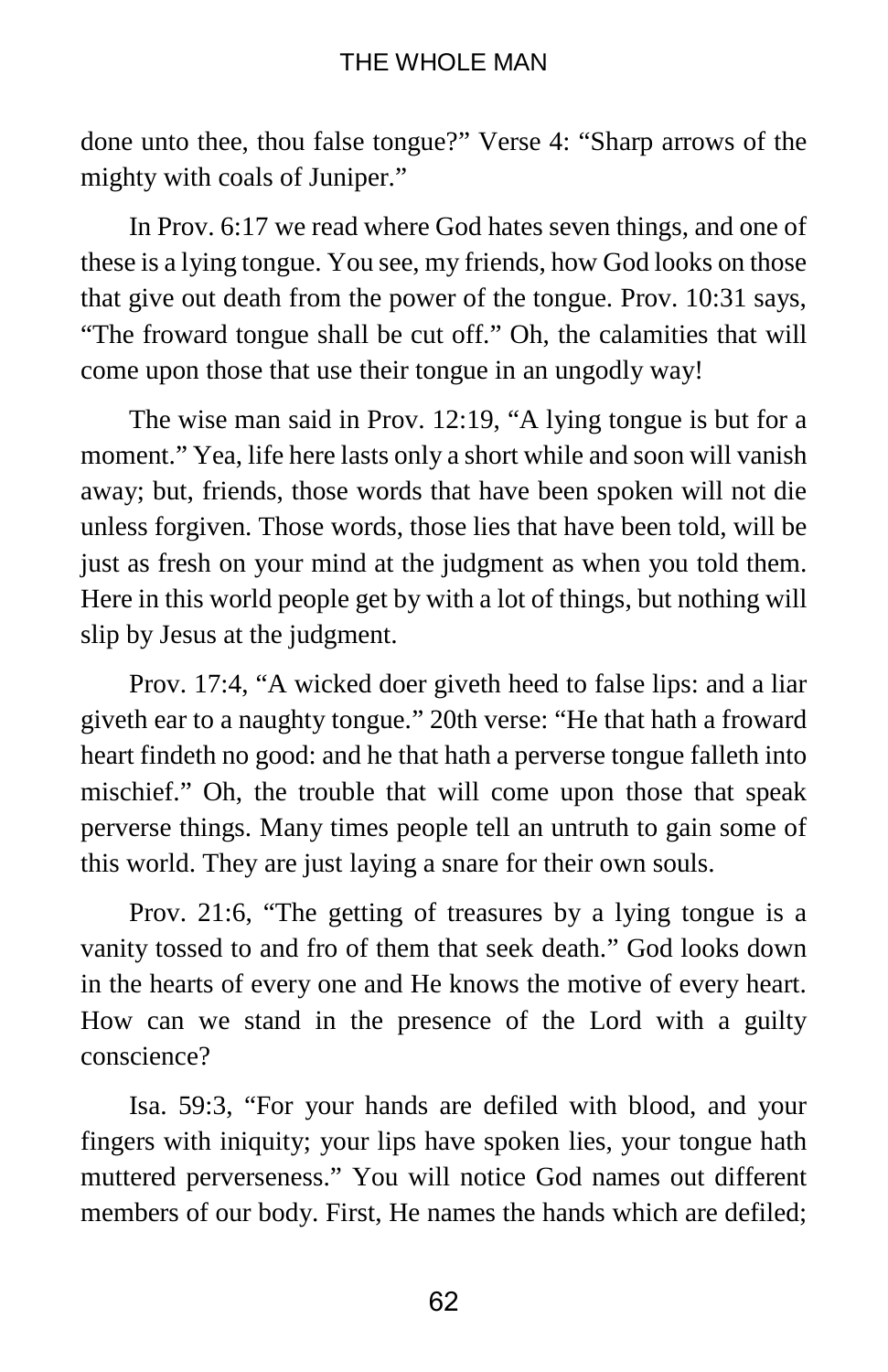next, He names the fingers. They are stained with iniquity. Next, the lips are mentioned, for they have spoken lies. Next is the tongue that muttered perverseness. Don't you see, my friends, God knows all about us. Oh, pray that dear souls will be awakened and see how God desires for us to use these members of our body to glorify His dear name.

Jeremiah, speaking of folks that give out death from the power of their tongue, says (9:3), "And they bend their tongues like their bow for lies: but they are not valiant for the truth upon the earth; for they proceed from evil to evil, and they know not me, saith the Lord." 8th verse: "Their tongue is as an arrow shot out; it speaketh deceit: one speaketh peaceably to his neighbor with his mouth, but in heart he layeth his wait." Oh, how deceitful some people are. They speak peace to your face but in their hearts they work deceit. Surely God's wrath will be poured out upon all wickedness. The tongue is a wonderful member that God has given to us if we use it in the right way, but if we don't use it to God's glory, it will do much damage. In James 3:1-3, we read, "My brethren, be not many masters, knowing that we shall receive the greater condemnation. For in many things we offend all. If any man offend not in word, the same is a perfect man, and able to bridle the whole body." Now we want to read in James 1:26, "If any man among you seem to be religious, and bridleth not his tongue, but deceiveth his own heart, this man's religion is vain." Now, back to the 3rd chapter, verses 3-8, "Behold, we put bits in the horses' mouths, that they, may obey us; and we turn about their whole body. Behold, also the ships, which though they be so great and are driven of fierce winds, yet are they turned about with a very small helm, whithersoever the governor listeth. Even so the tongue is a little member, and boasteth great things. Behold, how great a matter a little fire kindleth! and the tongue is a fire, a world of iniquity; so is the tongue among our members, that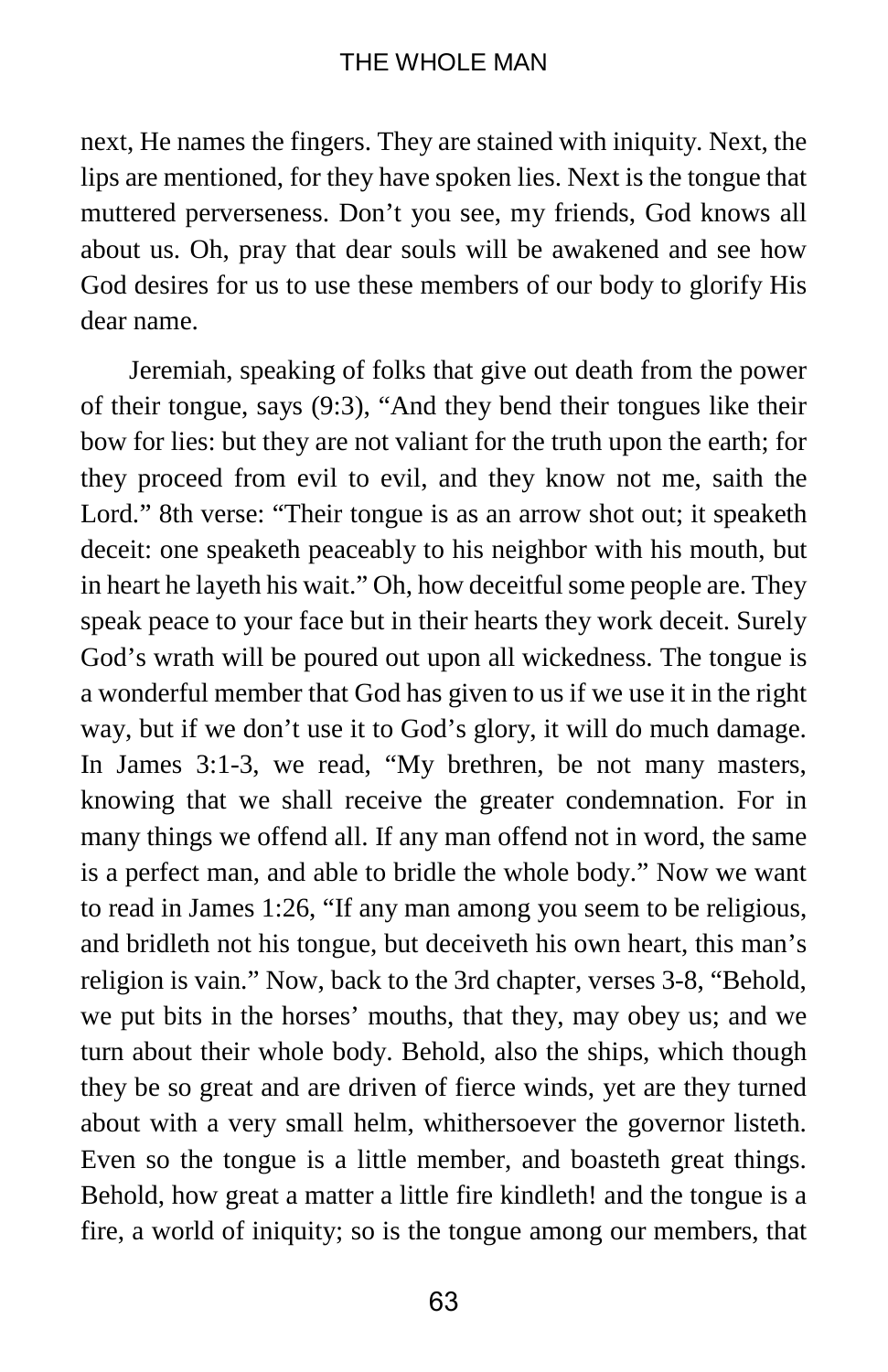it defileth the whole body and setteth on fire the course of nature; and it is set on fire of hell. For every kind of beasts, and of birds, and of serpents, and of things in the sea, is tamed and has been tamed of mankind: but the tongue can no man tame; it is an unruly evil, full of deadly poison."

This is an awful picture James brings out concerning the tongue. First, let us notice the second verse: "If any man offend not in word, the same is a perfect man and is able to bridle the whole body." Oh, friends, the tongue, I say, is the handiest member we have. Any of us could sit in our chair without a move and give someone a tongue lashing that would wound and bring tears; but to use the other members of our body we would have to put forth more effort. How careful we should be when we use our tongues! Almost every time when one is offended it is caused from what the tongue has uttered. The tongue is a little member and boasteth great things. "Behold, how great a matter a little fire kindleth!" When we strike a match we have such a little fire, but we can touch the broom sage field with it and away goes the fire. So it is with the tongue; it is a fire. Just a little word spoken out of the order of God, and away goes the fire. It devours wherever it goes. It wounds, brings grief and tears.

Dear friends, there are better things for us. All beasts have been tamed by man, birds have been tamed, serpents have been tamed, but the tongue can no man tame. But the good news I bring to you is: God can tame the tongue. Until God tames the tongue, it is unruly, full of deadly poison. What will poison do? It will bring death. There is death and life in the power of the tongue. There is death in the tongue until God tames it, then after God tames it there is life in the power of the tongue. What a blessed privilege everyone has to come to the Lord and let Him make new creatures out of us. Paul says, "Therefore if any man be in Christ he is a new creature: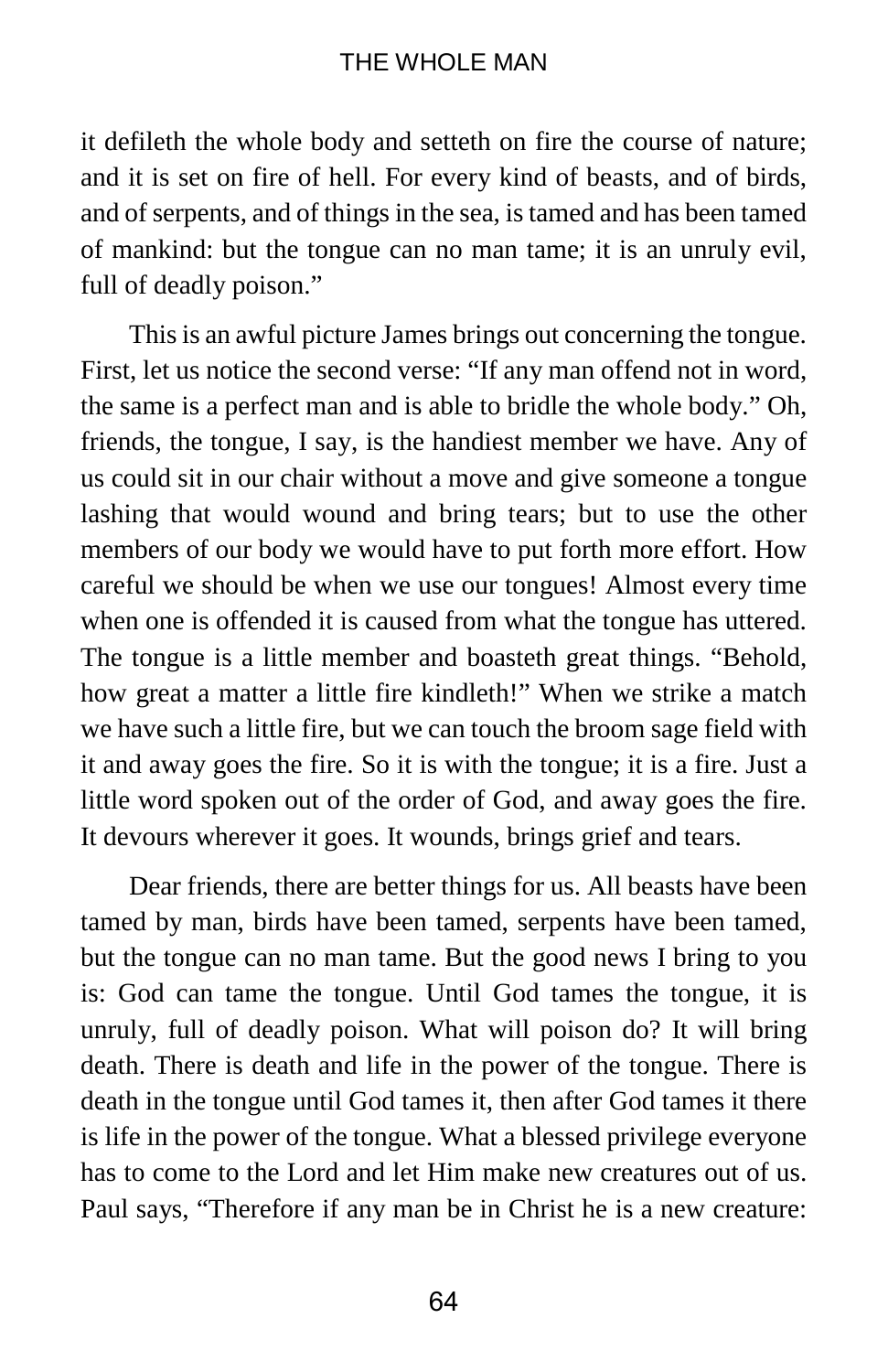### THE WHOLE MAN

old things pass away; behold, all things are become new." 2 Cor. 5:17. When we give over to God's working in our soul, the tongue will be changed. We may have to work hard with God as He works to tame our tongue; but if we love God and our brothers and sisters and all of God's human beings like God wants us to, we will want to be careful what we say about them. If a man steals, tells lies, or kills, we know he must repent if he ever gets to heaven. Then if someone steals another's reputation with his tongue, he will have to repent. Many folks get saved, but as they give way to a false tongue, their religion becomes vain because they did not bridle their tongue. They may still claim to be a child of God. Oh, that all who profess to be saints of the Most High would put a bridle on their tongue! If we really stay in Christ, we will have to keep new salvation—never let it get old. We must keep new to keep our tongue tamed. Keeping new in the spiritual life is the secret of victory all down through life.

When God saves us we are new creatures in Christ Jesus, but we must keep new if we would keep speaking with a new tongue. We don't send forth blessing and cursing. James says, "These things ought not to be." We only send forth blessing. We won't be backbiting our brother, sister, or friend; but we will speak from the heart that has been washed by the blood of the Lamb. All cursing and swearing will be gone, all idle speaking will go too, and words of no profit will be laid aside. What a wonderful change is wrought in the heart of man when God gets a hold of it. That little member that could not be tamed by man will now be tamed by God's power in the soul. Praise the Lord!

Now we want to talk about the life that is in the power of the tongue. After one is saved he has life-giving words to give out to precious souls that are weary and worn by the trials and cares of life. God tells us in His Word to let our words be few upon the earth. He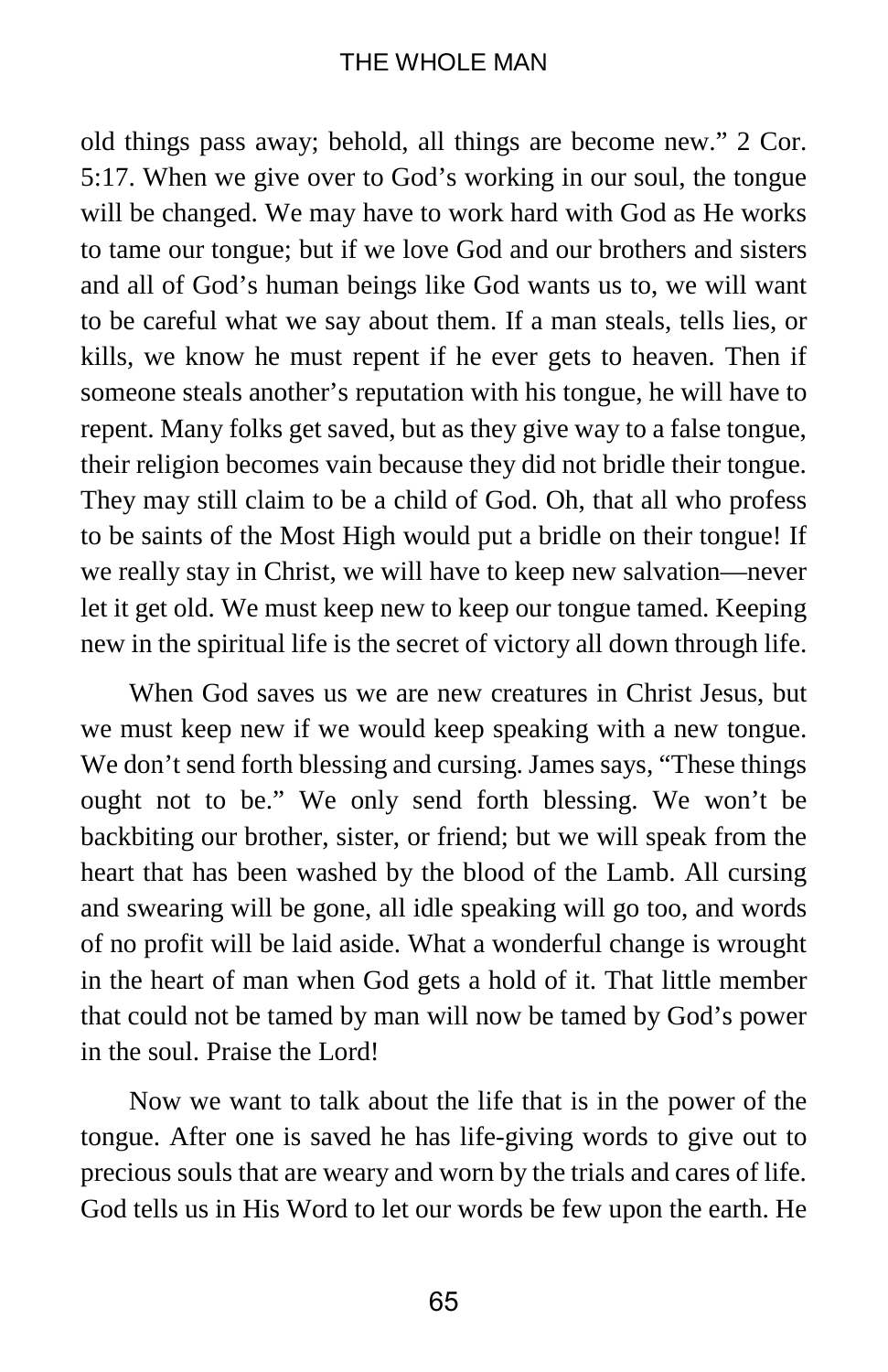also says in the multitude of words there wanteth not sin. It is already there; sin is always found in many words. We read in Psa. 15 where David asked the Lord: "Who shall abide in thy tabernacle? who shall dwell in thy holy hill?" The answer: "He that walketh uprightly, and worketh righteousness, and speaketh the truth in his heart. He that backbiteth not with his tongue, nor doeth evil to his neighbor, nor taketh up a reproach against his neighbor." God's Word is forever settled in heaven. Talebearers, backbiters, and fault finders will surely be in want in the great Judgment day, for God's woes will be pronounced against such. The Word says that talebearers separateth chief friends. What an ugly spirit a talebearer has to separate friends! Can you, my friend, see how sinful it is? God calls fault finders "hypocrites." (Matt. 7:5). None of us want to be called a hypocrite, do we? Oh, Lord, we pray, help us to keep a bridle on our tongues so we will not throw out death to precious souls; but instead, life.

Life from the power of the tongue brings hope and cheer. It is far different from death. We read in Psa. 34:12, 13, "What man is he that desireth life, and loveth many days, that he may see good? Keep thy tongue from evil and thy lips from speaking guile." It seems God will add days to one's life that keeps his tongue from evil.

Psa. 37:30, "The mouth of the righteous speaketh wisdom, and his tongue talketh judgment." Oh, that everyone would talk with wisdom from above; it is first pure, then peaceable, gentle, and easy to be entreated, full of mercy and good fruits, without hypocrisy. Think of this, my friends. Nothing but purity comes from the mouth of those that have the true wisdom. There is nothing in the words of the wise that will wound and crush. They are peaceable words. Yea, they fall upon weary souls as gentle as the dew falls on the grass and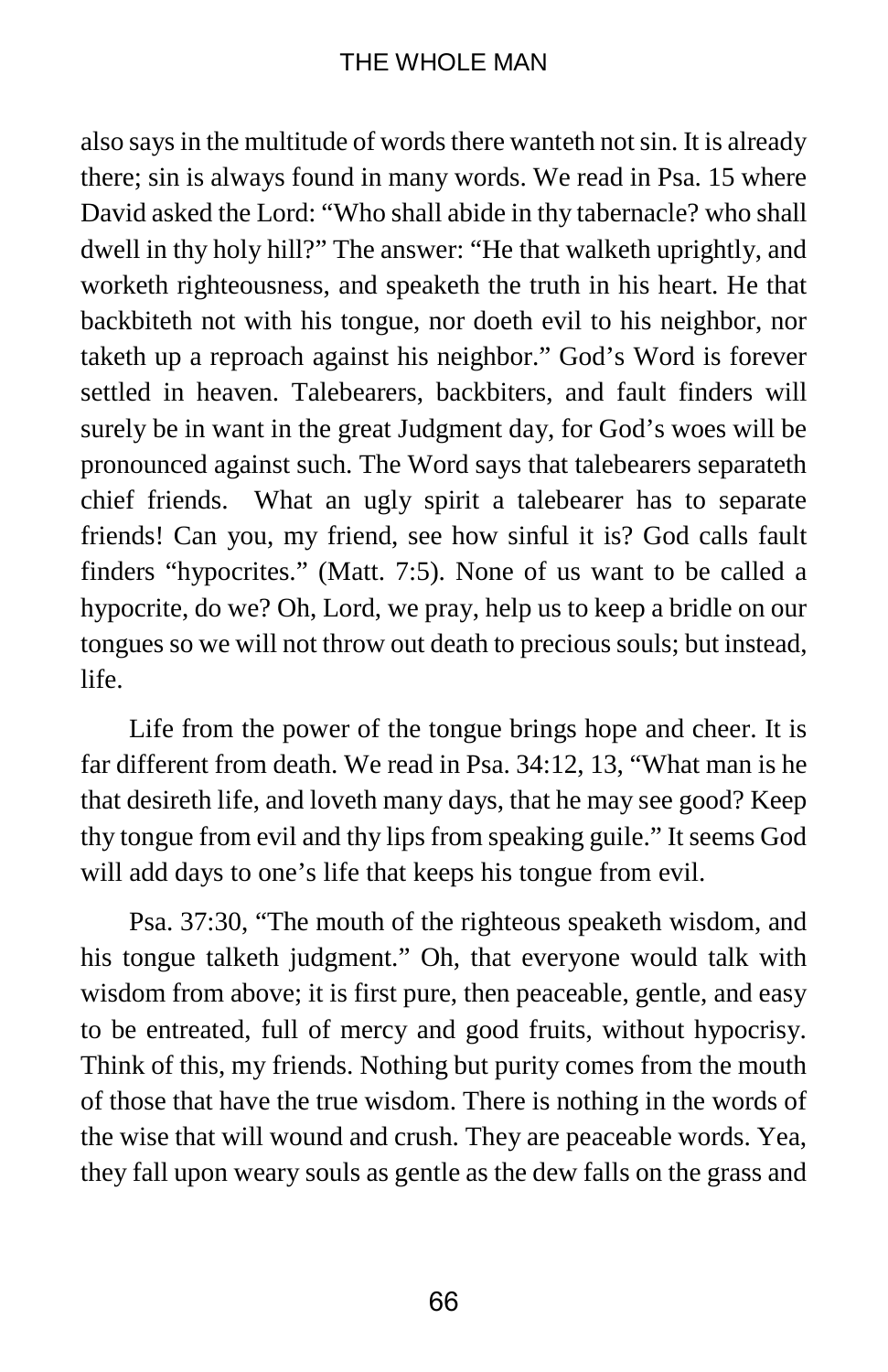flowers. They are words that are filled with mercy, which results in good fruit that many hungry, weary souls can feast upon.

Yes, words filled with grace will comfort, will bless many travelers that are loaded down with care. Yea, they are words without partiality and without hypocrisy. May God help every child of God to be filled with this precious wisdom that we may all speak only words that will lighten the load of those with whom we speak.

Prov. 10:20 says, "The tongue of the just is as choice silver." Verse 21, "The lips of the righteous feed many." Oh, dear ones, if we are not where our words will feed precious souls, we must be far away from the Lord; for a soul that is constantly feeding on heavenly manna will surely be able to help others with the words they say.

Prov. 12:18, "There is that speaketh like the piercings of a sword: but the tongue of the wise is health." Oh, what a pleasure to bring health to precious souls that are starving for words that will uplift their hearts and point them to better things.

"A soft answer turneth away wrath." Prov. 15:1. How often has this been proven! When someone is in the rage of anger, then soft words are spoken, the wrath is broken. Yea, soft words have power in them. They break down stubborn wills and will melt stony hearts, causing tears to flow. God help us to be able to speak soft, tender words. Verse 2 says, "The tongue of the wise useth knowledge aright." God will give wisdom to use understanding or knowledge aright if we seek Him for it. "If any man lacks wisdom, let him ask of God." James 1:5.

Prov. 15:4, "A wholesome tongue is a tree of life." What is more precious than a tongue bringing life to precious souls? Life is something that is desirable, something beautiful. You will notice in the dead of winter that most trees look dead, but when spring comes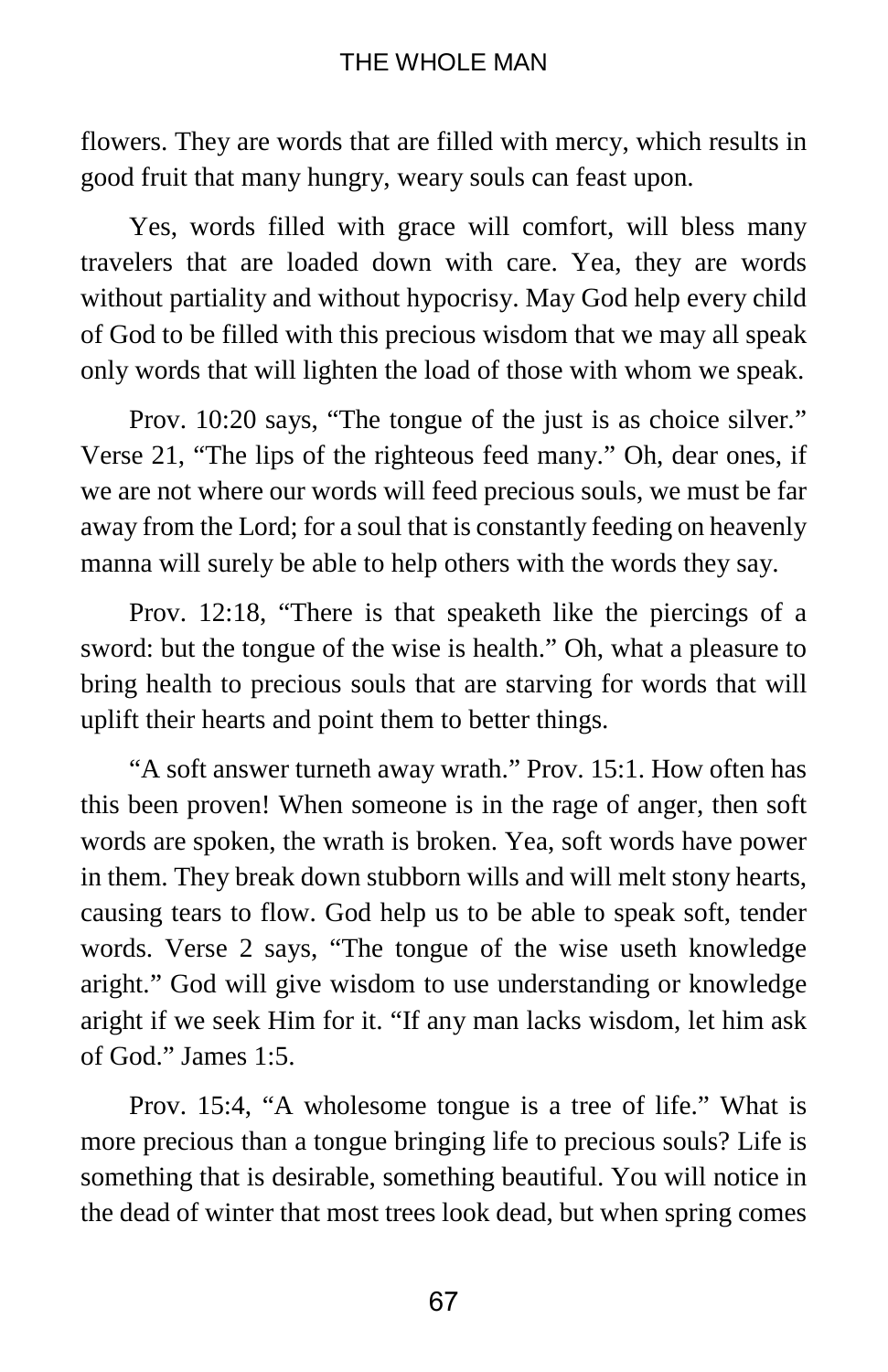everything that has life will come forth. How beautiful it is to see those trees that look so dead put forth buds and bloom out with leaves and blossoms! This all comes about because the cold icy weather has ceased and the warm sun, wind, and showers are falling upon them. So when warm words, yea, sunny words and soothing words fall upon precious hearts that have been crushed as they went through many long deadly winter days of sorrow and grief, those words, I say, will bring life to such weary hearts.

Prov. 16:1, "The preparation of the heart in man, and the answer of the tongue, is from the Lord." My friends, if we will let God, He will prepare our hearts so we can answer every man in a way that it will be easy for them to feel and see that we have been with Jesus. A little talk with Jesus ever so often will make words right. Praise the dear Lord! If we talk with the Savior enough, our words will be filled with goodness and our presence will put a quietness on those that speak wickedly as we come into contact with them. They will respect us—or at least, some will. Job 29:9, 10, "The princes refrained talking, and laid their hand on their mouth. The nobles held their peace, and their tongue cleaved to the roof of their mouth." Job had lived such a faithful life that his friends respected him. No doubt they could feel they were in the presence of a heavenly, holy being when in his presence.

Again we read in Prov. 21:23, "Whoso keepeth his mouth and his tongue keepeth his soul from troubles." None of us want troubles, do we? But many times lots of troubles are brought about by the way folks use their tongues. Many a dear wife has been wounded because of the hard cutting words that were said to her by her husband. No one on earth does she desire to speak kindly to her more than she does her husband; and, ofttimes, such words will cause untold trouble and sorrow that may last a life time. The above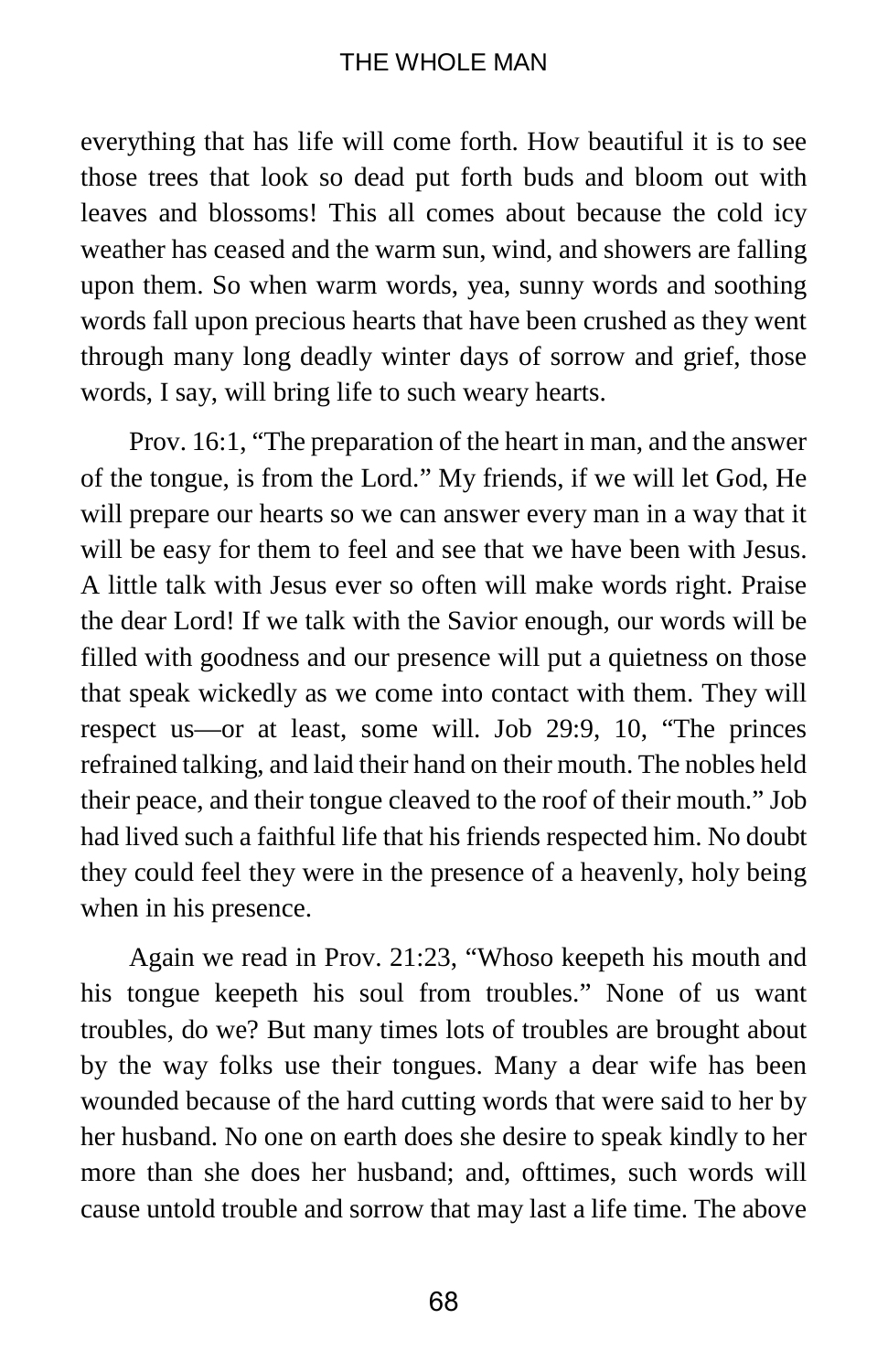Scripture says, "He that keepeth his mouth and his tongue keepeth his soul from trouble." God is able to help us keep our tongue from speaking words that will cause us trouble.

Prov. 25:23, "The north wind driveth away rain: so doth an angry countenance a backbiting tongue." A look of reproof from a just person will stop backbiters many times. How much better it is to give a rebuke to such, than to join in with backbiting. Prov. 28:23, "He that rebuketh a man afterwards shall find more favour than he that flattereth with the tongue."

Prov. 31:26 (speaking of a good woman) "She openeth her mouth with wisdom: and in her tongue is the law of kindness." What is more helpful than kindness in the home? When duty is weighing heavy upon the mother and nothing but the law of kindness is heard from day to day as she presses through the many trials of life: it is indeed a blessing. Yea, God looks down upon such with great pleasure, and surely there will be a reward for faithful mothers that have been faithful through all the dark hours they have pressed. I do not know of anyone that has more trying and annoying trials than dear mothers who have the burdens of caring for their little ones from day to day. But the God of heaven can and will help dear mothers to be patient and kind through the many trials, and thus give them a haven of rest when their duty on earth is done, if they will be faithful.

The righteous have all the good promises in God's Book. We can take hold of these promises only as we keep His commandments. The keeping of our tongue in line with God's Word takes a more diligent watch than any of the other members of our body. As I have already said, the tongue is so handy and easy to use.

In Isa. 54:17 we read, "No weapon that is formed against thee shall prosper; and every tongue that shall rise against thee in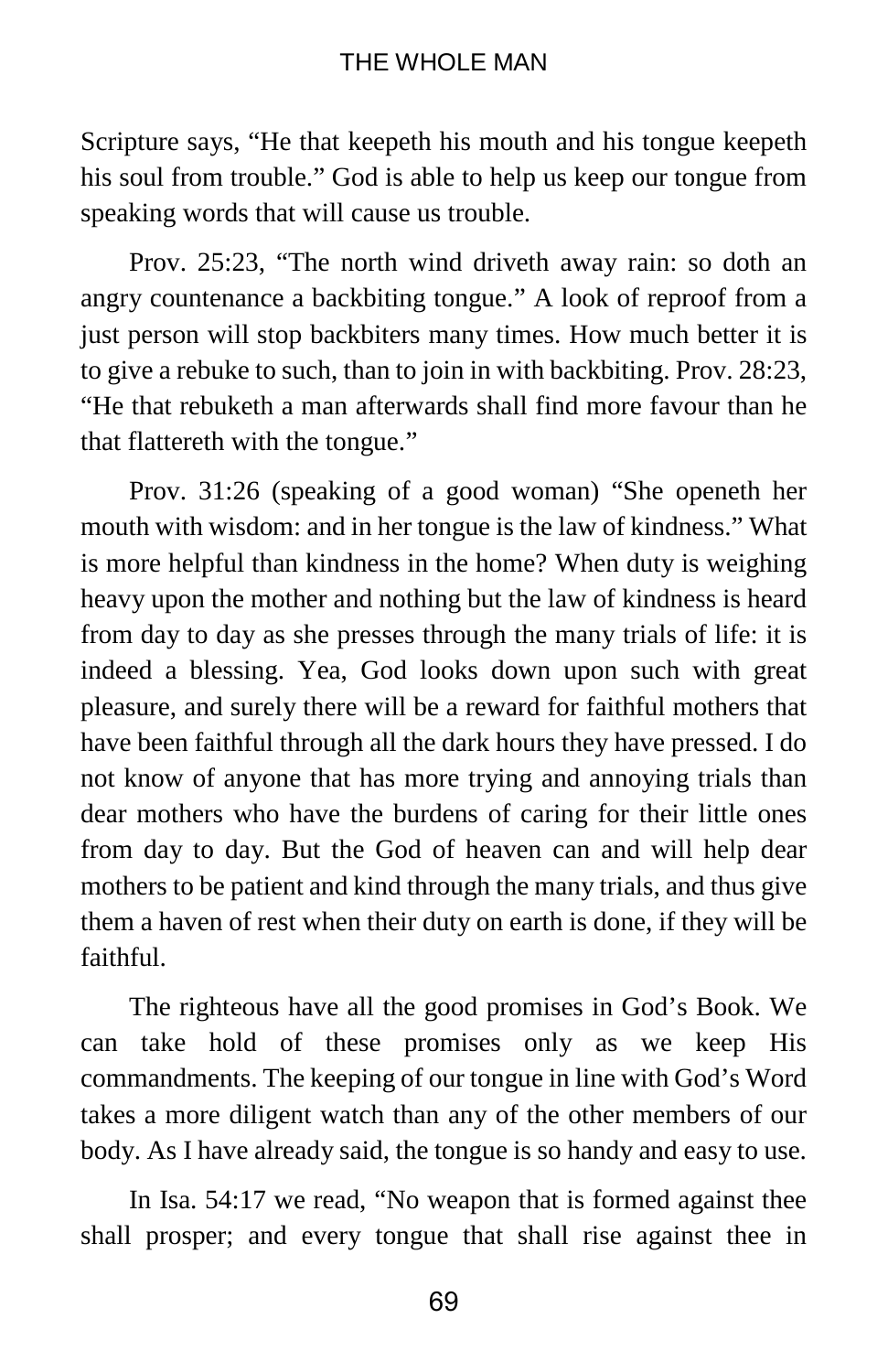judgment thou shalt condemn. This is the heritage of the servants of the Lord, and their righteousness is of me, saith the Lord." What a glorious thing to be a child of God! No weapon that is formed against a child of God can prosper, and every tongue that rises against God's child will come to naught. I'd rather be God's child than to own all the silver and gold of this world. He is able to help us talk right and use our tongues to glorify Him.

Psa. 39:1, "I said, I will take heed to my ways, that I sin not with my tongue: I will keep my mouth with a bridle, while the wicked is before me." How easy it is to sin with the tongue. We pray, Lord, help us like David of old to take heed to our ways lest we sin with the tongue. "For there is not a word in my tongue, but, lo, O Lord, thou knowest it all together." Psa. 139:4. Yes, dear ones, the Lord knows all we say and do. Our tongue can be a source of life to the many burdened souls around us if we will let God tame it from day to day. This will come about by our continual coming into the sweet presence of the Lord, having a little talk with Him ever so often. Then He will keep us. We read in Psa. 31:20, "Thou shalt hide them in the secret of thy presence from the pride of man: thou shalt keep them secretly in a pavilion from the strife of tongues." Again we praise the Lord! What a blessedness to be kept from the strife of tongues! No matter what folks say about you, they cannot harm you if you are in His secret pavilion. No matter what kind of an uproar is in the neighborhood, we can be kept from all the strife of tongues. We do not have to join in with the backbiting crew.

How sweet it is to let God order our words. We read in Prov. 25:11, "A word fitly spoken is like apples of gold in pictures of silver." I don't know just what all the writer had in mind in this Scripture, but gold in silver would surely bring about something beautiful to behold. So words that are fitly spoken will surely leave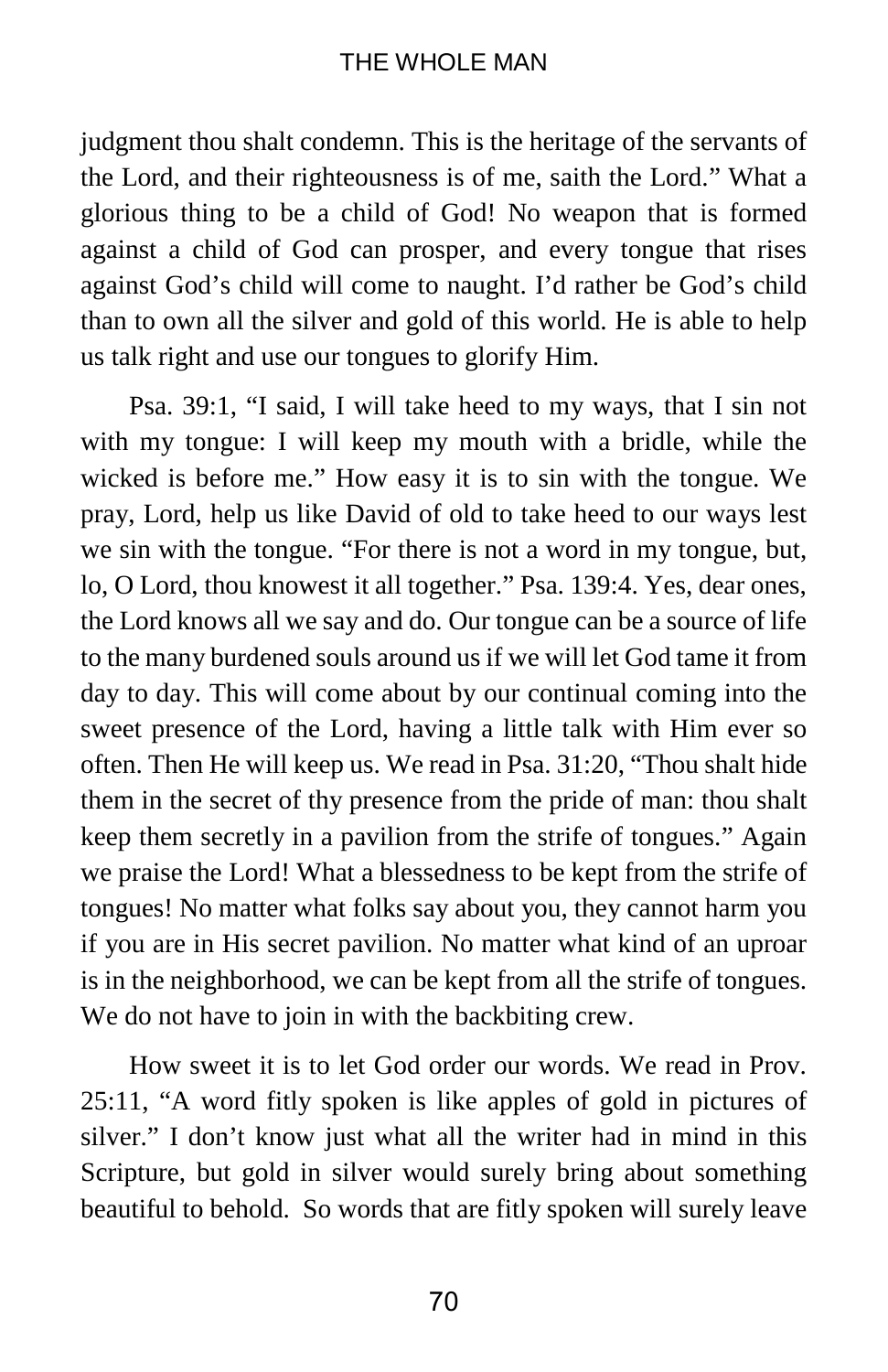bright pictures and memories for one to look back upon with joy, which will bring bright pictures for the future. There have been many sad regrets because words have been spoken which cut and wounded wherever they fell. When loved ones are laid beneath the sod, many pictures roll up before one's face. Whether they are bright pictures or sad ones, they will be there to either bring joy or regret. If it is regret, no matter how much you suffer you cannot recall one of these words. They will be there in the mind to come afresh every now and then, which will make grief heavier. Time after time memories pass through the mind; words that are spoken either bring joy or grief, peace or pain, sunshine or shadow. Oh, may our dear heavenly Father help us all to watch our words more! Yesterday's grace is not sufficient for today. We must watch our tongue every moment through the day or something will fall from our lips that will wound some precious soul. How quickly the moments are flying by! Soon we all will be in eternity! How we should guard our words so that when we meet each other at the judgment we will not feel condemned when we look each other in the face. We all will be there and our life will appear there just as it is here. If we have put our sins and mistakes all under the blood there will be a clear record for us to behold, which will bring pleasure, joy, and happiness throughout eternity. But if our sins are not under the blood of Christ, they will come in behind us to condemn us through all eternity.

As I sit here writing, my mind goes back to by-gone years. Generation after generation has lived and died. Each has had its time in this world. Each has thrown out either good or bad influences. As I think of time, how quickly we all are coming down to the end of our life just as those before us, and soon time will come to an end. Then we all must come to the Judgment and give an account of our lives. What a wonderful thing it will be if we have lived for the Lord, to have served Him with our whole heart, given Him our whole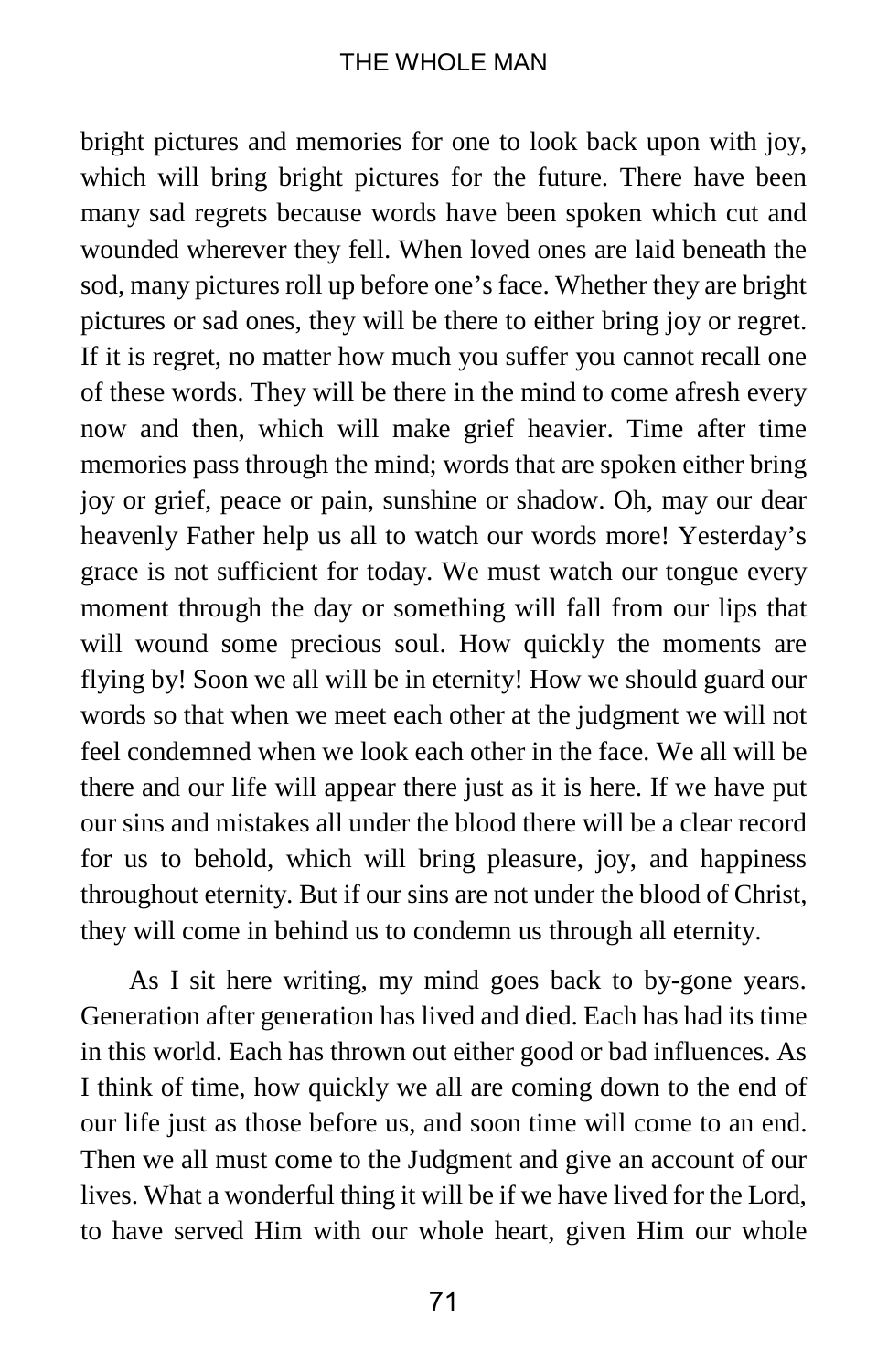being and every member of these bodies, and have worked in His order while here in this world. Friends, I say we will have something to rejoice over.

Many dear ones have gone down through years of sorrow because someone down the line threw out death from the tongue, while others have gained victory over trials and dark hours because someone threw out life from the tongue. Many will enjoy eternity with Jesus all because someone gave them life from the power of the tongue, while others will be lost in eternity's night because of death that has been given out from the power of a deceitful tongue. Death from the tongue will separate friends, break up homes, bring sorrow and grief untold; while life from the power of the tongue will bring joy, heal wounds, and bring sunshine to many weary souls. We pray, help us, Lord, to give out life from the power of our tongue.

May God bless every reader of this book, is my prayer.

Guard your words, my brother and sister, For words can joy or sorrow bring; They can sweeten a life in trouble Or crush a life with their sting.

They can bless like the warm sunshine And brighten a lonely life, Or they can cut when spoken in anger Like a sharp two-edged knife.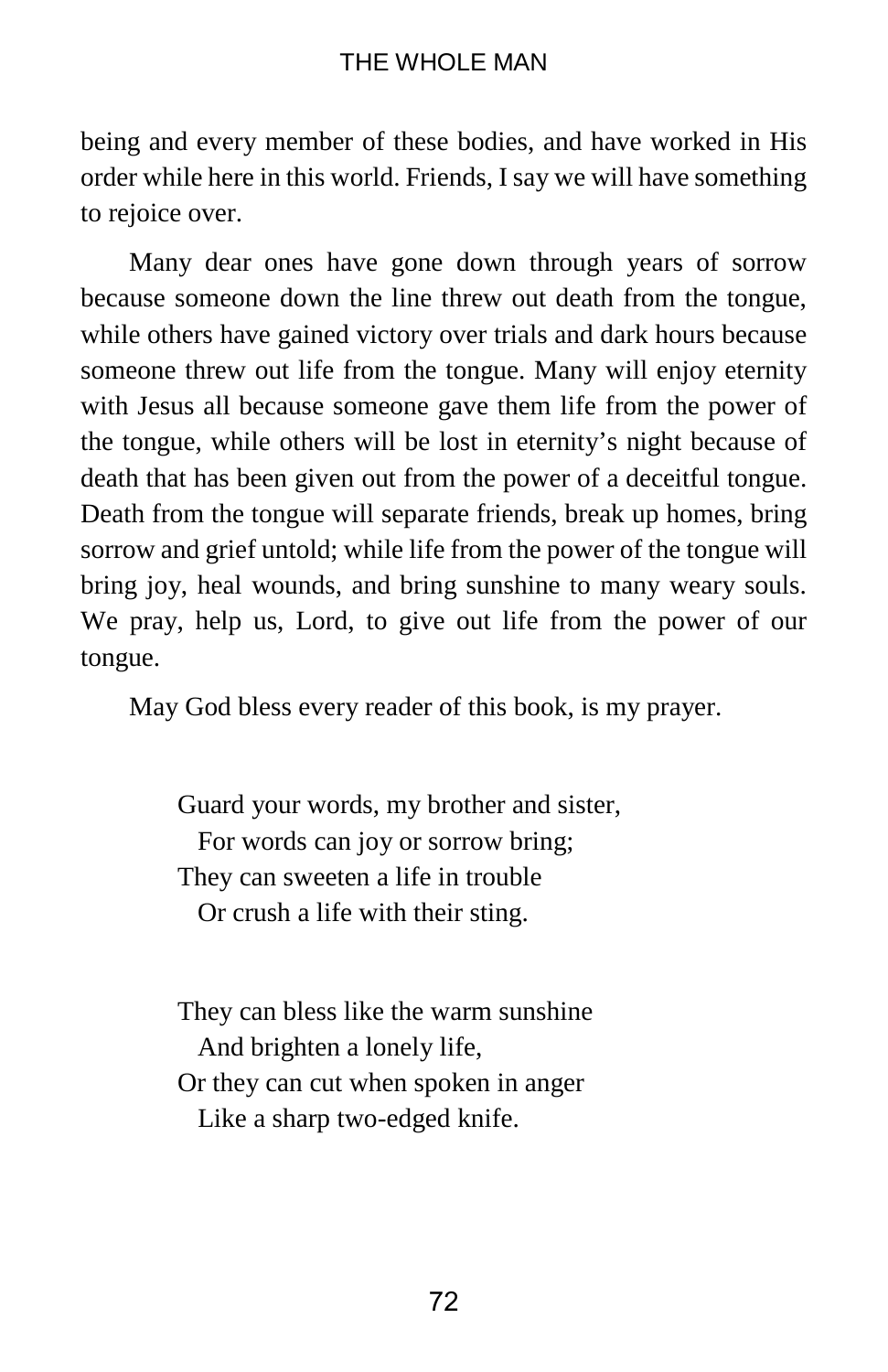Let them come from a heart of tenderness, Speak them so true and kind; And they will support the weary And comfort bring to the blind.

Not from a bitter, revengeful spirit Let your words be said, For they may fall beneath weeping sorrow On a heart like heavy lead.

Keep them back if they are cold and cruel, Far better they'd be under lock and seal. The wounds they make, my brother, Are always very slow to heal.

May peace guard your life ever, And may words keep tender as youth, That they may give life as you daily utter Words, yes, words of beautiful truth.

—Lottie Joiner.